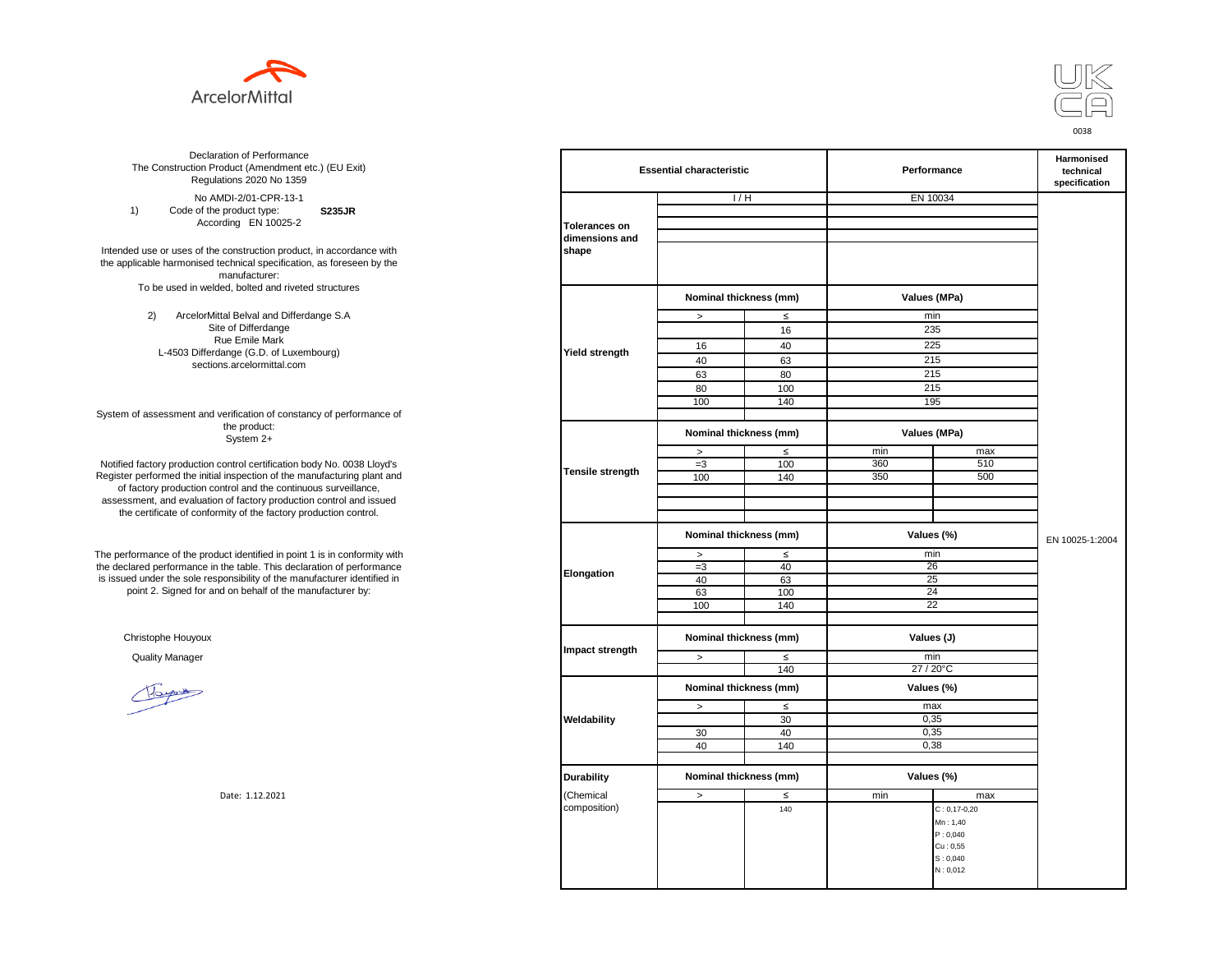



**S235J0** No AMDI-2/02-CPR-13-1 1) Code of the product type: According EN 10025-2

Intended use or uses of the construction product, in accordance with the applicable harmonised technical specification, as foreseen by the manufacturer: To be used in welded, bolted and riveted structures

> 2) ArcelorMittal Belval and Differdange S.A Site of Differdange Rue Emile Mark L-4503 Differdange (G.D. of Luxembourg) sections.arcelormittal.com

System of assessment and verification of constancy of performance of the product: System 2+

Notified factory production control certification body No. 0038 Lloyd's Register performed the initial inspection of the manufacturing plant and of factory production control and the continuous surveillance, assessment, and evaluation of factory production control and issued the certificate of conformity of the factory production control.

The performance of the product identified in point 1 is in conformity with the declared performance in the table. This declaration of performance is issued under the sole responsibility of the manufacturer identified in point 2. Signed for and on behalf of the manufacturer by:

Christophe Houyoux

| ation of Performance<br>oduct (Amendment etc.) (EU Exit)<br>ations 2020 No 1359                                               | <b>Essential characteristic</b> |                        |        | Performance  | Harmonised<br>technical<br>specification |                 |
|-------------------------------------------------------------------------------------------------------------------------------|---------------------------------|------------------------|--------|--------------|------------------------------------------|-----------------|
| /IDI-2/02-CPR-13-1                                                                                                            |                                 | 1/H                    |        | EN 10034     |                                          |                 |
| product type:<br>S235J0                                                                                                       |                                 |                        |        |              |                                          |                 |
| rding EN 10025-2                                                                                                              | <b>Tolerances on</b>            |                        |        |              |                                          |                 |
| construction product, in accordance with<br>echnical specification, as foreseen by the                                        | dimensions and<br>shape         |                        |        |              |                                          |                 |
| manufacturer:<br>ed, bolted and riveted structures                                                                            |                                 |                        |        |              |                                          |                 |
|                                                                                                                               |                                 | Nominal thickness (mm) |        | Values (MPa) |                                          |                 |
| tal Belval and Differdange S.A                                                                                                |                                 | $\, >$                 | $\leq$ | min          |                                          |                 |
| e of Differdange                                                                                                              |                                 |                        | 16     | 235          |                                          |                 |
| ue Emile Mark                                                                                                                 |                                 | 16                     | 40     | 225          |                                          |                 |
| ange (G.D. of Luxembourg)                                                                                                     | <b>Yield strength</b>           | 40                     | 63     | 215          |                                          |                 |
| ns.arcelormittal.com                                                                                                          |                                 | 63                     | 80     | 215          |                                          |                 |
|                                                                                                                               |                                 | 80                     | 100    | 215          |                                          |                 |
|                                                                                                                               |                                 | 100                    | 140    | 195          |                                          |                 |
| verification of constancy of performance of                                                                                   |                                 |                        |        |              |                                          |                 |
| the product:<br>System 2+                                                                                                     |                                 | Nominal thickness (mm) |        |              | Values (MPa)                             |                 |
|                                                                                                                               |                                 | $\, >$                 | $\leq$ | min          | max                                      |                 |
| control certification body No. 0038 Lloyd's                                                                                   |                                 | $=3$                   | 100    | 360          | 510                                      |                 |
| inspection of the manufacturing plant and                                                                                     | <b>Tensile strength</b>         | 100                    | 140    | 350          | 500                                      |                 |
| ntrol and the continuous surveillance,<br>of factory production control and issued<br>mity of the factory production control. |                                 |                        |        |              |                                          |                 |
|                                                                                                                               |                                 | Nominal thickness (mm) |        |              | Values (%)                               | EN 10025-1:2004 |
| uct identified in point 1 is in conformity with                                                                               |                                 | $\,>$                  | $\leq$ | min          |                                          |                 |
| the table. This declaration of performance                                                                                    | Elongation                      | $=3$                   | 40     | 26           |                                          |                 |
| ponsibility of the manufacturer identified in                                                                                 |                                 | 40                     | 63     | 25           |                                          |                 |
| d on behalf of the manufacturer by:                                                                                           |                                 | 63                     | 100    | 24           |                                          |                 |
|                                                                                                                               |                                 | 100                    | 140    | 22           |                                          |                 |
|                                                                                                                               |                                 |                        |        |              |                                          |                 |
|                                                                                                                               | Impact strength                 | Nominal thickness (mm) |        | Values (J)   |                                          |                 |
|                                                                                                                               |                                 | $\, >$                 | ≤      | min          |                                          |                 |
|                                                                                                                               |                                 |                        | 140    | 27 / 0°C     |                                          |                 |
|                                                                                                                               |                                 | Nominal thickness (mm) |        |              | Values (%)                               |                 |
|                                                                                                                               |                                 | $\, >$                 | $\leq$ | max          |                                          |                 |
|                                                                                                                               | Weldability                     |                        | 30     | 0,35         |                                          |                 |
|                                                                                                                               |                                 | 30                     | 40     | 0,35         |                                          |                 |
|                                                                                                                               |                                 | 40                     | 140    | 0,38         |                                          |                 |
|                                                                                                                               |                                 |                        |        |              |                                          |                 |
|                                                                                                                               | <b>Durability</b>               | Nominal thickness (mm) |        |              | Values (%)                               |                 |
| Date: 1.12.2021                                                                                                               | (Chemical                       | $\geq$                 | ≤      | min          | max                                      |                 |
|                                                                                                                               | composition)                    |                        | 140    |              | C: 0, 17                                 |                 |
|                                                                                                                               |                                 |                        |        |              | Mn: 1,40                                 |                 |
|                                                                                                                               |                                 |                        |        |              | P: 0,035                                 |                 |
|                                                                                                                               |                                 |                        |        |              | Cu: 0,55                                 |                 |
|                                                                                                                               |                                 |                        |        |              | S: 0,035<br>N: 0,012                     |                 |
|                                                                                                                               |                                 |                        |        |              |                                          |                 |
|                                                                                                                               |                                 |                        |        |              |                                          |                 |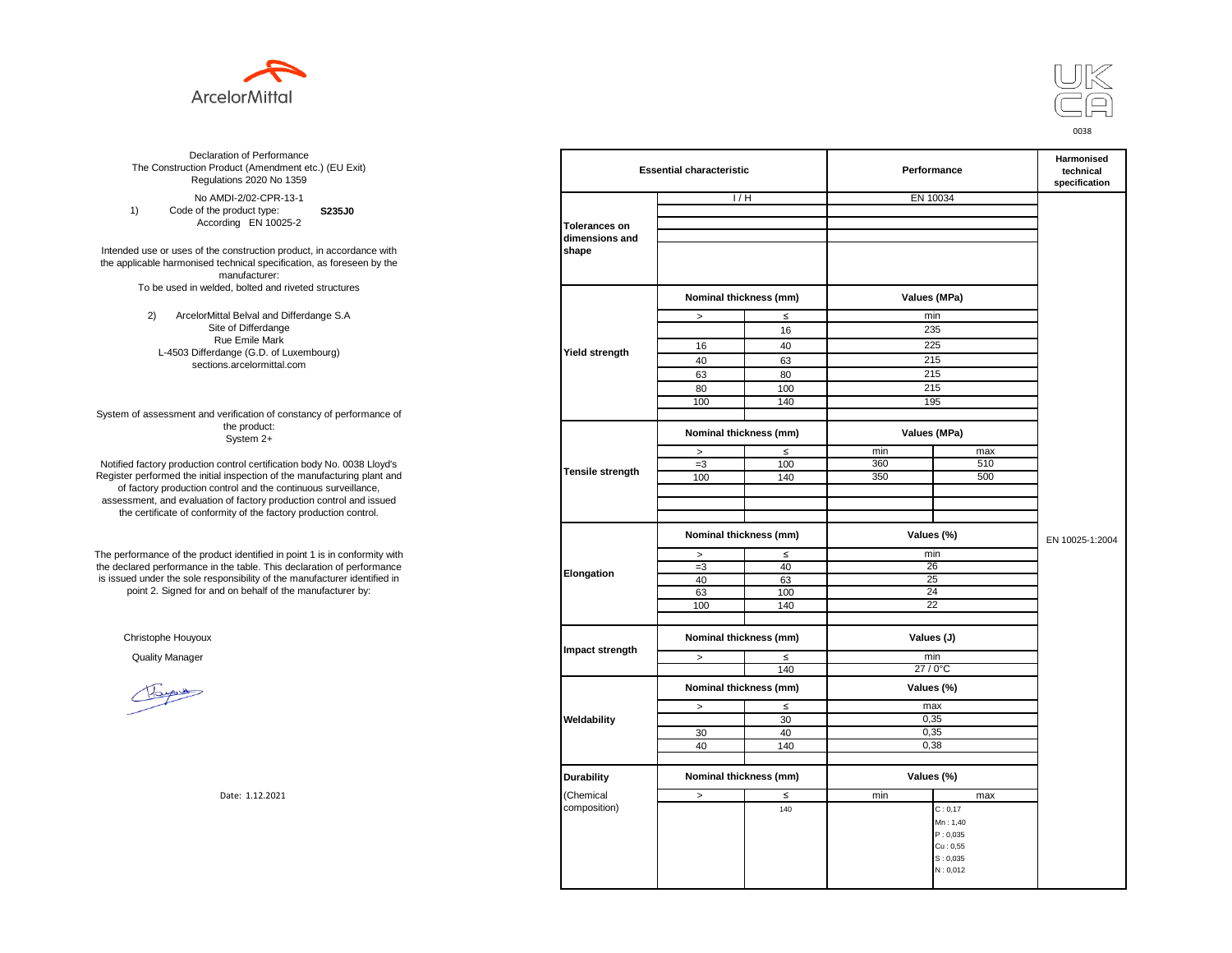



**S235J2** No AMDI-2/03-CPR-13-1 1) Code of the product type: According EN 10025-2

Intended use or uses of the construction product, in accordance with the applicable harmonised technical specification, as foreseen by the manufacturer: To be used in welded, bolted and riveted structures

> 2) ArcelorMittal Belval and Differdange S.A Site of Differdange Rue Emile Mark L-4503 Differdange (G.D. of Luxembourg) sections.arcelormittal.com

System of assessment and verification of constancy of performance of the product: System 2+

Notified factory production control certification body No. 0038 Lloyd's Register performed the initial inspection of the manufacturing plant and of factory production control and the continuous surveillance, assessment, and evaluation of factory production control and issued the certificate of conformity of the factory production control.

The performance of the product identified in point 1 is in conformity with the declared performance in the table. This declaration of performance is issued under the sole responsibility of the manufacturer identified in point 2. Signed for and on behalf of the manufacturer by:

Christophe Houyoux

| ation of Performance<br>oduct (Amendment etc.) (EU Exit)<br>ations 2020 No 1359                         |                         | <b>Essential characteristic</b> |                        | Performance     | Harmonised<br>technical<br>specification |                 |  |
|---------------------------------------------------------------------------------------------------------|-------------------------|---------------------------------|------------------------|-----------------|------------------------------------------|-----------------|--|
| /IDI-2/03-CPR-13-1                                                                                      |                         | 1/H                             |                        | EN 10034        |                                          |                 |  |
| product type:<br>S235J2                                                                                 |                         |                                 |                        |                 |                                          |                 |  |
| rding EN 10025-2                                                                                        | <b>Tolerances on</b>    |                                 |                        |                 |                                          |                 |  |
|                                                                                                         | dimensions and          |                                 |                        |                 |                                          |                 |  |
| construction product, in accordance with<br>echnical specification, as foreseen by the<br>manufacturer: | shape                   |                                 |                        |                 |                                          |                 |  |
| ed, bolted and riveted structures                                                                       |                         |                                 | Nominal thickness (mm) |                 | Values (MPa)                             |                 |  |
| tal Belval and Differdange S.A                                                                          |                         | $\, >$                          | $\leq$                 | min             |                                          |                 |  |
| e of Differdange                                                                                        |                         |                                 | 16                     | 235             |                                          |                 |  |
| ue Emile Mark                                                                                           |                         | 16                              | 40                     | 225             |                                          |                 |  |
| ange (G.D. of Luxembourg)                                                                               | Yield strength          | 40                              | 63                     | 215             |                                          |                 |  |
| ns.arcelormittal.com                                                                                    |                         | 63                              | 80                     | 215             |                                          |                 |  |
|                                                                                                         |                         | 80                              | 100                    | 215             |                                          |                 |  |
|                                                                                                         |                         | 100                             | 140                    | 195             |                                          |                 |  |
| verification of constancy of performance of                                                             |                         |                                 |                        |                 |                                          |                 |  |
| the product:<br>System 2+                                                                               |                         | Nominal thickness (mm)          |                        | Values (MPa)    |                                          |                 |  |
|                                                                                                         |                         | $\,$                            | $\leq$                 | min             | max                                      |                 |  |
| control certification body No. 0038 Lloyd's                                                             |                         | $=3$                            | 100                    | 360             | 510                                      |                 |  |
| inspection of the manufacturing plant and                                                               | <b>Tensile strength</b> | 100                             | 140                    | 350             | 500                                      |                 |  |
| ntrol and the continuous surveillance,                                                                  |                         |                                 |                        |                 |                                          |                 |  |
| of factory production control and issued                                                                |                         |                                 |                        |                 |                                          |                 |  |
| mity of the factory production control.                                                                 |                         |                                 |                        |                 |                                          |                 |  |
|                                                                                                         |                         | Nominal thickness (mm)          |                        | Values (%)      |                                          | EN 10025-1:2004 |  |
| uct identified in point 1 is in conformity with                                                         |                         | $\,>\,$                         | $\leq$                 | min             |                                          |                 |  |
| the table. This declaration of performance                                                              |                         | $=3$                            | 40                     | 26              |                                          |                 |  |
| ponsibility of the manufacturer identified in                                                           | Elongation              | 40                              | 63                     | 25              |                                          |                 |  |
| d on behalf of the manufacturer by:                                                                     |                         | 63                              | 100                    | 24              |                                          |                 |  |
|                                                                                                         |                         | 100                             | 140                    | $\overline{22}$ |                                          |                 |  |
|                                                                                                         |                         |                                 |                        |                 |                                          |                 |  |
|                                                                                                         |                         | Nominal thickness (mm)          |                        | Values (J)      |                                          |                 |  |
|                                                                                                         | Impact strength         | $\,>$                           | $\leq$                 | min             |                                          |                 |  |
|                                                                                                         |                         |                                 | 140                    | 27 / -20°C      |                                          |                 |  |
|                                                                                                         |                         | Nominal thickness (mm)          |                        | Values (%)      |                                          |                 |  |
|                                                                                                         |                         | $\,$                            | $\leq$                 | max             |                                          |                 |  |
|                                                                                                         | Weldability             |                                 | 30                     | 0,35            |                                          |                 |  |
|                                                                                                         |                         | 30                              | 40                     | 0,35            |                                          |                 |  |
|                                                                                                         |                         | 40                              | 140                    | 0,38            |                                          |                 |  |
|                                                                                                         |                         |                                 |                        |                 |                                          |                 |  |
|                                                                                                         | <b>Durability</b>       | Nominal thickness (mm)          |                        | Values (%)      |                                          |                 |  |
| Date: 1.12.2021                                                                                         | (Chemical               | $\,>$                           | $\leq$                 | min             | max                                      |                 |  |
|                                                                                                         | composition)            |                                 | 140                    |                 | C: 0, 17                                 |                 |  |
|                                                                                                         |                         |                                 |                        |                 | Mn: 1,40                                 |                 |  |
|                                                                                                         |                         |                                 |                        |                 | P: 0,030                                 |                 |  |
|                                                                                                         |                         |                                 |                        |                 | Cu: 0,55<br>S: 0,030                     |                 |  |
|                                                                                                         |                         |                                 |                        |                 |                                          |                 |  |
|                                                                                                         |                         |                                 |                        |                 |                                          |                 |  |
|                                                                                                         |                         |                                 |                        |                 |                                          |                 |  |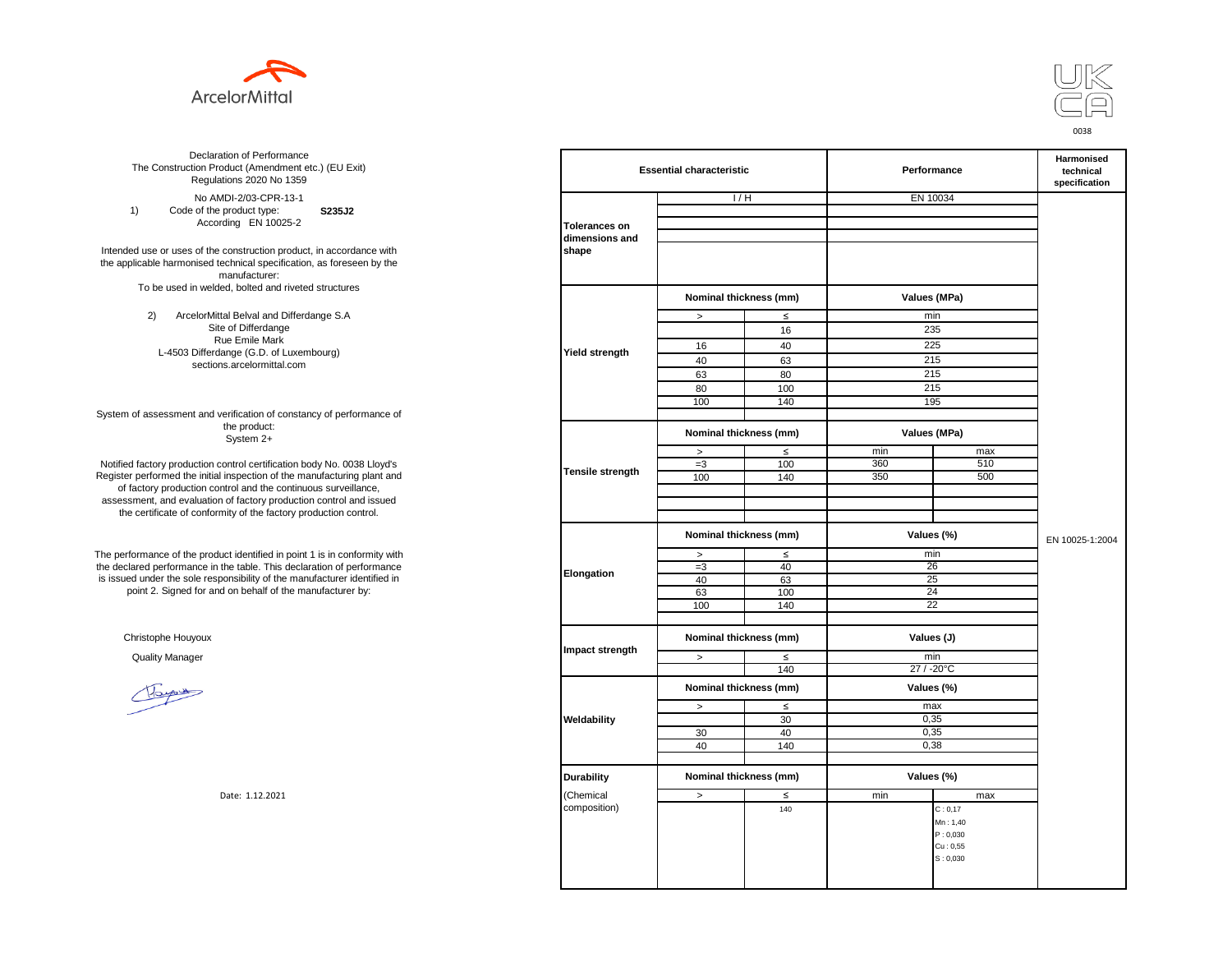



**S275JR** No AMDI-2/04-CPR-13-1 1) Code of the product type: According EN 10025-2

Intended use or uses of the construction product, in accordance with the applicable harmonised technical specification, as foreseen by the manufacturer: To be used in welded, bolted and riveted structures

> 2) ArcelorMittal Belval and Differdange S.A Site of Differdange Rue Emile Mark L-4503 Differdange (G.D. of Luxembourg) sections.arcelormittal.com

System of assessment and verification of constancy of performance of the product: System 2+

Notified factory production control certification body No. 0038 Lloyd's Register performed the initial inspection of the manufacturing plant and of factory production control and the continuous surveillance, assessment, and evaluation of factory production control and issued the certificate of conformity of the factory production control.

The performance of the product identified in point 1 is in conformity with the declared performance in the table. This declaration of performance is issued under the sole responsibility of the manufacturer identified in point 2. Signed for and on behalf of the manufacturer by:

Christophe Houyoux

| ation of Performance<br>oduct (Amendment etc.) (EU Exit)<br>ations 2020 No 1359                         | <b>Essential characteristic</b> |                        |        | Performance  | Harmonised<br>technical<br>specification |                 |
|---------------------------------------------------------------------------------------------------------|---------------------------------|------------------------|--------|--------------|------------------------------------------|-----------------|
| /IDI-2/04-CPR-13-1                                                                                      |                                 | 1/H                    |        | EN 10034     |                                          |                 |
| product type:<br><b>S275JR</b>                                                                          |                                 |                        |        |              |                                          |                 |
| rding EN 10025-2                                                                                        | <b>Tolerances on</b>            |                        |        |              |                                          |                 |
|                                                                                                         | dimensions and                  |                        |        |              |                                          |                 |
| construction product, in accordance with<br>echnical specification, as foreseen by the<br>manufacturer: | shape                           |                        |        |              |                                          |                 |
| ed, bolted and riveted structures                                                                       |                                 | Nominal thickness (mm) |        | Values (MPa) |                                          |                 |
| tal Belval and Differdange S.A                                                                          |                                 | $\, >$                 | $\leq$ | min          |                                          |                 |
| e of Differdange                                                                                        |                                 |                        | 16     | 275          |                                          |                 |
| ue Emile Mark                                                                                           |                                 |                        |        |              |                                          |                 |
| ange (G.D. of Luxembourg)                                                                               | Yield strength                  | 16                     | 40     | 265          |                                          |                 |
| ns.arcelormittal.com                                                                                    |                                 | 40                     | 63     | 255          |                                          |                 |
|                                                                                                         |                                 | 63                     | 80     | 245          |                                          |                 |
|                                                                                                         |                                 | 80                     | 100    | 235          |                                          |                 |
|                                                                                                         |                                 | 100                    | 140    | 225          |                                          |                 |
| verification of constancy of performance of                                                             |                                 |                        |        |              |                                          |                 |
| the product:<br>System 2+                                                                               |                                 | Nominal thickness (mm) |        | Values (MPa) |                                          |                 |
|                                                                                                         |                                 | $\,$                   | $\leq$ | min          | max                                      |                 |
| control certification body No. 0038 Lloyd's                                                             |                                 | $=3$                   | 100    | 410          | 560                                      |                 |
| inspection of the manufacturing plant and                                                               | Tensile strength                | 100                    | 140    | 400          | 540                                      |                 |
| ntrol and the continuous surveillance,                                                                  |                                 |                        |        |              |                                          |                 |
| of factory production control and issued                                                                |                                 |                        |        |              |                                          |                 |
| mity of the factory production control.                                                                 |                                 |                        |        |              |                                          |                 |
|                                                                                                         |                                 | Nominal thickness (mm) |        | Values (%)   |                                          |                 |
|                                                                                                         |                                 |                        |        |              |                                          | EN 10025-1:2004 |
| uct identified in point 1 is in conformity with                                                         |                                 | $\, >$                 | $\leq$ | min          |                                          |                 |
| the table. This declaration of performance                                                              | Elongation                      | $=3$                   | 40     | 23           |                                          |                 |
| ponsibility of the manufacturer identified in                                                           |                                 | 40                     | 63     | 22           |                                          |                 |
| d on behalf of the manufacturer by:                                                                     |                                 | 63                     | 100    | 21           |                                          |                 |
|                                                                                                         |                                 | 100                    | 140    | 19           |                                          |                 |
|                                                                                                         |                                 |                        |        |              |                                          |                 |
|                                                                                                         |                                 | Nominal thickness (mm) |        | Values (J)   |                                          |                 |
|                                                                                                         | Impact strength                 |                        |        |              |                                          |                 |
|                                                                                                         |                                 | $\,$                   | $\leq$ | min          |                                          |                 |
|                                                                                                         |                                 |                        | 140    | 27 / 20°C    |                                          |                 |
|                                                                                                         |                                 | Nominal thickness (mm) |        |              | Values (%)                               |                 |
|                                                                                                         |                                 | $\,$                   | $\leq$ | max          |                                          |                 |
|                                                                                                         | Weldability                     |                        | 30     | 0,40         |                                          |                 |
|                                                                                                         |                                 | 30                     | 40     | 0.40         |                                          |                 |
|                                                                                                         |                                 | 40                     | 140    | 0,42         |                                          |                 |
|                                                                                                         |                                 |                        |        |              |                                          |                 |
|                                                                                                         |                                 | Nominal thickness (mm) |        | Values (%)   |                                          |                 |
|                                                                                                         | <b>Durability</b>               |                        |        |              |                                          |                 |
| Date: 1.12.2021                                                                                         | (Chemical                       | $\geq$                 | $\leq$ | min          | max                                      |                 |
|                                                                                                         | composition)                    |                        | 140    |              | $C: 0,21-0,22$                           |                 |
|                                                                                                         |                                 |                        |        |              | Mn: 1,50                                 |                 |
|                                                                                                         |                                 |                        |        |              | P: 0,040                                 |                 |
|                                                                                                         |                                 |                        |        |              | Cu: 0.55                                 |                 |
|                                                                                                         |                                 |                        |        |              | S: 0,040                                 |                 |
|                                                                                                         |                                 |                        |        |              | N: 0,012                                 |                 |
|                                                                                                         |                                 |                        |        |              |                                          |                 |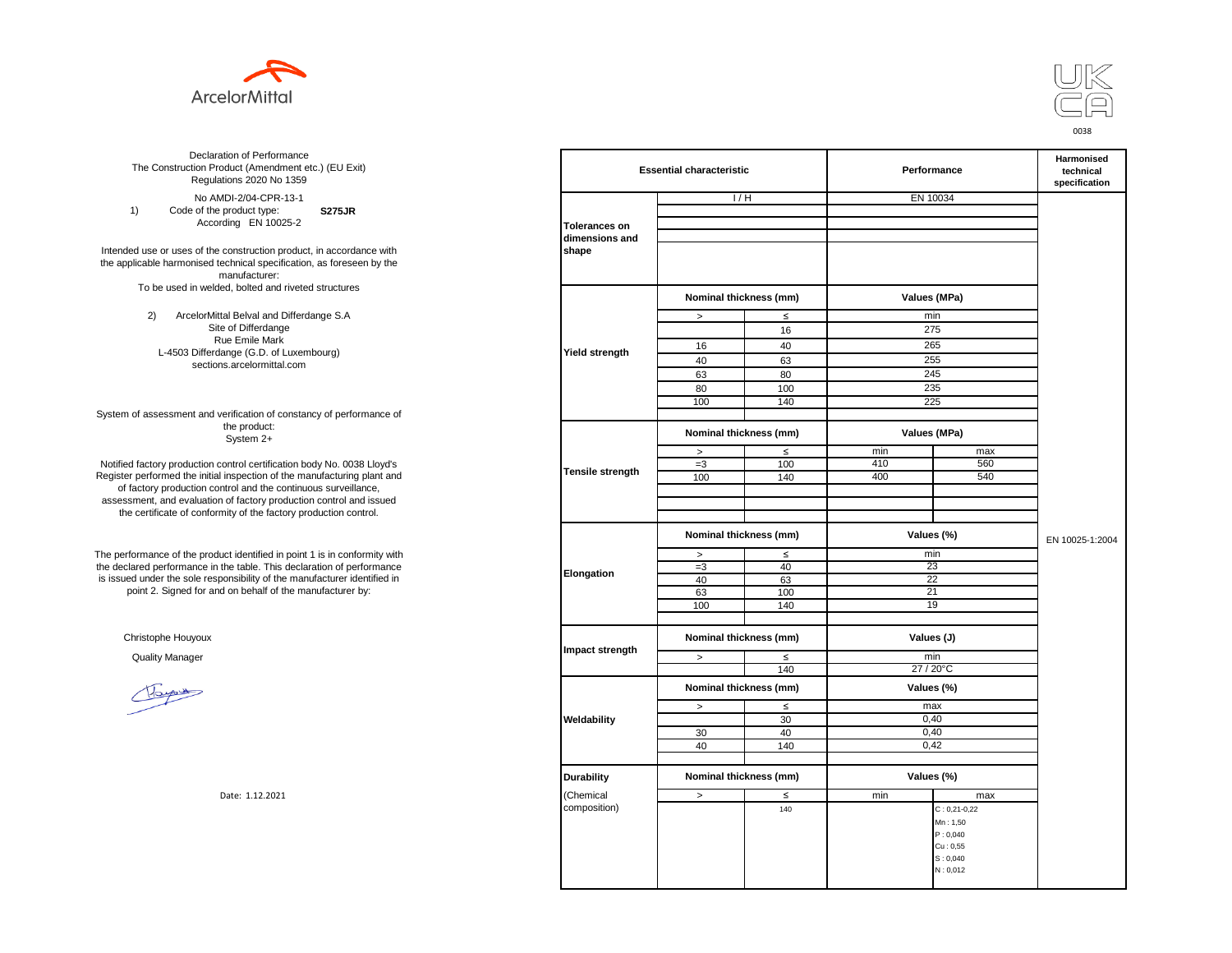



**S275J0**  No AMDI-2/05-CPR-13-1 1) Code of the product type: According EN 10025-2

Intended use or uses of the construction product, in accordance with the applicable harmonised technical specification, as foreseen by the manufacturer: To be used in welded, bolted and riveted structures

> 2) ArcelorMittal Belval and Differdange S.A Site of Differdange Rue Emile Mark L-4503 Differdange (G.D. of Luxembourg) sections.arcelormittal.com

System of assessment and verification of constancy of performance of the product: System 2+

Notified factory production control certification body No. 0038 Lloyd's Register performed the initial inspection of the manufacturing plant and of factory production control and the continuous surveillance, assessment, and evaluation of factory production control and issued the certificate of conformity of the factory production control.

The performance of the product identified in point 1 is in conformity with the declared performance in the table. This declaration of performance is issued under the sole responsibility of the manufacturer identified in point 2. Signed for and on behalf of the manufacturer by:

Christophe Houyoux

| ation of Performance<br>oduct (Amendment etc.) (EU Exit)<br>ations 2020 No 1359                         | <b>Essential characteristic</b> |                        |        | Performance  | Harmonised<br>technical<br>specification |                 |
|---------------------------------------------------------------------------------------------------------|---------------------------------|------------------------|--------|--------------|------------------------------------------|-----------------|
| /IDI-2/05-CPR-13-1                                                                                      |                                 | 1/H                    |        |              | EN 10034                                 |                 |
| product type:<br>S275J0                                                                                 |                                 |                        |        |              |                                          |                 |
| rding EN 10025-2                                                                                        | <b>Tolerances on</b>            |                        |        |              |                                          |                 |
|                                                                                                         | dimensions and                  |                        |        |              |                                          |                 |
| construction product, in accordance with<br>echnical specification, as foreseen by the<br>manufacturer: | shape                           |                        |        |              |                                          |                 |
| ed, bolted and riveted structures                                                                       |                                 | Nominal thickness (mm) |        |              | Values (MPa)                             |                 |
| tal Belval and Differdange S.A                                                                          |                                 | $\, >$                 | $\leq$ |              | min                                      |                 |
| e of Differdange                                                                                        |                                 |                        | 16     | 275          |                                          |                 |
| ue Emile Mark                                                                                           |                                 |                        |        |              |                                          |                 |
| ange (G.D. of Luxembourg)                                                                               | Yield strength                  | 16                     | 40     | 265          |                                          |                 |
| ns.arcelormittal.com                                                                                    |                                 | 40                     | 63     | 255          |                                          |                 |
|                                                                                                         |                                 | 63                     | 80     | 245          |                                          |                 |
|                                                                                                         |                                 | 80                     | 100    | 235          |                                          |                 |
|                                                                                                         |                                 | 100                    | 140    |              | 225                                      |                 |
| verification of constancy of performance of                                                             |                                 |                        |        |              |                                          |                 |
| the product:<br>System 2+                                                                               |                                 | Nominal thickness (mm) |        | Values (MPa) |                                          |                 |
|                                                                                                         |                                 | $\,$                   | $\leq$ | min          | max                                      |                 |
| control certification body No. 0038 Lloyd's                                                             |                                 | $=3$                   | 100    | 410          | 560                                      |                 |
| inspection of the manufacturing plant and                                                               | Tensile strength                | 100                    | 140    | 400          | 540                                      |                 |
| ntrol and the continuous surveillance,                                                                  |                                 |                        |        |              |                                          |                 |
| of factory production control and issued<br>mity of the factory production control.                     |                                 |                        |        |              |                                          |                 |
|                                                                                                         |                                 | Nominal thickness (mm) |        | Values (%)   |                                          |                 |
|                                                                                                         |                                 |                        |        |              |                                          | EN 10025-1:2004 |
| uct identified in point 1 is in conformity with                                                         |                                 | $\, >$                 | $\leq$ | min          |                                          |                 |
| the table. This declaration of performance                                                              | Elongation                      | $=3$                   | 40     | 23           |                                          |                 |
| ponsibility of the manufacturer identified in                                                           |                                 | 40                     | 63     |              | 22                                       |                 |
| d on behalf of the manufacturer by:                                                                     |                                 | 63                     | 100    | 21           |                                          |                 |
|                                                                                                         |                                 | 100                    | 140    |              | 19                                       |                 |
|                                                                                                         |                                 |                        |        |              |                                          |                 |
|                                                                                                         |                                 | Nominal thickness (mm) |        |              | Values (J)                               |                 |
|                                                                                                         | Impact strength                 | $\,$                   | $\leq$ | min          |                                          |                 |
|                                                                                                         |                                 |                        | 140    |              | 27 / 0°C                                 |                 |
|                                                                                                         |                                 | Nominal thickness (mm) |        |              | Values (%)                               |                 |
|                                                                                                         |                                 | $\,$                   | $\leq$ | max          |                                          |                 |
|                                                                                                         | Weldability                     |                        | 30     |              | 0,40                                     |                 |
|                                                                                                         |                                 | 30                     | 40     | 0.40         |                                          |                 |
|                                                                                                         |                                 | 40                     | 140    |              | 0,42                                     |                 |
|                                                                                                         |                                 |                        |        |              |                                          |                 |
|                                                                                                         | <b>Durability</b>               | Nominal thickness (mm) |        |              | Values (%)                               |                 |
| Date: 1.12.2021                                                                                         | (Chemical                       | $\geq$                 | $\leq$ | min          | max                                      |                 |
|                                                                                                         | composition)                    |                        |        |              |                                          |                 |
|                                                                                                         |                                 |                        | 140    |              | C: 0, 18                                 |                 |
|                                                                                                         |                                 |                        |        |              | Mn: 1,50                                 |                 |
|                                                                                                         |                                 |                        |        |              | P: 0,035                                 |                 |
|                                                                                                         |                                 |                        |        |              | Cu: 0.55                                 |                 |
|                                                                                                         |                                 |                        |        |              | S: 0,035<br>N: 0,012                     |                 |
|                                                                                                         |                                 |                        |        |              |                                          |                 |
|                                                                                                         |                                 |                        |        |              |                                          |                 |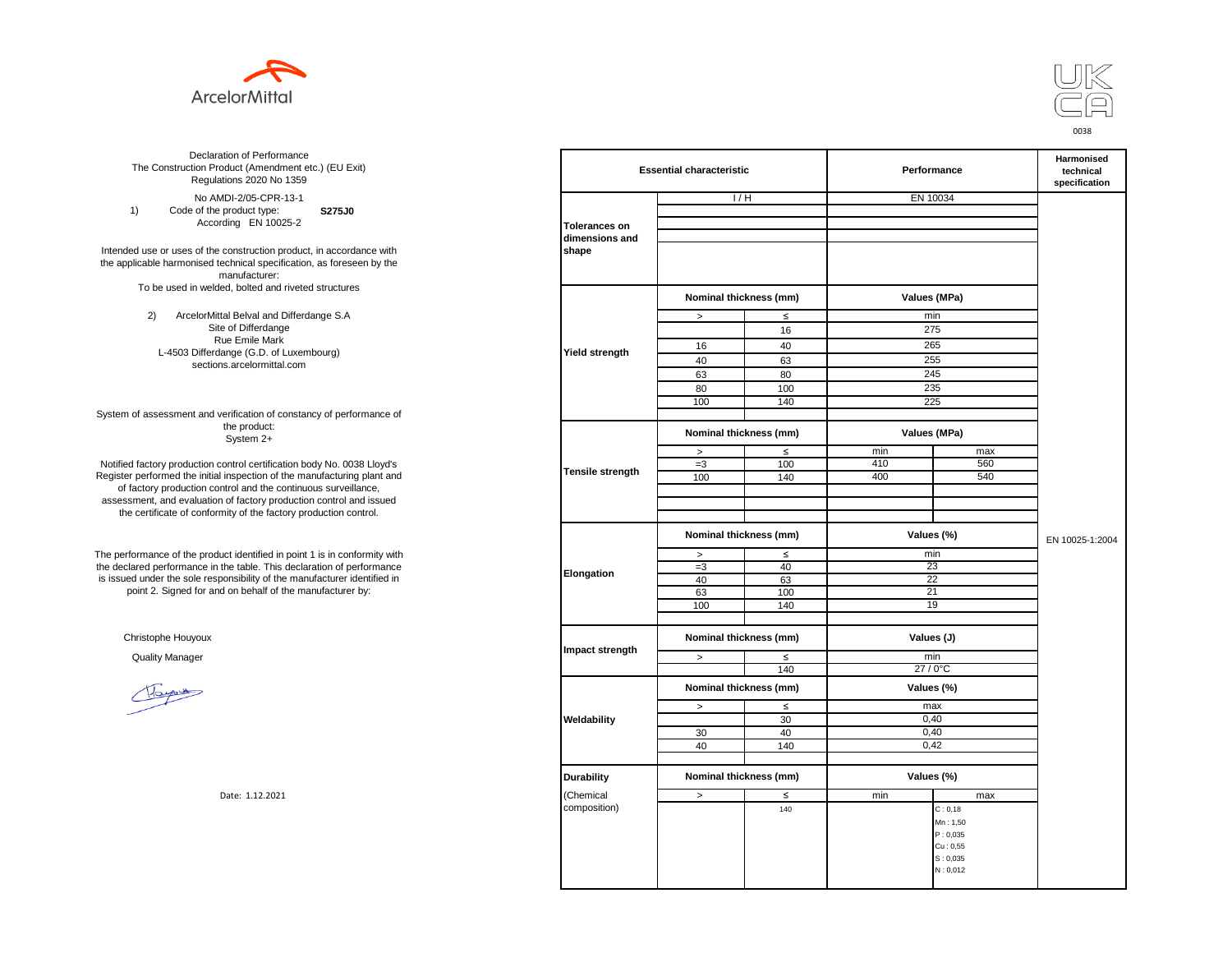



**S275J2**  No AMDI-2/06-CPR-13-1 1) Code of the product type: According EN 10025-2

Intended use or uses of the construction product, in accordance with the applicable harmonised technical specification, as foreseen by the manufacturer: To be used in welded, bolted and riveted structures

> 2) ArcelorMittal Belval and Differdange S.A Site of Differdange Rue Emile Mark L-4503 Differdange (G.D. of Luxembourg) sections.arcelormittal.com

System of assessment and verification of constancy of performance of the product: System 2+

Notified factory production control certification body No. 0038 Lloyd's Register performed the initial inspection of the manufacturing plant and of factory production control and the continuous surveillance, assessment, and evaluation of factory production control and issued the certificate of conformity of the factory production control.

The performance of the product identified in point 1 is in conformity with the declared performance in the table. This declaration of performance is issued under the sole responsibility of the manufacturer identified in point 2. Signed for and on behalf of the manufacturer by:

Christophe Houyoux

| ation of Performance<br>oduct (Amendment etc.) (EU Exit)<br>ations 2020 No 1359                                               | <b>Essential characteristic</b> |                        |            | Performance | Harmonised<br>technical<br>specification |                 |
|-------------------------------------------------------------------------------------------------------------------------------|---------------------------------|------------------------|------------|-------------|------------------------------------------|-----------------|
| /IDI-2/06-CPR-13-1                                                                                                            |                                 |                        | 1/H        | EN 10034    |                                          |                 |
| product type:<br>S275J2                                                                                                       |                                 |                        |            |             |                                          |                 |
| rding EN 10025-2                                                                                                              | <b>Tolerances on</b>            |                        |            |             |                                          |                 |
| construction product, in accordance with<br>echnical specification, as foreseen by the<br>manufacturer:                       | dimensions and<br>shape         |                        |            |             |                                          |                 |
| ed, bolted and riveted structures                                                                                             |                                 |                        |            |             |                                          |                 |
|                                                                                                                               |                                 | Nominal thickness (mm) |            |             | Values (MPa)                             |                 |
| tal Belval and Differdange S.A                                                                                                |                                 | $\, >$                 | $\leq$     | min         |                                          |                 |
| e of Differdange                                                                                                              |                                 |                        | 16         | 275         |                                          |                 |
| ue Emile Mark                                                                                                                 |                                 | 16                     | 40         | 265         |                                          |                 |
| ange (G.D. of Luxembourg)                                                                                                     | <b>Yield strength</b>           | 40                     | 63         | 255         |                                          |                 |
| ns.arcelormittal.com                                                                                                          |                                 | 63                     | 80         | 245         |                                          |                 |
|                                                                                                                               |                                 |                        |            | 235         |                                          |                 |
|                                                                                                                               |                                 | 80<br>100              | 100<br>140 | 225         |                                          |                 |
| verification of constancy of performance of                                                                                   |                                 |                        |            |             |                                          |                 |
| the product:<br>System 2+                                                                                                     |                                 | Nominal thickness (mm) |            |             | Values (MPa)                             |                 |
|                                                                                                                               |                                 | $\, >$                 | $\leq$     | min         | max                                      |                 |
| control certification body No. 0038 Lloyd's                                                                                   |                                 | $=3$                   | 100        | 410         | 560                                      |                 |
| inspection of the manufacturing plant and                                                                                     | <b>Tensile strength</b>         | 100                    | 140        | 400         | 540                                      |                 |
| ntrol and the continuous surveillance,<br>of factory production control and issued<br>mity of the factory production control. |                                 |                        |            |             |                                          |                 |
|                                                                                                                               |                                 | Nominal thickness (mm) |            |             | Values (%)                               | EN 10025-1:2004 |
| uct identified in point 1 is in conformity with                                                                               |                                 | $\,>$                  | $\leq$     | min         |                                          |                 |
| the table. This declaration of performance                                                                                    | Elongation                      | $=3$                   | 40         | 23          |                                          |                 |
| ponsibility of the manufacturer identified in                                                                                 |                                 | 40                     | 63         | 22          |                                          |                 |
| d on behalf of the manufacturer by:                                                                                           |                                 | 63                     | 100        | 21          |                                          |                 |
|                                                                                                                               |                                 | 100                    | 140        |             | 19                                       |                 |
|                                                                                                                               |                                 |                        |            |             |                                          |                 |
|                                                                                                                               |                                 | Nominal thickness (mm) |            |             | Values (J)                               |                 |
|                                                                                                                               | Impact strength                 | $\, >$                 | ≤          | min         |                                          |                 |
|                                                                                                                               |                                 |                        | 140        | 27 / -20°C  |                                          |                 |
|                                                                                                                               |                                 | Nominal thickness (mm) |            |             | Values (%)                               |                 |
|                                                                                                                               |                                 | $\, >$                 | $\leq$     | max         |                                          |                 |
|                                                                                                                               | Weldability                     |                        | 30         |             | 0,40                                     |                 |
|                                                                                                                               |                                 | 30                     | 40         |             | 0,40                                     |                 |
|                                                                                                                               |                                 | 40                     | 140        |             | 0,42                                     |                 |
|                                                                                                                               |                                 |                        |            |             |                                          |                 |
|                                                                                                                               | <b>Durability</b>               | Nominal thickness (mm) |            |             | Values (%)                               |                 |
| Date: 1.12.2021                                                                                                               | (Chemical                       | $\geq$                 | ≤          | min         | max                                      |                 |
|                                                                                                                               | composition)                    |                        | 140        |             | C: 0, 18                                 |                 |
|                                                                                                                               |                                 |                        |            |             | Mn: 1,50                                 |                 |
|                                                                                                                               |                                 |                        |            |             | P: 0,030                                 |                 |
|                                                                                                                               |                                 |                        |            |             | Cu: 0,55                                 |                 |
|                                                                                                                               |                                 |                        |            |             | S: 0,030                                 |                 |
|                                                                                                                               |                                 |                        |            |             |                                          |                 |
|                                                                                                                               |                                 |                        |            |             |                                          |                 |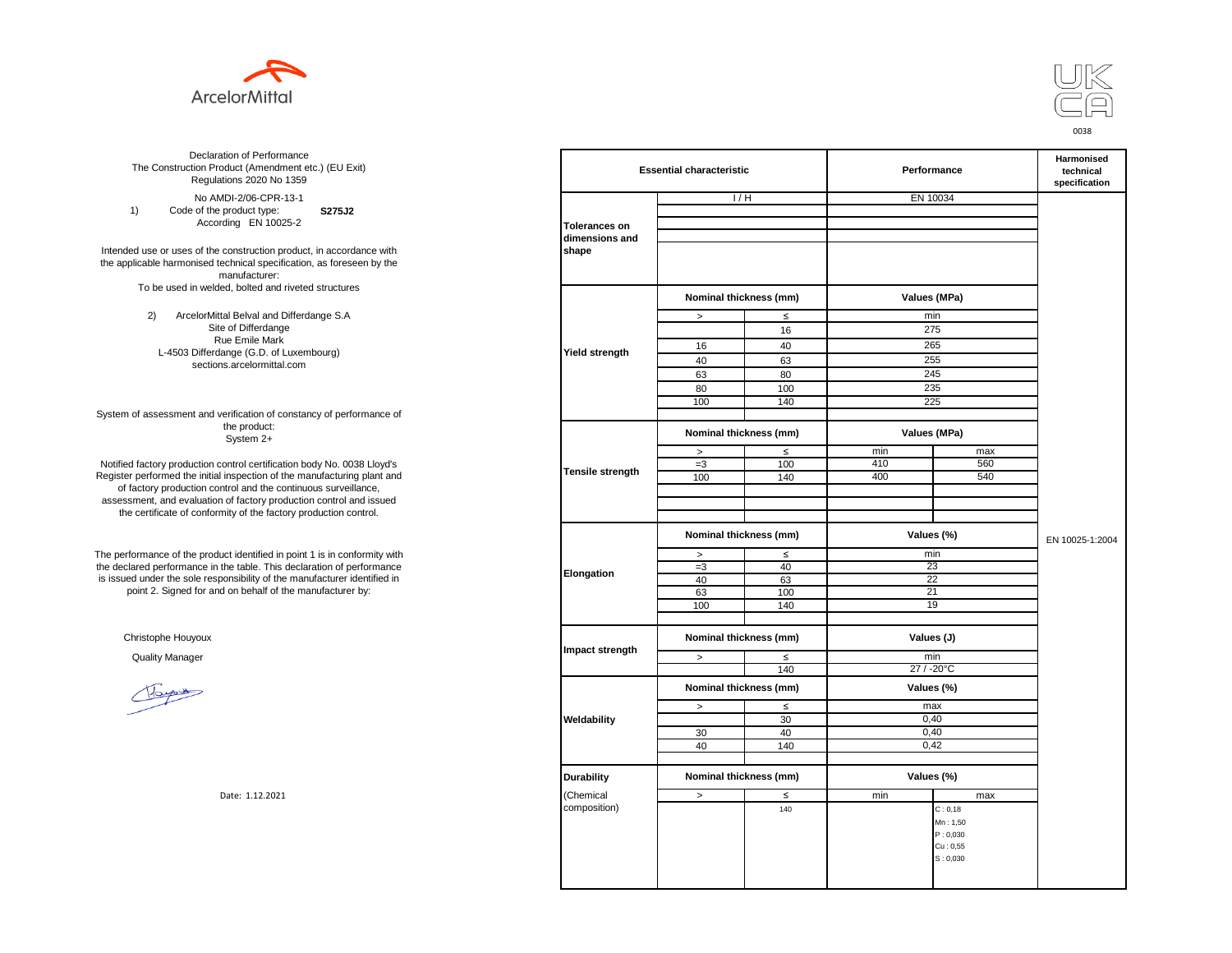



**S355JR**  No AMDI-2/07-CPR-13-1 1) Code of the product type: According EN 10025-2

Intended use or uses of the construction product, in accordance with the applicable harmonised technical specification, as foreseen by the manufacturer: To be used in welded, bolted and riveted structures

> 2) ArcelorMittal Belval and Differdange S.A Site of Differdange Rue Emile Mark L-4503 Differdange (G.D. of Luxembourg) sections.arcelormittal.com

System of assessment and verification of constancy of performance of the product: System 2+

Notified factory production control certification body No. 0038 Lloyd's Register performed the initial inspection of the manufacturing plant and of factory production control and the continuous surveillance, assessment, and evaluation of factory production control and issued the certificate of conformity of the factory production control.

The performance of the product identified in point 1 is in conformity with the declared performance in the table. This declaration of performance is issued under the sole responsibility of the manufacturer identified in point 2. Signed for and on behalf of the manufacturer by:

Christophe Houyoux

| ation of Performance<br>oduct (Amendment etc.) (EU Exit)<br>ations 2020 No 1359                         |                         | <b>Essential characteristic</b> |        | Performance  | Harmonised<br>technical<br>specification |                 |  |
|---------------------------------------------------------------------------------------------------------|-------------------------|---------------------------------|--------|--------------|------------------------------------------|-----------------|--|
| /IDI-2/07-CPR-13-1                                                                                      |                         | 1/H                             |        | EN 10034     |                                          |                 |  |
| product type:<br><b>S355JR</b>                                                                          |                         |                                 |        |              |                                          |                 |  |
| rding EN 10025-2                                                                                        | <b>Tolerances on</b>    |                                 |        |              |                                          |                 |  |
|                                                                                                         | dimensions and          |                                 |        |              |                                          |                 |  |
| construction product, in accordance with<br>echnical specification, as foreseen by the<br>manufacturer: | shape                   |                                 |        |              |                                          |                 |  |
| ed, bolted and riveted structures                                                                       |                         | Nominal thickness (mm)          |        | Values (MPa) |                                          |                 |  |
| tal Belval and Differdange S.A                                                                          |                         | $\, >$                          | $\leq$ | min          |                                          |                 |  |
| e of Differdange                                                                                        |                         |                                 | 16     | 355          |                                          |                 |  |
| ue Emile Mark                                                                                           |                         | 16                              | 40     | 345          |                                          |                 |  |
| ange (G.D. of Luxembourg)                                                                               | Yield strength          | 40                              | 63     | 335          |                                          |                 |  |
| ns.arcelormittal.com                                                                                    |                         | 63                              | 80     | 325          |                                          |                 |  |
|                                                                                                         |                         | 80                              | 100    | 315          |                                          |                 |  |
|                                                                                                         |                         |                                 |        | 295          |                                          |                 |  |
|                                                                                                         |                         | 100                             | 140    |              |                                          |                 |  |
| verification of constancy of performance of<br>the product:<br>System 2+                                |                         | Nominal thickness (mm)          |        | Values (MPa) |                                          |                 |  |
|                                                                                                         |                         | $\,$                            | $\leq$ | min          | max                                      |                 |  |
| control certification body No. 0038 Lloyd's                                                             |                         | $=3$                            | 100    | 470          | 630                                      |                 |  |
| inspection of the manufacturing plant and                                                               | <b>Tensile strength</b> | 100                             | 140    | 450          | 600                                      |                 |  |
| ntrol and the continuous surveillance,                                                                  |                         |                                 |        |              |                                          |                 |  |
| of factory production control and issued                                                                |                         |                                 |        |              |                                          |                 |  |
| mity of the factory production control.                                                                 |                         |                                 |        |              |                                          |                 |  |
|                                                                                                         |                         | Nominal thickness (mm)          |        | Values (%)   |                                          | EN 10025-1:2004 |  |
| uct identified in point 1 is in conformity with                                                         |                         | $\,>\,$                         | $\leq$ | min          |                                          |                 |  |
| the table. This declaration of performance                                                              |                         | $=3$                            | 40     | 22           |                                          |                 |  |
| ponsibility of the manufacturer identified in                                                           | Elongation              | 40                              | 63     | 21           |                                          |                 |  |
| d on behalf of the manufacturer by:                                                                     |                         | 63                              | 100    | 20           |                                          |                 |  |
|                                                                                                         |                         | 100                             | 140    | 18           |                                          |                 |  |
|                                                                                                         |                         |                                 |        |              |                                          |                 |  |
|                                                                                                         |                         | Nominal thickness (mm)          |        | Values (J)   |                                          |                 |  |
|                                                                                                         | Impact strength         | $\,>$                           | $\leq$ | min          |                                          |                 |  |
|                                                                                                         |                         |                                 | 140    | 27 / 20°C    |                                          |                 |  |
|                                                                                                         |                         | Nominal thickness (mm)          |        | Values (%)   |                                          |                 |  |
|                                                                                                         |                         | $\,$                            | $\leq$ | max          |                                          |                 |  |
|                                                                                                         | Weldability             |                                 | 30     | 0,45         |                                          |                 |  |
|                                                                                                         |                         | 30                              | 40     | 0,47         |                                          |                 |  |
|                                                                                                         |                         | 40                              | 140    | 0,47         |                                          |                 |  |
|                                                                                                         |                         |                                 |        |              |                                          |                 |  |
|                                                                                                         | <b>Durability</b>       | Nominal thickness (mm)          |        | Values (%)   |                                          |                 |  |
| Date: 1.12.2021                                                                                         | (Chemical               | $\,>$                           | $\leq$ | min          | max                                      |                 |  |
|                                                                                                         | composition)            |                                 | 140    |              | C: 0, 24                                 |                 |  |
|                                                                                                         |                         |                                 |        |              | Si: 0,55                                 |                 |  |
|                                                                                                         |                         |                                 |        |              | Mn: 1,60                                 |                 |  |
|                                                                                                         |                         |                                 |        |              | P: 0,040                                 |                 |  |
|                                                                                                         |                         |                                 |        |              | Cu: 0,55<br>S: 0,040                     |                 |  |
|                                                                                                         |                         |                                 |        |              | N: 0,012                                 |                 |  |
|                                                                                                         |                         |                                 |        |              |                                          |                 |  |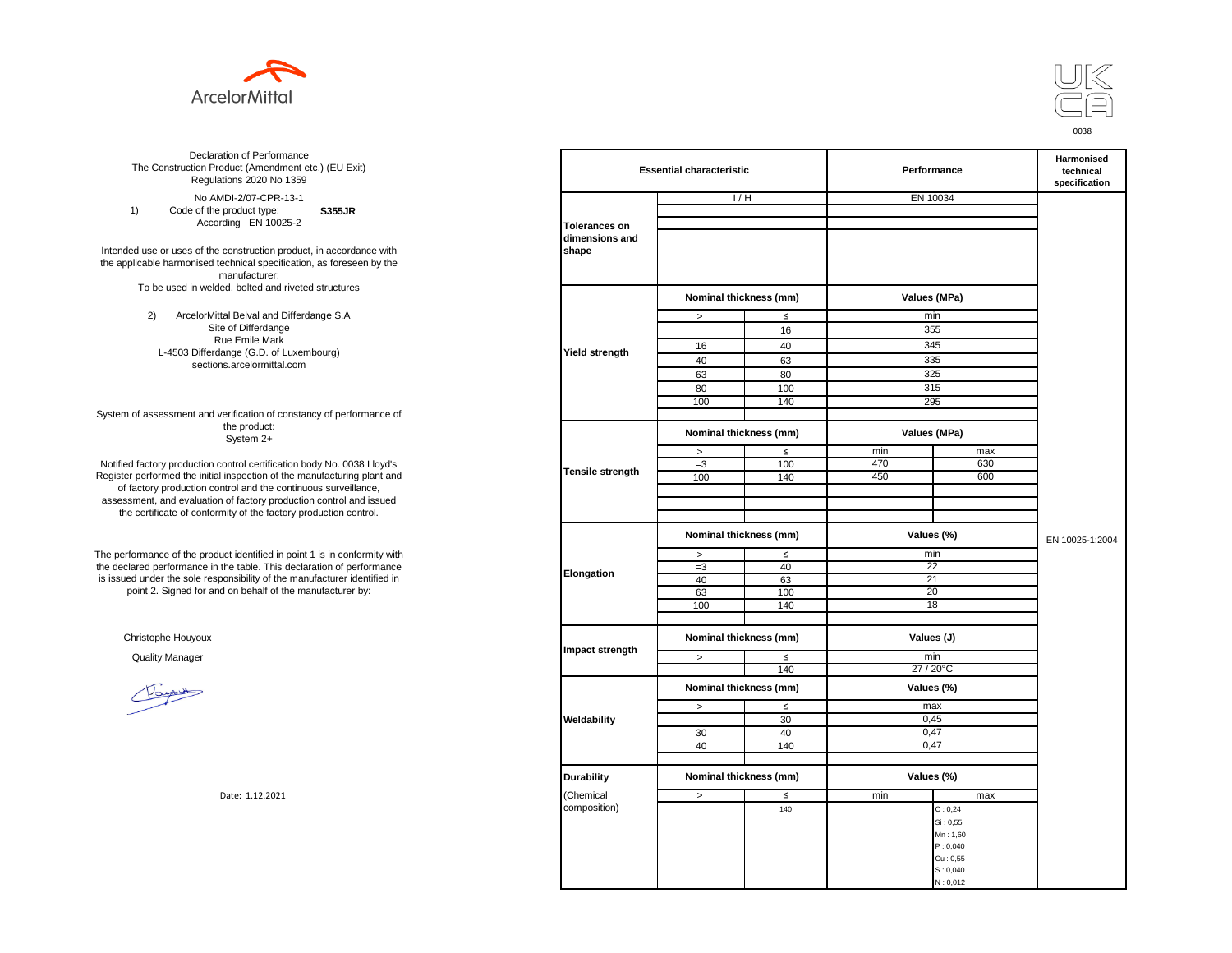



**S355J0**  No AMDI-2/08-CPR-13-1 1) Code of the product type: According EN 10025-2

Intended use or uses of the construction product, in accordance with the applicable harmonised technical specification, as foreseen by the manufacturer: To be used in welded, bolted and riveted structures

> 2) ArcelorMittal Belval and Differdange S.A Site of Differdange Rue Emile Mark L-4503 Differdange (G.D. of Luxembourg) sections.arcelormittal.com

System of assessment and verification of constancy of performance of the product: System 2+

Notified factory production control certification body No. 0038 Lloyd's Register performed the initial inspection of the manufacturing plant and of factory production control and the continuous surveillance, assessment, and evaluation of factory production control and issued the certificate of conformity of the factory production control.

The performance of the product identified in point 1 is in conformity with the declared performance in the table. This declaration of performance is issued under the sole responsibility of the manufacturer identified in point 2. Signed for and on behalf of the manufacturer by:

Christophe Houyoux

| ation of Performance<br>oduct (Amendment etc.) (EU Exit)<br>ations 2020 No 1359                         |                         | <b>Essential characteristic</b> |          | Performance  | Harmonised<br>technical<br>specification |                 |  |
|---------------------------------------------------------------------------------------------------------|-------------------------|---------------------------------|----------|--------------|------------------------------------------|-----------------|--|
| /IDI-2/08-CPR-13-1                                                                                      |                         | 1/H                             |          | EN 10034     |                                          |                 |  |
| product type:<br>S355J0                                                                                 |                         |                                 |          |              |                                          |                 |  |
| rding EN 10025-2                                                                                        | <b>Tolerances on</b>    |                                 |          |              |                                          |                 |  |
|                                                                                                         | dimensions and          |                                 |          |              |                                          |                 |  |
| construction product, in accordance with<br>echnical specification, as foreseen by the<br>manufacturer: | shape                   |                                 |          |              |                                          |                 |  |
| ed, bolted and riveted structures                                                                       |                         | Nominal thickness (mm)          |          | Values (MPa) |                                          |                 |  |
| tal Belval and Differdange S.A                                                                          |                         | $\, >$                          | $\leq$   | min          |                                          |                 |  |
| e of Differdange                                                                                        |                         |                                 | 16       | 355          |                                          |                 |  |
| ue Emile Mark                                                                                           |                         | 16                              | 40       | 345          |                                          |                 |  |
| ange (G.D. of Luxembourg)                                                                               | Yield strength          | 40                              | 63       | 335          |                                          |                 |  |
| ns.arcelormittal.com                                                                                    |                         | 63                              | 80       | 325          |                                          |                 |  |
|                                                                                                         |                         | 80                              | 100      | 315          |                                          |                 |  |
|                                                                                                         |                         | 100                             | 140      | 295          |                                          |                 |  |
| verification of constancy of performance of                                                             |                         |                                 |          |              |                                          |                 |  |
| the product:<br>System 2+                                                                               |                         | Nominal thickness (mm)          |          | Values (MPa) |                                          |                 |  |
|                                                                                                         |                         | $\,$                            | $\leq$   | min          | max                                      |                 |  |
| control certification body No. 0038 Lloyd's                                                             |                         | $=3$                            | 100      | 470          | 630                                      |                 |  |
| inspection of the manufacturing plant and                                                               | <b>Tensile strength</b> | 100                             | 140      | 450          | 600                                      |                 |  |
| ntrol and the continuous surveillance,                                                                  |                         |                                 |          |              |                                          |                 |  |
| of factory production control and issued                                                                |                         |                                 |          |              |                                          |                 |  |
| mity of the factory production control.                                                                 |                         |                                 |          |              |                                          |                 |  |
|                                                                                                         |                         | Nominal thickness (mm)          |          | Values (%)   |                                          | EN 10025-1:2004 |  |
|                                                                                                         |                         |                                 |          |              |                                          |                 |  |
| uct identified in point 1 is in conformity with<br>the table. This declaration of performance           |                         | $\,>\,$                         | $\leq$   | min<br>22    |                                          |                 |  |
| ponsibility of the manufacturer identified in                                                           | Elongation              | $=3$<br>40                      | 40<br>63 | 21           |                                          |                 |  |
| d on behalf of the manufacturer by:                                                                     |                         | 63                              | 100      | 20           |                                          |                 |  |
|                                                                                                         |                         | 100                             | 140      | 18           |                                          |                 |  |
|                                                                                                         |                         |                                 |          |              |                                          |                 |  |
|                                                                                                         |                         | Nominal thickness (mm)          |          | Values (J)   |                                          |                 |  |
|                                                                                                         | Impact strength         | $\,>$                           | $\leq$   | min          |                                          |                 |  |
|                                                                                                         |                         |                                 | 140      | $27/0$ °C    |                                          |                 |  |
|                                                                                                         |                         | Nominal thickness (mm)          |          | Values (%)   |                                          |                 |  |
|                                                                                                         |                         | $\,$                            | $\leq$   | max          |                                          |                 |  |
|                                                                                                         | Weldability             |                                 | 30       | 0,45         |                                          |                 |  |
|                                                                                                         |                         | 30                              | 40       | 0,47         |                                          |                 |  |
|                                                                                                         |                         | 40                              | 140      | 0,47         |                                          |                 |  |
|                                                                                                         |                         |                                 |          |              |                                          |                 |  |
|                                                                                                         | <b>Durability</b>       | Nominal thickness (mm)          |          | Values (%)   |                                          |                 |  |
| Date: 1.12.2021                                                                                         | (Chemical               | $\,>$                           | $\leq$   | min          | max                                      |                 |  |
|                                                                                                         | composition)            |                                 | 140      |              | $C: 0, 20 - 0, 22$                       |                 |  |
|                                                                                                         |                         |                                 |          |              | Si: 0,55                                 |                 |  |
|                                                                                                         |                         |                                 |          |              | Mn: 1,60                                 |                 |  |
|                                                                                                         |                         |                                 |          |              | P: 0,035                                 |                 |  |
|                                                                                                         |                         |                                 |          |              | Cu: 0,55<br>S: 0,035                     |                 |  |
|                                                                                                         |                         |                                 |          |              | N: 0,012                                 |                 |  |
|                                                                                                         |                         |                                 |          |              |                                          |                 |  |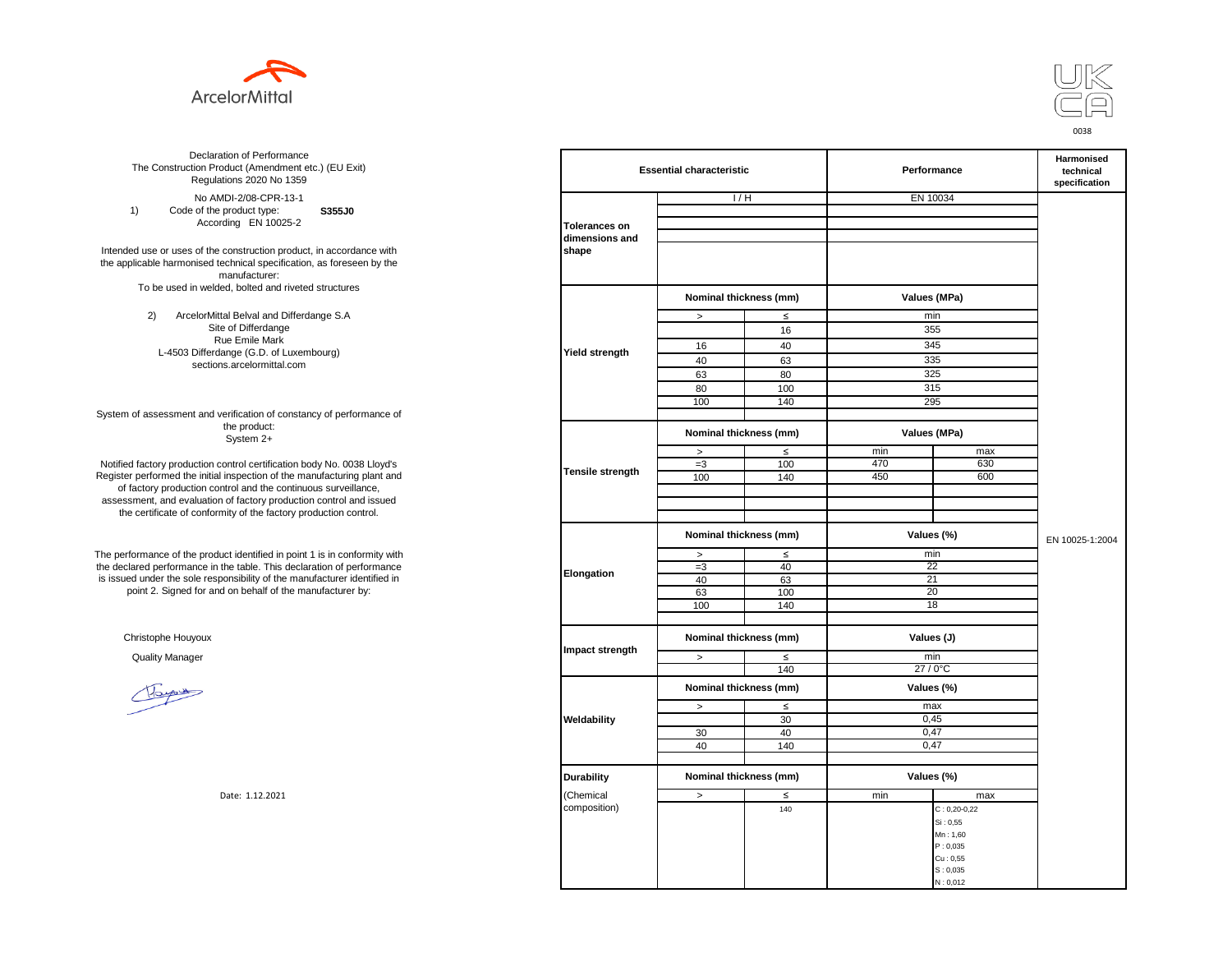



**S355J2**  No AMDI-2/09-CPR-13-1 1) Code of the product type: According EN 10025-2

Intended use or uses of the construction product, in accordance with the applicable harmonised technical specification, as foreseen by the manufacturer: To be used in welded, bolted and riveted structures

> 2) ArcelorMittal Belval and Differdange S.A Site of Differdange Rue Emile Mark L-4503 Differdange (G.D. of Luxembourg) sections.arcelormittal.com

System of assessment and verification of constancy of performance of the product: System 2+

Notified factory production control certification body No. 0038 Lloyd's Register performed the initial inspection of the manufacturing plant and of factory production control and the continuous surveillance, assessment, and evaluation of factory production control and issued the certificate of conformity of the factory production control.

The performance of the product identified in point 1 is in conformity with the declared performance in the table. This declaration of performance is issued under the sole responsibility of the manufacturer identified in point 2. Signed for and on behalf of the manufacturer by:

Christophe Houyoux

| ation of Performance<br>oduct (Amendment etc.) (EU Exit)<br>ations 2020 No 1359 |                      | <b>Essential characteristic</b> |        |              | Performance        |                 |  |
|---------------------------------------------------------------------------------|----------------------|---------------------------------|--------|--------------|--------------------|-----------------|--|
| /IDI-2/09-CPR-13-1                                                              |                      | 1/H                             |        | EN 10034     |                    |                 |  |
| product type:<br>S355J2                                                         |                      |                                 |        |              |                    |                 |  |
| rding EN 10025-2                                                                | <b>Tolerances on</b> |                                 |        |              |                    |                 |  |
|                                                                                 | dimensions and       |                                 |        |              |                    |                 |  |
| construction product, in accordance with                                        | shape                |                                 |        |              |                    |                 |  |
| echnical specification, as foreseen by the                                      |                      |                                 |        |              |                    |                 |  |
| manufacturer:                                                                   |                      |                                 |        |              |                    |                 |  |
| ed, bolted and riveted structures                                               |                      |                                 |        |              |                    |                 |  |
|                                                                                 |                      | Nominal thickness (mm)          |        | Values (MPa) |                    |                 |  |
| tal Belval and Differdange S.A                                                  |                      | $\, >$                          | $\leq$ | min          |                    |                 |  |
| e of Differdange                                                                |                      |                                 | 16     | 355          |                    |                 |  |
| ue Emile Mark                                                                   |                      | 16                              | 40     | 345          |                    |                 |  |
| ange (G.D. of Luxembourg)                                                       | Yield strength       |                                 |        |              |                    |                 |  |
| ns.arcelormittal.com                                                            |                      | 40                              | 63     | 335          |                    |                 |  |
|                                                                                 |                      | 63                              | 80     | 325          |                    |                 |  |
|                                                                                 |                      | 80                              | 100    | 315          |                    |                 |  |
|                                                                                 |                      | 100                             | 140    | 295          |                    |                 |  |
| verification of constancy of performance of                                     |                      |                                 |        |              |                    |                 |  |
| the product:<br>System 2+                                                       |                      | Nominal thickness (mm)          |        | Values (MPa) |                    |                 |  |
|                                                                                 |                      | $\, >$                          | $\leq$ | min          | max                |                 |  |
| control certification body No. 0038 Lloyd's                                     |                      | $=3$                            | 100    | 470          | 630                |                 |  |
| inspection of the manufacturing plant and                                       | Tensile strength     | 100                             | 140    | 450          | 600                |                 |  |
| ntrol and the continuous surveillance,                                          |                      |                                 |        |              |                    |                 |  |
| of factory production control and issued                                        |                      |                                 |        |              |                    |                 |  |
| mity of the factory production control.                                         |                      |                                 |        |              |                    |                 |  |
|                                                                                 |                      | Nominal thickness (mm)          |        | Values (%)   |                    |                 |  |
|                                                                                 |                      |                                 |        |              |                    | EN 10025-1:2004 |  |
| uct identified in point 1 is in conformity with                                 |                      | $\, >$                          | $\leq$ | min          |                    |                 |  |
| the table. This declaration of performance                                      |                      | $=3$                            | 40     | 22           |                    |                 |  |
| ponsibility of the manufacturer identified in                                   | Elongation           | 40                              | 63     | 21           |                    |                 |  |
| d on behalf of the manufacturer by:                                             |                      | 63                              | 100    | 20           |                    |                 |  |
|                                                                                 |                      | 100                             | 140    | 18           |                    |                 |  |
|                                                                                 |                      |                                 |        |              |                    |                 |  |
|                                                                                 |                      |                                 |        |              |                    |                 |  |
|                                                                                 |                      | Nominal thickness (mm)          |        | Values (J)   |                    |                 |  |
|                                                                                 | Impact strength      | $\geq$                          | $\leq$ | min          |                    |                 |  |
|                                                                                 |                      |                                 | 140    | 27 / -20°C   |                    |                 |  |
|                                                                                 |                      | Nominal thickness (mm)          |        |              |                    |                 |  |
|                                                                                 |                      |                                 |        | Values (%)   |                    |                 |  |
|                                                                                 |                      | $\,$                            | $\leq$ | max          |                    |                 |  |
|                                                                                 | Weldability          |                                 | 30     | 0,45         |                    |                 |  |
|                                                                                 |                      | 30                              | 40     | 0,47         |                    |                 |  |
|                                                                                 |                      | 40                              | 140    | 0.47         |                    |                 |  |
|                                                                                 |                      |                                 |        |              |                    |                 |  |
|                                                                                 |                      |                                 |        |              |                    |                 |  |
|                                                                                 | <b>Durability</b>    | Nominal thickness (mm)          |        | Values (%)   |                    |                 |  |
| Date: 1.12.2021                                                                 | (Chemical            | $\geq$                          | $\leq$ | min          | max                |                 |  |
|                                                                                 | composition)         |                                 | 140    |              | $C: 0, 20 - 0, 22$ |                 |  |
|                                                                                 |                      |                                 |        |              | Si: 0,55           |                 |  |
|                                                                                 |                      |                                 |        |              | Mn: 1,60           |                 |  |
|                                                                                 |                      |                                 |        |              | Cu: 0.55           |                 |  |
|                                                                                 |                      |                                 |        |              | S: 0,030           |                 |  |
|                                                                                 |                      |                                 |        |              | P: 0,030           |                 |  |
|                                                                                 |                      |                                 |        |              |                    |                 |  |
|                                                                                 |                      |                                 |        |              |                    |                 |  |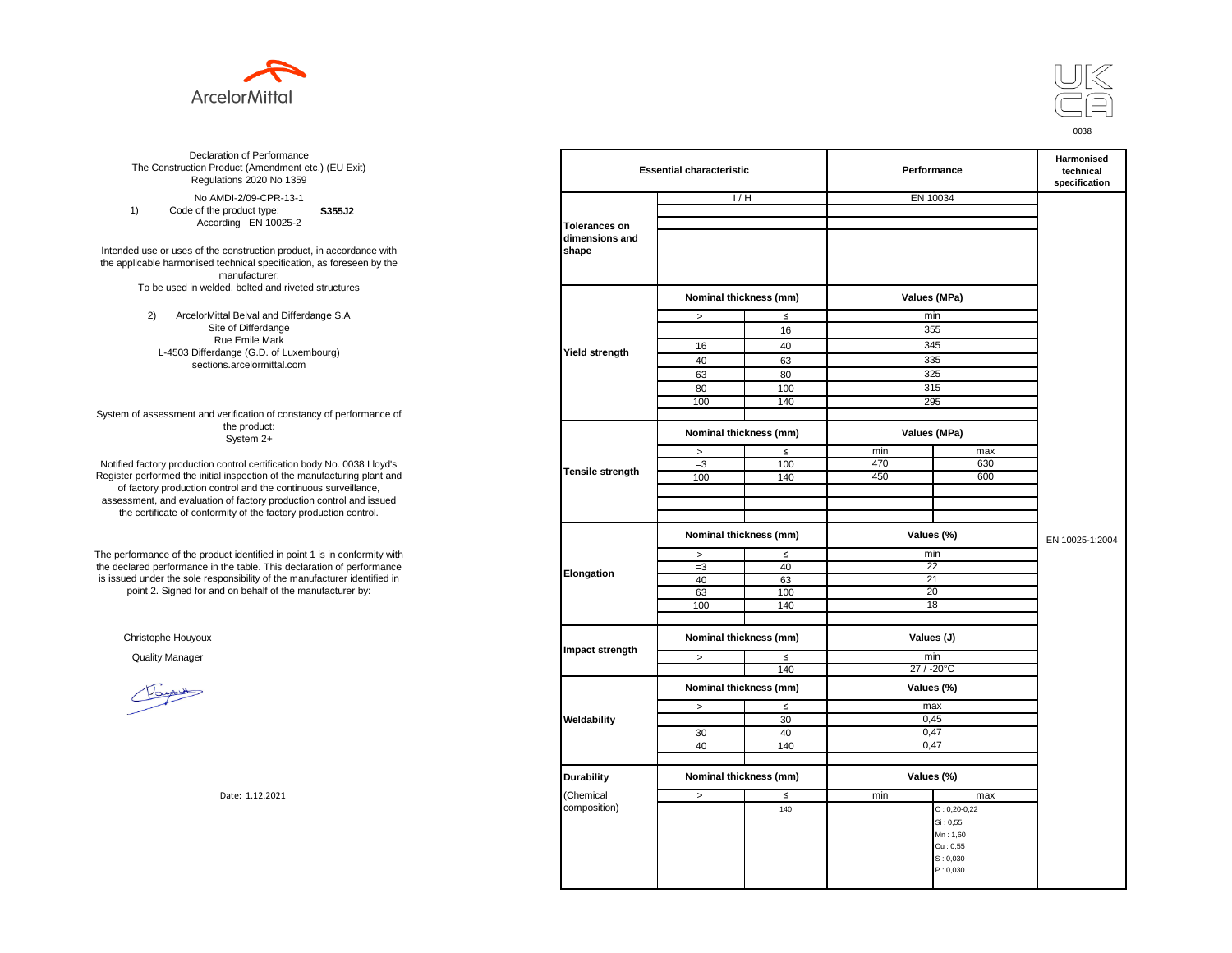



**S355K2**  No AMDI-2/10-CPR-13-1 1) Code of the product type: According EN 10025-2

Intended use or uses of the construction product, in accordance with the applicable harmonised technical specification, as foreseen by the manufacturer: To be used in welded, bolted and riveted structures

> 2) ArcelorMittal Belval and Differdange S.A Site of Differdange Rue Emile Mark L-4503 Differdange (G.D. of Luxembourg) sections.arcelormittal.com

System of assessment and verification of constancy of performance of the product: System 2+

Notified factory production control certification body No. 0038 Lloyd's Register performed the initial inspection of the manufacturing plant and of factory production control and the continuous surveillance, assessment, and evaluation of factory production control and issued the certificate of conformity of the factory production control.

The performance of the product identified in point 1 is in conformity with the declared performance in the table. This declaration of performance is issued under the sole responsibility of the manufacturer identified in point 2. Signed for and on behalf of the manufacturer by:

Christophe Houyoux

| ation of Performance<br>oduct (Amendment etc.) (EU Exit)<br>ations 2020 No 1359                                               | <b>Essential characteristic</b>        |                        |                        | Performance       | Harmonised<br>technical<br>specification   |                 |
|-------------------------------------------------------------------------------------------------------------------------------|----------------------------------------|------------------------|------------------------|-------------------|--------------------------------------------|-----------------|
| /IDI-2/10-CPR-13-1                                                                                                            |                                        | 1/H                    |                        | EN 10034          |                                            |                 |
| product type:<br>S355K2<br>rding EN 10025-2                                                                                   | <b>Tolerances on</b><br>dimensions and |                        |                        |                   |                                            |                 |
| construction product, in accordance with<br>echnical specification, as foreseen by the<br>manufacturer:                       | shape                                  |                        |                        |                   |                                            |                 |
| ed, bolted and riveted structures                                                                                             |                                        |                        | Nominal thickness (mm) |                   | Values (MPa)                               |                 |
| tal Belval and Differdange S.A                                                                                                |                                        | $\, >$                 | $\leq$                 | min               |                                            |                 |
| e of Differdange                                                                                                              |                                        |                        | 16                     | 355               |                                            |                 |
| ue Emile Mark                                                                                                                 |                                        | 16                     | 40                     | 345               |                                            |                 |
| ange (G.D. of Luxembourg)                                                                                                     | Yield strength                         | 40                     | 63                     | 335               |                                            |                 |
| ns.arcelormittal.com                                                                                                          |                                        | 63                     | 80                     | 325               |                                            |                 |
|                                                                                                                               |                                        | 80                     | 100                    | 315               |                                            |                 |
|                                                                                                                               |                                        | 100                    | 140                    | 295               |                                            |                 |
| verification of constancy of performance of                                                                                   |                                        |                        |                        |                   |                                            |                 |
| the product:<br>System 2+                                                                                                     |                                        | Nominal thickness (mm) |                        | Values (MPa)      |                                            |                 |
|                                                                                                                               |                                        | $\, >$                 | $\leq$                 | min               | max                                        |                 |
| control certification body No. 0038 Lloyd's                                                                                   | Tensile strength                       | $=3$                   | 100                    | 470               | 630                                        |                 |
| inspection of the manufacturing plant and                                                                                     |                                        | 100                    | 140                    | 450               | 600                                        |                 |
| ntrol and the continuous surveillance,<br>of factory production control and issued<br>mity of the factory production control. |                                        |                        |                        |                   |                                            |                 |
|                                                                                                                               |                                        | Nominal thickness (mm) |                        | Values (%)        |                                            | EN 10025-1:2004 |
| uct identified in point 1 is in conformity with                                                                               | Elongation                             | $\, >$                 | $\leq$                 | min               |                                            |                 |
| the table. This declaration of performance                                                                                    |                                        | $=3$                   | 40                     |                   | 22                                         |                 |
| ponsibility of the manufacturer identified in                                                                                 |                                        | 40                     | 63                     | 21                |                                            |                 |
| d on behalf of the manufacturer by:                                                                                           |                                        | 63                     | 100                    | 20                |                                            |                 |
|                                                                                                                               |                                        | 100                    | 140                    | 18                |                                            |                 |
|                                                                                                                               |                                        | Nominal thickness (mm) |                        | Values (J)        |                                            |                 |
|                                                                                                                               | Impact strength                        |                        |                        |                   |                                            |                 |
|                                                                                                                               |                                        | $\, >$                 | $\leq$<br>140          | min<br>40 / -20°C |                                            |                 |
|                                                                                                                               |                                        |                        |                        |                   |                                            |                 |
|                                                                                                                               |                                        | Nominal thickness (mm) |                        | Values (%)        |                                            |                 |
|                                                                                                                               |                                        | $\,$                   | $\leq$                 | max               |                                            |                 |
|                                                                                                                               | Weldability                            |                        | 30                     | 0,45              |                                            |                 |
|                                                                                                                               |                                        | 30                     | 40                     | 0.47              |                                            |                 |
|                                                                                                                               |                                        | 40                     | 140                    | 0,47              |                                            |                 |
|                                                                                                                               | <b>Durability</b>                      | Nominal thickness (mm) |                        | Values (%)        |                                            |                 |
| Date: 1.12.2021                                                                                                               | (Chemical                              | $\,$                   | ≤                      | min               | max                                        |                 |
|                                                                                                                               | composition)                           |                        | 140                    |                   | $C: 0, 20 - 0, 22$<br>Si: 0,55<br>Mn: 1,60 |                 |
|                                                                                                                               |                                        |                        |                        |                   | Cu: 0,55                                   |                 |
|                                                                                                                               |                                        |                        |                        |                   | S: 0,030                                   |                 |
|                                                                                                                               |                                        |                        |                        |                   | P: 0,030                                   |                 |
|                                                                                                                               |                                        |                        |                        |                   |                                            |                 |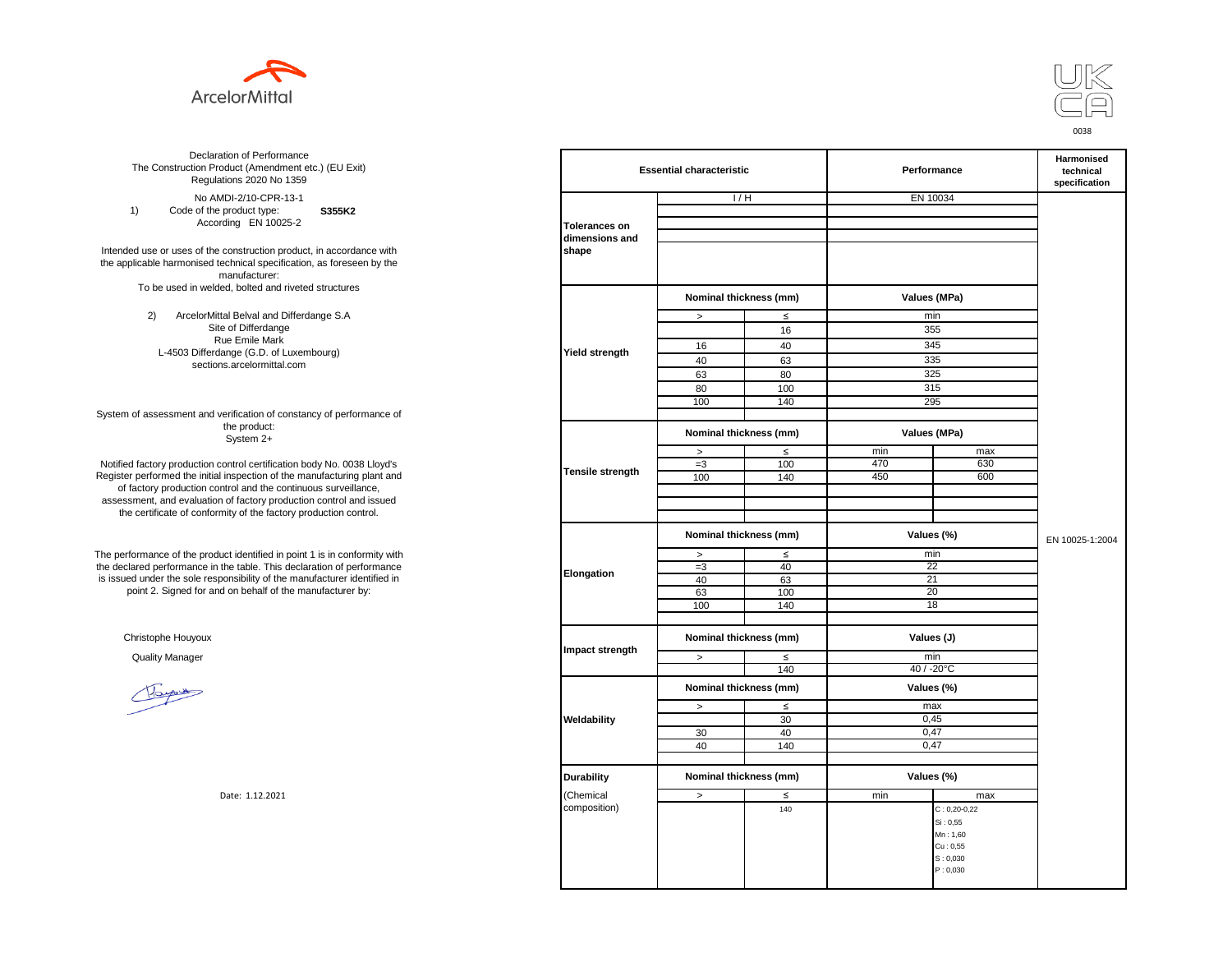



**S460JR** No AMDI-2/12-CPR-20-1 1) Code of the product type: According EN 10025-2

Intended use or uses of the construction product, in accordance with the applicable harmonised technical specification, as foreseen by the manufacturer: To be used in welded, bolted and riveted structures

> 2) ArcelorMittal Belval and Differdange S.A Site of Differdange Rue Emile Mark L-4503 Differdange (G.D. of Luxembourg) sections.arcelormittal.com

System of assessment and verification of constancy of performance of the product: System 2+

Notified factory production control certification body No. 0038 Lloyd's Register performed the initial inspection of the manufacturing plant and of factory production control and the continuous surveillance, assessment, and evaluation of factory production control and issued the certificate of conformity of the factory production control.

The performance of the product identified in point 1 is in conformity with the declared performance in the table. This declaration of performance is issued under the sole responsibility of the manufacturer identified in point 2. Signed for and on behalf of the manufacturer by:

Christophe Houyoux

| ation of Performance<br>oduct (Amendment etc.) (EU Exit)<br>ations 2020 No 1359        | <b>Essential characteristic</b> |                        |                        | Performance      | Harmonised<br>technical<br>specification |                 |
|----------------------------------------------------------------------------------------|---------------------------------|------------------------|------------------------|------------------|------------------------------------------|-----------------|
| /IDI-2/12-CPR-20-1                                                                     |                                 | 1/H                    |                        | EN 10034         |                                          |                 |
| product type:<br><b>S460JR</b>                                                         |                                 |                        |                        |                  |                                          |                 |
| rding EN 10025-2                                                                       | <b>Tolerances on</b>            |                        |                        |                  |                                          |                 |
|                                                                                        | dimensions and                  |                        |                        |                  |                                          |                 |
| construction product, in accordance with<br>echnical specification, as foreseen by the | shape                           |                        |                        |                  |                                          |                 |
| manufacturer:<br>ed, bolted and riveted structures                                     |                                 |                        |                        |                  |                                          |                 |
|                                                                                        |                                 | Nominal thickness (mm) |                        | Values (MPa)     |                                          |                 |
| tal Belval and Differdange S.A                                                         |                                 | $\,$                   | $\leq$                 |                  | min                                      |                 |
| e of Differdange                                                                       |                                 |                        | 16                     | 460              |                                          |                 |
| ue Emile Mark                                                                          |                                 | 16                     | 40                     | 440              |                                          |                 |
| ange (G.D. of Luxembourg)                                                              | Yield strength                  | 40                     | 63                     | 420              |                                          |                 |
| ns.arcelormittal.com                                                                   |                                 | 63                     | 80                     | 400              |                                          |                 |
|                                                                                        |                                 | 80                     | 100                    | 390              |                                          |                 |
|                                                                                        |                                 |                        | 140                    | 390              |                                          |                 |
| verification of constancy of performance of                                            |                                 | 100                    |                        |                  |                                          |                 |
| the product:<br>System 2+                                                              |                                 | Nominal thickness (mm) |                        | Values (MPa)     |                                          |                 |
|                                                                                        |                                 | $\, >$                 | $\leq$                 | min              | max                                      |                 |
| control certification body No. 0038 Lloyd's                                            |                                 | $=3$                   | 100                    | 550              | 720                                      |                 |
| inspection of the manufacturing plant and                                              | <b>Tensile strength</b>         | 100                    | 140                    | 530              | 700                                      |                 |
| ntrol and the continuous surveillance,                                                 |                                 |                        |                        |                  |                                          |                 |
| of factory production control and issued                                               |                                 |                        |                        |                  |                                          |                 |
| mity of the factory production control.                                                |                                 |                        |                        |                  |                                          |                 |
|                                                                                        |                                 | Nominal thickness (mm) |                        | Values (%)       |                                          | EN 10025-1:2004 |
| uct identified in point 1 is in conformity with                                        | Elongation                      | $\, >$                 | $\leq$                 | min              |                                          |                 |
| the table. This declaration of performance                                             |                                 | $=3$                   | 40                     | 17               |                                          |                 |
| ponsibility of the manufacturer identified in                                          |                                 | 40                     | 63                     | 17               |                                          |                 |
| d on behalf of the manufacturer by:                                                    |                                 | 63                     | 100                    | 17               |                                          |                 |
|                                                                                        |                                 | 100                    | 140                    | 17               |                                          |                 |
|                                                                                        |                                 |                        | Nominal thickness (mm) |                  | Values (J)                               |                 |
|                                                                                        | Impact strength                 |                        |                        |                  |                                          |                 |
|                                                                                        |                                 | $\geq$                 | $\leq$<br>140          | min<br>27 / 20°C |                                          |                 |
|                                                                                        |                                 |                        |                        |                  |                                          |                 |
|                                                                                        |                                 | Nominal thickness (mm) |                        | Values (%)       |                                          |                 |
|                                                                                        |                                 | $\, >$                 | $\leq$                 | max              |                                          |                 |
|                                                                                        | Weldability                     |                        | 30                     | 0,47             |                                          |                 |
|                                                                                        |                                 | 30                     | 40                     | 0,49             |                                          |                 |
|                                                                                        |                                 | 40                     | 140                    | 0,49             |                                          |                 |
|                                                                                        |                                 |                        |                        |                  |                                          |                 |
|                                                                                        | <b>Durability</b>               | Nominal thickness (mm) |                        |                  | Values (%)                               |                 |
| Date: 1.12.2021                                                                        | (Chemical                       | $\,>\,$                | $\leq$                 | min              | max                                      |                 |
|                                                                                        | composition)                    |                        | 140                    |                  | $C: 0, 20-0, 22$                         |                 |
|                                                                                        |                                 |                        |                        |                  | Si: 0,55                                 |                 |
|                                                                                        |                                 |                        |                        |                  | Mn: 1,70                                 |                 |
|                                                                                        |                                 |                        |                        |                  | P: 0,035                                 |                 |
|                                                                                        |                                 |                        |                        |                  | Cu: 0,55<br>S: 0,035                     |                 |
|                                                                                        |                                 |                        |                        |                  | N: 0,025                                 |                 |
|                                                                                        |                                 |                        |                        |                  |                                          |                 |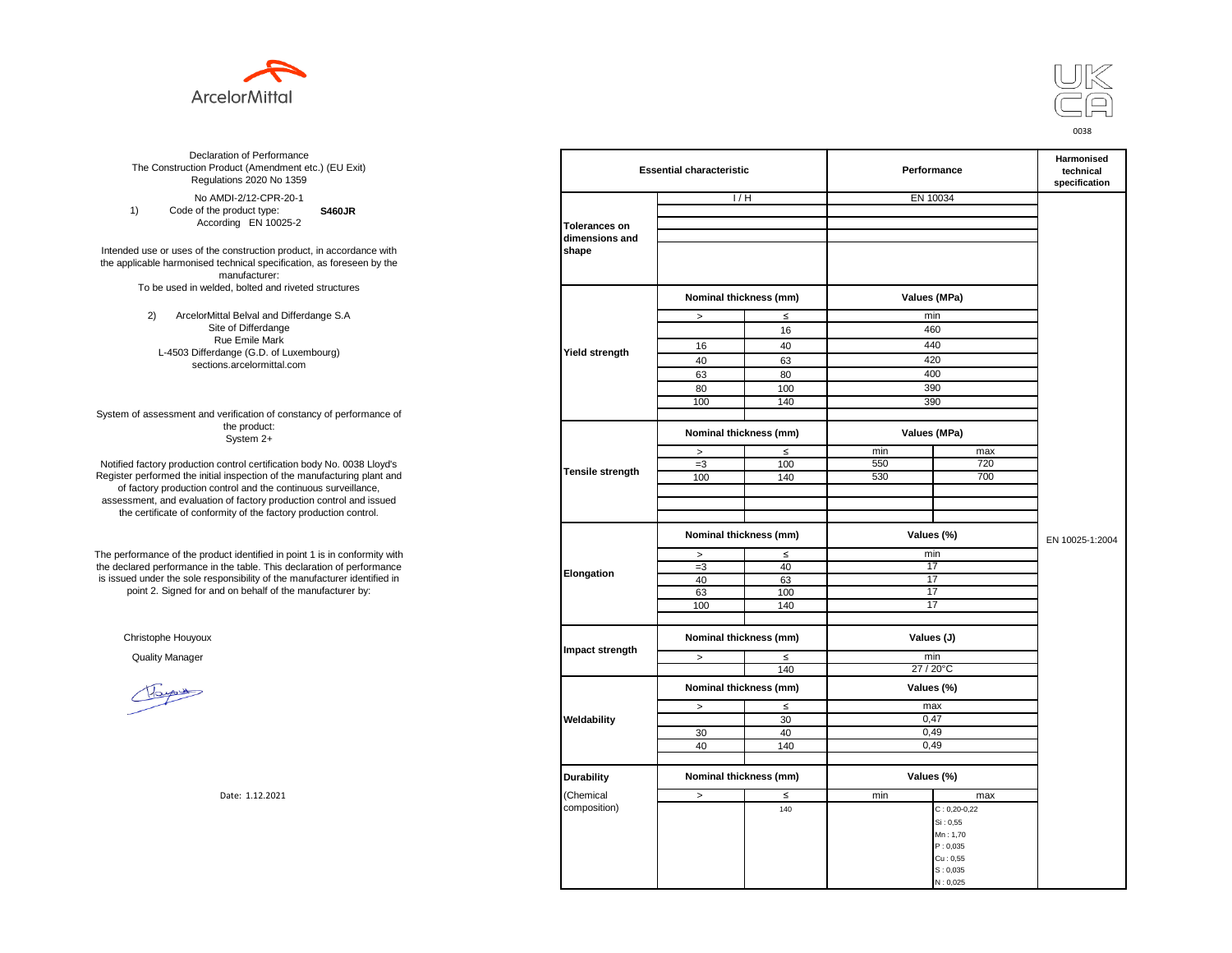



**S460J0** No AMDI-2/13-CPR-20-1 1) Code of the product type: According EN 10025-2

Intended use or uses of the construction product, in accordance with the applicable harmonised technical specification, as foreseen by the manufacturer: To be used in welded, bolted and riveted structures

> 2) ArcelorMittal Belval and Differdange S.A Site of Differdange Rue Emile Mark L-4503 Differdange (G.D. of Luxembourg) sections.arcelormittal.com

System of assessment and verification of constancy of performance of the product: System 2+

Notified factory production control certification body No. 0038 Lloyd's Register performed the initial inspection of the manufacturing plant and of factory production control and the continuous surveillance, assessment, and evaluation of factory production control and issued the certificate of conformity of the factory production control.

The performance of the product identified in point 1 is in conformity with the declared performance in the table. This declaration of performance is issued under the sole responsibility of the manufacturer identified in point 2. Signed for and on behalf of the manufacturer by:

Christophe Houyoux

| ation of Performance<br>oduct (Amendment etc.) (EU Exit)<br>ations 2020 No 1359       |                         | <b>Essential characteristic</b> |               |              | Performance          |                 |  |
|---------------------------------------------------------------------------------------|-------------------------|---------------------------------|---------------|--------------|----------------------|-----------------|--|
| /IDI-2/13-CPR-20-1                                                                    |                         | 1/H                             |               | EN 10034     |                      |                 |  |
| product type:<br>S460J0                                                               |                         |                                 |               |              |                      |                 |  |
| rding EN 10025-2                                                                      | <b>Tolerances on</b>    |                                 |               |              |                      |                 |  |
| construction product, in accordance with                                              | dimensions and<br>shape |                                 |               |              |                      |                 |  |
| echnical specification, as foreseen by the                                            |                         |                                 |               |              |                      |                 |  |
| manufacturer:                                                                         |                         |                                 |               |              |                      |                 |  |
| ed, bolted and riveted structures                                                     |                         |                                 |               |              |                      |                 |  |
|                                                                                       |                         | Nominal thickness (mm)          |               | Values (MPa) |                      |                 |  |
| tal Belval and Differdange S.A                                                        |                         | $\,$                            | $\leq$        | min          |                      |                 |  |
| e of Differdange                                                                      |                         |                                 | 16            | 460          |                      |                 |  |
| ue Emile Mark                                                                         | Yield strength          | 16                              | 40            | 440          |                      |                 |  |
| ange (G.D. of Luxembourg)<br>ns.arcelormittal.com                                     |                         | 40                              | 63            | 420          |                      |                 |  |
|                                                                                       |                         | 63                              | 80            | 400          |                      |                 |  |
|                                                                                       |                         | 80                              | 100           | 390          |                      |                 |  |
|                                                                                       |                         | 100                             | 140           | 390          |                      |                 |  |
| verification of constancy of performance of                                           |                         |                                 |               |              |                      |                 |  |
| the product:<br>System 2+                                                             |                         | Nominal thickness (mm)          |               | Values (MPa) |                      |                 |  |
|                                                                                       |                         | $\, >$                          | $\leq$        | min          | max                  |                 |  |
| control certification body No. 0038 Lloyd's                                           | <b>Tensile strength</b> | $=3$                            | 100           | 550          | 720                  |                 |  |
| inspection of the manufacturing plant and                                             |                         | 100                             | 140           | 530          | 700                  |                 |  |
| ntrol and the continuous surveillance,                                                |                         |                                 |               |              |                      |                 |  |
| n of factory production control and issued<br>mity of the factory production control. |                         |                                 |               |              |                      |                 |  |
|                                                                                       |                         |                                 |               |              |                      |                 |  |
|                                                                                       |                         | Nominal thickness (mm)          |               | Values (%)   |                      | EN 10025-1:2004 |  |
| uct identified in point 1 is in conformity with                                       |                         | $\, >$                          | $\leq$        | min          |                      |                 |  |
| the table. This declaration of performance                                            |                         | $=3$                            | 40            | 17           |                      |                 |  |
| ponsibility of the manufacturer identified in                                         | Elongation              | 40                              | 63            | 17           |                      |                 |  |
| d on behalf of the manufacturer by:                                                   |                         | 63                              | 100           | 17           |                      |                 |  |
|                                                                                       |                         | 100                             | 140           | 17           |                      |                 |  |
|                                                                                       |                         |                                 |               |              |                      |                 |  |
|                                                                                       |                         | Nominal thickness (mm)          |               | Values (J)   |                      |                 |  |
|                                                                                       | Impact strength         |                                 |               | min          |                      |                 |  |
|                                                                                       |                         | $\geq$                          | $\leq$<br>140 | 27 / 0°C     |                      |                 |  |
|                                                                                       |                         |                                 |               |              |                      |                 |  |
|                                                                                       |                         | Nominal thickness (mm)          |               | Values (%)   |                      |                 |  |
|                                                                                       |                         | $\, >$                          | $\leq$        | max          |                      |                 |  |
|                                                                                       | Weldability             |                                 | 30            | 0,47         |                      |                 |  |
|                                                                                       |                         | 30                              | 40            | 0,49         |                      |                 |  |
|                                                                                       |                         | 40                              | 140           | 0,49         |                      |                 |  |
|                                                                                       |                         |                                 |               |              |                      |                 |  |
|                                                                                       | <b>Durability</b>       | Nominal thickness (mm)          |               | Values (%)   |                      |                 |  |
| Date: 1.12.2021                                                                       | (Chemical               | $\,>\,$                         | $\leq$        | min          | max                  |                 |  |
|                                                                                       | composition)            |                                 | 140           |              | $C: 0, 20-0, 22$     |                 |  |
|                                                                                       |                         |                                 |               |              | Si: 0,55             |                 |  |
|                                                                                       |                         |                                 |               |              | Mn: 1,70             |                 |  |
|                                                                                       |                         |                                 |               |              | P: 0,035<br>Cu: 0,55 |                 |  |
|                                                                                       |                         |                                 |               |              | S: 0,035             |                 |  |
|                                                                                       |                         |                                 |               |              | N: 0,025             |                 |  |
|                                                                                       |                         |                                 |               |              |                      |                 |  |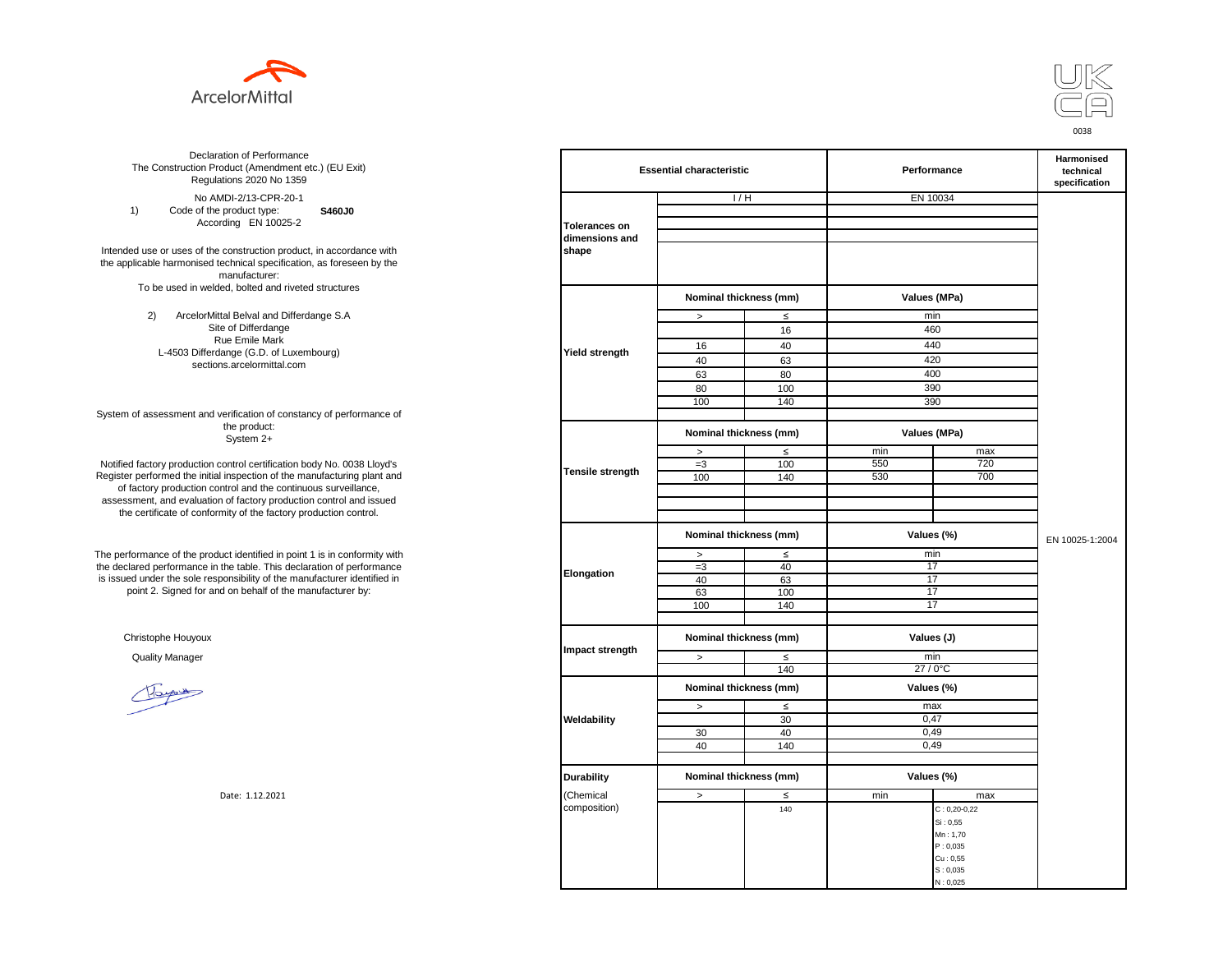



**S460J2** No AMDI-2/14-CPR-20-1 1) Code of the product type: According EN 10025-2

Intended use or uses of the construction product, in accordance with the applicable harmonised technical specification, as foreseen by the manufacturer: To be used in welded, bolted and riveted structures

> 2) ArcelorMittal Belval and Differdange S.A Site of Differdange Rue Emile Mark L-4503 Differdange (G.D. of Luxembourg) sections.arcelormittal.com

System of assessment and verification of constancy of performance of the product: System 2+

Notified factory production control certification body No. 0038 Lloyd's Register performed the initial inspection of the manufacturing plant and of factory production control and the continuous surveillance, assessment, and evaluation of factory production control and issued the certificate of conformity of the factory production control.

The performance of the product identified in point 1 is in conformity with the declared performance in the table. This declaration of performance is issued under the sole responsibility of the manufacturer identified in point 2. Signed for and on behalf of the manufacturer by:

Christophe Houyoux

| ation of Performance<br>oduct (Amendment etc.) (EU Exit)<br>ations 2020 No 1359                         | <b>Essential characteristic</b> |                        |                                      | Performance  | Harmonised<br>technical<br>specification |                 |
|---------------------------------------------------------------------------------------------------------|---------------------------------|------------------------|--------------------------------------|--------------|------------------------------------------|-----------------|
| /IDI-2/14-CPR-20-1                                                                                      |                                 | 1/H                    |                                      | EN 10034     |                                          |                 |
| product type:<br>S460J2                                                                                 |                                 |                        |                                      |              |                                          |                 |
| rding EN 10025-2                                                                                        | <b>Tolerances on</b>            |                        |                                      |              |                                          |                 |
|                                                                                                         | dimensions and                  |                        |                                      |              |                                          |                 |
| construction product, in accordance with<br>echnical specification, as foreseen by the<br>manufacturer: | shape                           |                        |                                      |              |                                          |                 |
| ed, bolted and riveted structures                                                                       |                                 | Nominal thickness (mm) |                                      |              |                                          |                 |
|                                                                                                         |                                 |                        |                                      | Values (MPa) |                                          |                 |
| tal Belval and Differdange S.A<br>e of Differdange                                                      |                                 | $\,$                   | $\leq$                               | min<br>460   |                                          |                 |
| ue Emile Mark                                                                                           |                                 |                        | 16                                   |              |                                          |                 |
| ange (G.D. of Luxembourg)                                                                               | Yield strength                  | 16                     | 40                                   | 440          |                                          |                 |
| ns.arcelormittal.com                                                                                    |                                 | 40                     | 63                                   | 420          |                                          |                 |
|                                                                                                         |                                 | 63                     | 80                                   | 400          |                                          |                 |
|                                                                                                         |                                 | 80                     | 100                                  | 390          |                                          |                 |
|                                                                                                         |                                 | 100                    | 140                                  | 390          |                                          |                 |
| verification of constancy of performance of<br>the product:<br>System 2+                                |                                 | Nominal thickness (mm) |                                      | Values (MPa) |                                          |                 |
|                                                                                                         |                                 | $\, >$                 | $\leq$                               | min          | max                                      |                 |
| control certification body No. 0038 Lloyd's                                                             |                                 | $=3$                   | 100                                  | 550          | 720                                      |                 |
| inspection of the manufacturing plant and                                                               | <b>Tensile strength</b>         | 100                    | 140                                  | 530          | 700                                      |                 |
| ntrol and the continuous surveillance,                                                                  |                                 |                        |                                      |              |                                          |                 |
| n of factory production control and issued                                                              |                                 |                        |                                      |              |                                          |                 |
| mity of the factory production control.                                                                 |                                 |                        |                                      |              |                                          |                 |
|                                                                                                         |                                 | Nominal thickness (mm) |                                      | Values (%)   |                                          | EN 10025-1:2004 |
| uct identified in point 1 is in conformity with                                                         | Elongation                      | $\, >$                 | $\leq$                               | min          |                                          |                 |
| the table. This declaration of performance                                                              |                                 | $=3$                   | 40                                   | 17           |                                          |                 |
| ponsibility of the manufacturer identified in                                                           |                                 | 40                     | 63                                   | 17           |                                          |                 |
| d on behalf of the manufacturer by:                                                                     |                                 | 63                     | 100                                  | 17           |                                          |                 |
|                                                                                                         |                                 | 100                    | 140                                  | 17           |                                          |                 |
|                                                                                                         |                                 |                        | Nominal thickness (mm)<br>Values (J) |              |                                          |                 |
|                                                                                                         | Impact strength                 | $\geq$                 | $\leq$                               | min          |                                          |                 |
|                                                                                                         |                                 |                        | 140                                  | 27 / -20°C   |                                          |                 |
|                                                                                                         |                                 | Nominal thickness (mm) |                                      | Values (%)   |                                          |                 |
|                                                                                                         |                                 | $\, >$                 | $\leq$                               | max          |                                          |                 |
|                                                                                                         | Weldability                     |                        | 30                                   | 0,47         |                                          |                 |
|                                                                                                         |                                 | 30                     | 40                                   | 0,49         |                                          |                 |
|                                                                                                         |                                 | 40                     | 140                                  | 0,49         |                                          |                 |
|                                                                                                         |                                 |                        |                                      |              |                                          |                 |
|                                                                                                         | <b>Durability</b>               | Nominal thickness (mm) |                                      | Values (%)   |                                          |                 |
| Date: 1.12.2021                                                                                         | (Chemical                       | $\,>\,$                | $\leq$                               | min          | max                                      |                 |
|                                                                                                         | composition)                    |                        | 140                                  |              | $C: 0, 20-0, 22$                         |                 |
|                                                                                                         |                                 |                        |                                      |              | Si: 0,55                                 |                 |
|                                                                                                         |                                 |                        |                                      |              | Mn: 1,70                                 |                 |
|                                                                                                         |                                 |                        |                                      |              | P: 0,035                                 |                 |
|                                                                                                         |                                 |                        |                                      |              | Cu: 0,55                                 |                 |
|                                                                                                         |                                 |                        |                                      |              | S: 0,035<br>N: 0,025                     |                 |
|                                                                                                         |                                 |                        |                                      |              |                                          |                 |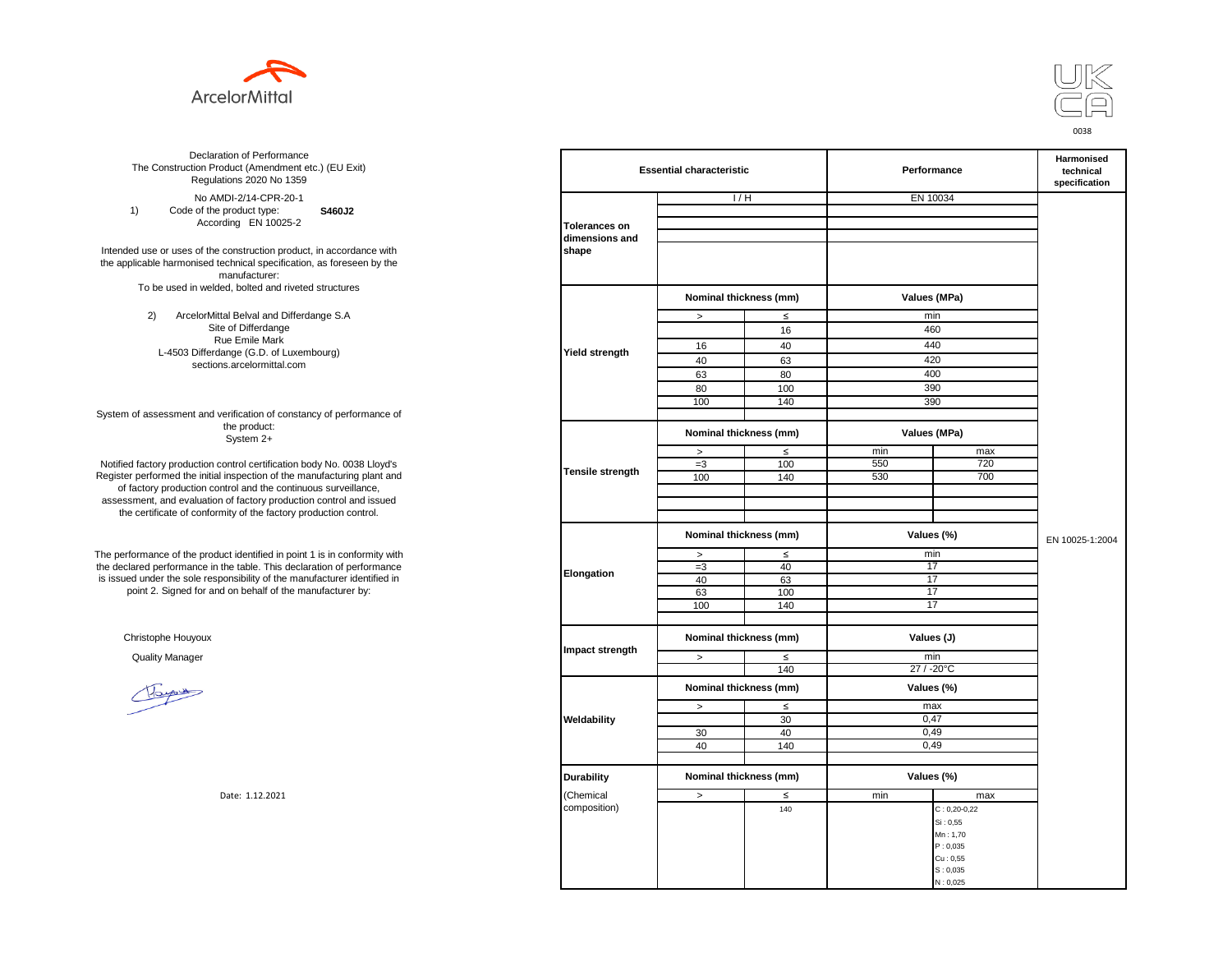



**S460K2** No AMDI-2/15-CPR-20-1 1) Code of the product type: According EN 10025-2

Intended use or uses of the construction product, in accordance with the applicable harmonised technical specification, as foreseen by the manufacturer: To be used in welded, bolted and riveted structures

> 2) ArcelorMittal Belval and Differdange S.A Site of Differdange Rue Emile Mark L-4503 Differdange (G.D. of Luxembourg) sections.arcelormittal.com

System of assessment and verification of constancy of performance of the product: System 2+

Notified factory production control certification body No. 0038 Lloyd's Register performed the initial inspection of the manufacturing plant and of factory production control and the continuous surveillance, assessment, and evaluation of factory production control and issued the certificate of conformity of the factory production control.

The performance of the product identified in point 1 is in conformity with the declared performance in the table. This declaration of performance is issued under the sole responsibility of the manufacturer identified in point 2. Signed for and on behalf of the manufacturer by:

Christophe Houyoux

| ation of Performance<br>oduct (Amendment etc.) (EU Exit)<br>ations 2020 No 1359                                               | <b>Essential characteristic</b> |                        |        | Performance  | Harmonised<br>technical<br>specification |                 |
|-------------------------------------------------------------------------------------------------------------------------------|---------------------------------|------------------------|--------|--------------|------------------------------------------|-----------------|
| /IDI-2/15-CPR-20-1                                                                                                            |                                 | 1/H                    |        | EN 10034     |                                          |                 |
| product type:<br>S460K2                                                                                                       |                                 |                        |        |              |                                          |                 |
| rding EN 10025-2                                                                                                              | <b>Tolerances on</b>            |                        |        |              |                                          |                 |
| construction product, in accordance with<br>echnical specification, as foreseen by the<br>manufacturer:                       | dimensions and<br>shape         |                        |        |              |                                          |                 |
| ed, bolted and riveted structures                                                                                             |                                 |                        |        |              |                                          |                 |
|                                                                                                                               |                                 | Nominal thickness (mm) |        | Values (MPa) |                                          |                 |
| tal Belval and Differdange S.A                                                                                                |                                 | $\, >$                 | $\leq$ | min          |                                          |                 |
| e of Differdange<br>ue Emile Mark                                                                                             |                                 |                        | 16     | 460          |                                          |                 |
| ange (G.D. of Luxembourg)                                                                                                     | <b>Yield strength</b>           | 16                     | 40     | 440          |                                          |                 |
| ns.arcelormittal.com                                                                                                          |                                 | 40                     | 63     | 420          |                                          |                 |
|                                                                                                                               |                                 | 63                     | 80     | 400          |                                          |                 |
|                                                                                                                               |                                 | 80                     | 100    | 390          |                                          |                 |
|                                                                                                                               |                                 | 100                    | 140    | 390          |                                          |                 |
| verification of constancy of performance of                                                                                   |                                 |                        |        |              |                                          |                 |
| the product:<br>System 2+                                                                                                     |                                 | Nominal thickness (mm) |        | Values (MPa) |                                          |                 |
|                                                                                                                               |                                 | $\, >$                 | $\leq$ | min          | max                                      |                 |
| control certification body No. 0038 Lloyd's                                                                                   | <b>Tensile strength</b>         | $=3$                   | 100    | 550          | 720                                      |                 |
| inspection of the manufacturing plant and                                                                                     |                                 | 100                    | 140    | 530          | 700                                      |                 |
| ntrol and the continuous surveillance,<br>of factory production control and issued<br>mity of the factory production control. |                                 |                        |        |              |                                          |                 |
|                                                                                                                               |                                 | Nominal thickness (mm) |        | Values (%)   |                                          | EN 10025-1:2004 |
| uct identified in point 1 is in conformity with                                                                               |                                 | $\,>$                  | $\leq$ | min          |                                          |                 |
| the table. This declaration of performance                                                                                    | Elongation                      | $=3$                   | 40     | 17           |                                          |                 |
| ponsibility of the manufacturer identified in                                                                                 |                                 | 40                     | 63     | 17           |                                          |                 |
| d on behalf of the manufacturer by:                                                                                           |                                 | 63                     | 100    | 17           |                                          |                 |
|                                                                                                                               |                                 | 100                    | 140    | 17           |                                          |                 |
|                                                                                                                               |                                 |                        |        |              |                                          |                 |
|                                                                                                                               | Impact strength                 | Nominal thickness (mm) |        | Values (J)   |                                          |                 |
|                                                                                                                               |                                 | $\, >$                 | ≤      | min          |                                          |                 |
|                                                                                                                               |                                 |                        | 140    | 40 / -20°C   |                                          |                 |
|                                                                                                                               |                                 | Nominal thickness (mm) |        | Values (%)   |                                          |                 |
|                                                                                                                               |                                 | $\, >$                 | $\leq$ | max          |                                          |                 |
|                                                                                                                               | Weldability                     |                        | 30     | 0,47         |                                          |                 |
|                                                                                                                               |                                 | 30                     | 40     | 0,49         |                                          |                 |
|                                                                                                                               |                                 | 40                     | 140    | 0,49         |                                          |                 |
|                                                                                                                               |                                 |                        |        |              |                                          |                 |
|                                                                                                                               | <b>Durability</b>               | Nominal thickness (mm) |        | Values (%)   |                                          |                 |
| Date: 1.12.2021                                                                                                               | (Chemical                       | $\geq$                 | ≤      | min          | max                                      |                 |
|                                                                                                                               | composition)                    |                        | 140    |              | $C: 0,20-0,22$                           |                 |
|                                                                                                                               |                                 |                        |        |              | Si: 0,55                                 |                 |
|                                                                                                                               |                                 |                        |        |              | Mn: 1,70                                 |                 |
|                                                                                                                               |                                 |                        |        |              | P: 0,035                                 |                 |
|                                                                                                                               |                                 |                        |        |              | Cu: 0,55                                 |                 |
|                                                                                                                               |                                 |                        |        |              | S: 0,035                                 |                 |
|                                                                                                                               |                                 |                        |        |              | N: 0,025                                 |                 |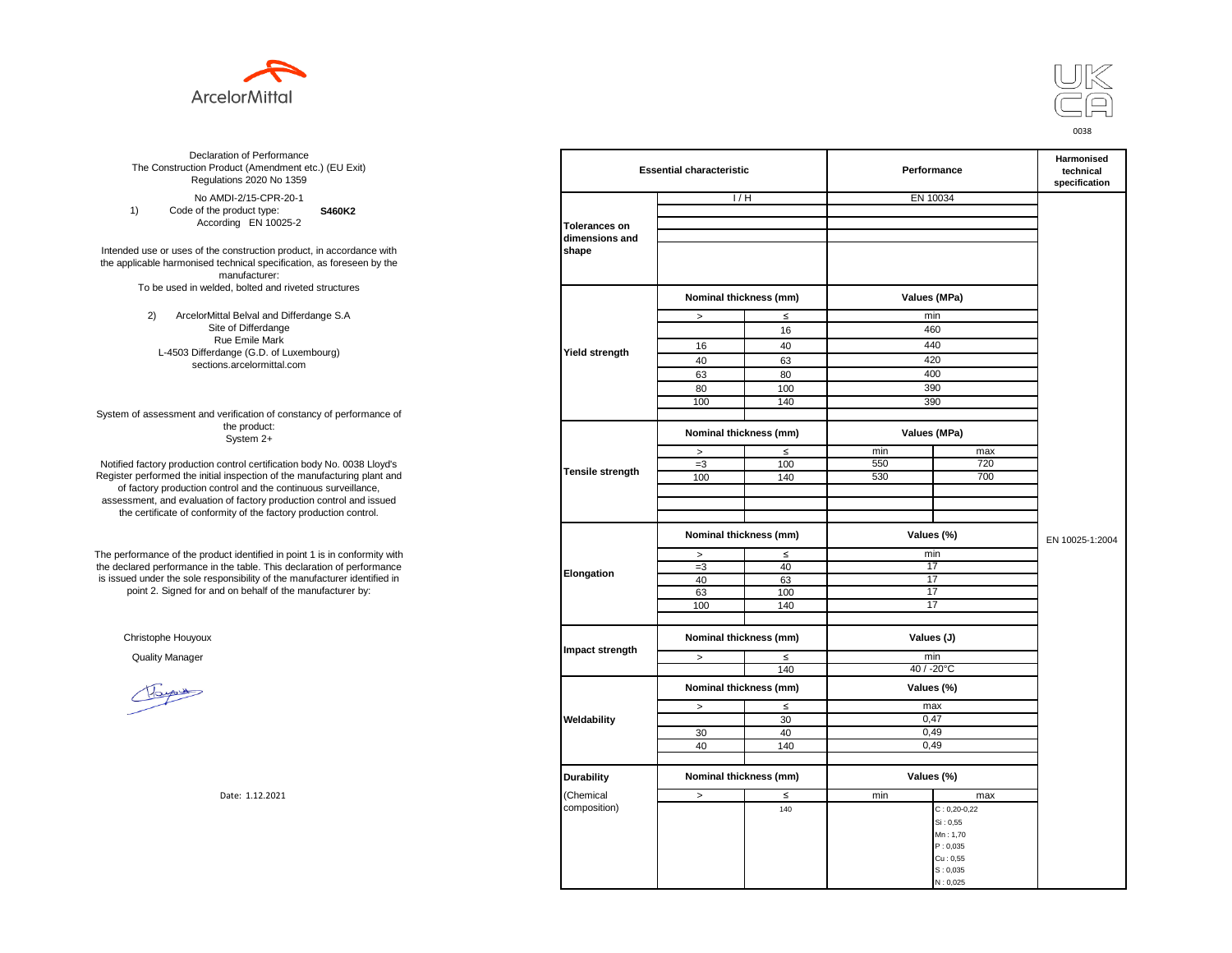



**S500J0** No AMDI-2/16-CPR-20-1 1) Code of the product type: According EN 10025-2

Intended use or uses of the construction product, in accordance with the applicable harmonised technical specification, as foreseen by the manufacturer: To be used in welded, bolted and riveted structures

> 2) ArcelorMittal Belval and Differdange S.A Site of Differdange Rue Emile Mark L-4503 Differdange (G.D. of Luxembourg) sections.arcelormittal.com

System of assessment and verification of constancy of performance of the product: System 2+

Notified factory production control certification body No. 0038 Lloyd's Register performed the initial inspection of the manufacturing plant and of factory production control and the continuous surveillance, assessment, and evaluation of factory production control and issued the certificate of conformity of the factory production control.

The performance of the product identified in point 1 is in conformity with the declared performance in the table. This declaration of performance is issued under the sole responsibility of the manufacturer identified in point 2. Signed for and on behalf of the manufacturer by:

Christophe Houyoux

| ation of Performance<br>oduct (Amendment etc.) (EU Exit)<br>ations 2020 No 1359                                               | <b>Essential characteristic</b> |                        |        | Performance  | Harmonised<br>technical<br>specification |                 |
|-------------------------------------------------------------------------------------------------------------------------------|---------------------------------|------------------------|--------|--------------|------------------------------------------|-----------------|
| /IDI-2/16-CPR-20-1                                                                                                            |                                 | 1/H                    |        | EN 10034     |                                          |                 |
| product type:<br>S500J0                                                                                                       |                                 |                        |        |              |                                          |                 |
| rding EN 10025-2                                                                                                              | <b>Tolerances on</b>            |                        |        |              |                                          |                 |
| construction product, in accordance with<br>echnical specification, as foreseen by the<br>manufacturer:                       | dimensions and<br>shape         |                        |        |              |                                          |                 |
| ed, bolted and riveted structures                                                                                             |                                 | Nominal thickness (mm) |        | Values (MPa) |                                          |                 |
| tal Belval and Differdange S.A                                                                                                |                                 | $\, >$                 | $\leq$ | min          |                                          |                 |
| e of Differdange                                                                                                              |                                 |                        | 16     | 500          |                                          |                 |
| ue Emile Mark                                                                                                                 |                                 | 16                     | 40     | 480          |                                          |                 |
| ange (G.D. of Luxembourg)                                                                                                     | <b>Yield strength</b>           |                        |        |              |                                          |                 |
| ns.arcelormittal.com                                                                                                          |                                 | 40                     | 63     | 460          |                                          |                 |
|                                                                                                                               |                                 | 63                     | 80     | 450          |                                          |                 |
|                                                                                                                               |                                 | 80                     | 100    | 450          |                                          |                 |
|                                                                                                                               |                                 | 100                    | 140    | 450          |                                          |                 |
| verification of constancy of performance of<br>the product:<br>System 2+                                                      |                                 | Nominal thickness (mm) |        | Values (MPa) |                                          |                 |
|                                                                                                                               |                                 | $\, >$                 | $\leq$ | min          | max                                      |                 |
| control certification body No. 0038 Lloyd's                                                                                   |                                 | $=3$                   | 100    | 580          | 760                                      |                 |
| inspection of the manufacturing plant and                                                                                     | <b>Tensile strength</b>         | 100                    | 140    | 560          | 750                                      |                 |
| ntrol and the continuous surveillance,<br>of factory production control and issued<br>mity of the factory production control. |                                 |                        |        |              |                                          |                 |
|                                                                                                                               |                                 | Nominal thickness (mm) |        | Values (%)   |                                          | EN 10025-1:2004 |
| uct identified in point 1 is in conformity with                                                                               |                                 | $\,>$                  | $\leq$ |              | min                                      |                 |
| the table. This declaration of performance                                                                                    | Elongation                      | $=3$                   | 40     | 15           |                                          |                 |
| ponsibility of the manufacturer identified in                                                                                 |                                 | 40                     | 63     |              | 15                                       |                 |
| d on behalf of the manufacturer by:                                                                                           |                                 | 63                     | 100    | 15           |                                          |                 |
|                                                                                                                               |                                 | 100                    | 140    | 15           |                                          |                 |
|                                                                                                                               |                                 |                        |        |              |                                          |                 |
|                                                                                                                               | Impact strength                 | Nominal thickness (mm) |        | Values (J)   |                                          |                 |
|                                                                                                                               |                                 | $\, >$                 | ≤      | min          |                                          |                 |
|                                                                                                                               |                                 |                        | 140    | 27 / 0°C     |                                          |                 |
|                                                                                                                               |                                 | Nominal thickness (mm) |        | Values (%)   |                                          |                 |
|                                                                                                                               |                                 | $\, >$                 | $\leq$ | max          |                                          |                 |
|                                                                                                                               | Weldability                     |                        | 30     | 0,49         |                                          |                 |
|                                                                                                                               |                                 | 30                     | 40     | 0,49         |                                          |                 |
|                                                                                                                               |                                 | 40                     | 140    | 0,49         |                                          |                 |
|                                                                                                                               |                                 |                        |        |              |                                          |                 |
|                                                                                                                               | <b>Durability</b>               | Nominal thickness (mm) |        | Values (%)   |                                          |                 |
| Date: 1.12.2021                                                                                                               | (Chemical                       | $\geq$                 | ≤      | min          | max                                      |                 |
|                                                                                                                               | composition)                    |                        | 140    |              | $C: 0,20-0,22$                           |                 |
|                                                                                                                               |                                 |                        |        |              | Si: 0,55                                 |                 |
|                                                                                                                               |                                 |                        |        |              | Mn: 1,70                                 |                 |
|                                                                                                                               |                                 |                        |        |              | P: 0,035                                 |                 |
|                                                                                                                               |                                 |                        |        |              | Cu: 0,55<br>S: 0,035                     |                 |
|                                                                                                                               |                                 |                        |        |              | N: 0,025                                 |                 |
|                                                                                                                               |                                 |                        |        |              |                                          |                 |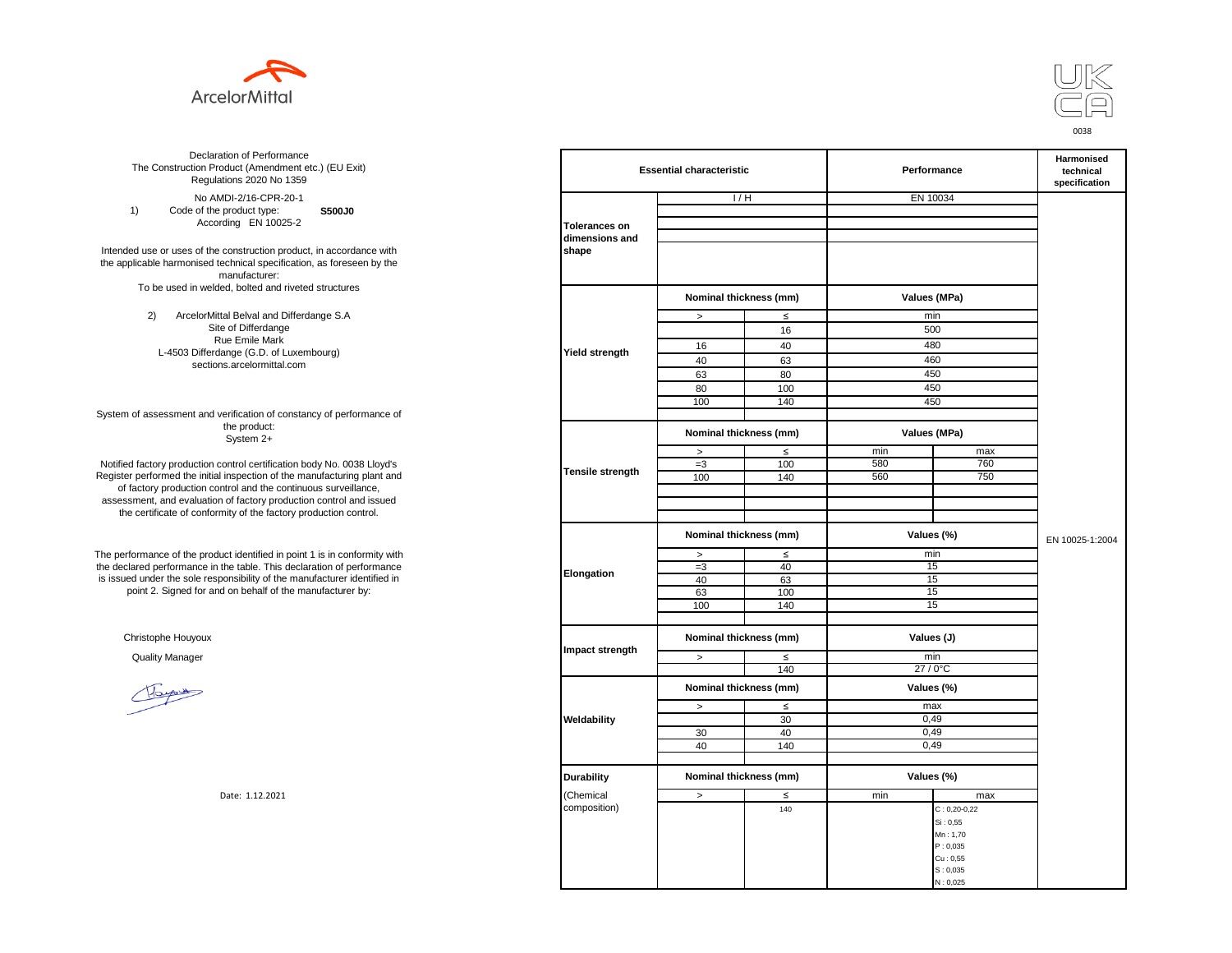



**S275M**  No AMDI-4/01-CPR-13-1 1) Code of the product type: According EN 10025-4

Intended use or uses of the construction product, in accordance with the applicable harmonised technical specification, as foreseen by the manufacturer: To be used in welded, bolted and riveted structures

> 2) ArcelorMittal Belval and Differdange S.A Site of Differdange Rue Emile Mark L-4503 Differdange (G.D. of Luxembourg) sections.arcelormittal.com

System of assessment and verification of constancy of performance of the product: System 2+

Notified factory production control certification body No. 0038 Lloyd's Register performed the initial inspection of the manufacturing plant and of factory production control and the continuous surveillance, assessment, and evaluation of factory production control and issued the certificate of conformity of the factory production control.

The performance of the product identified in point 1 is in conformity with the declared performance in the table. This declaration of performance is issued under the sole responsibility of the manufacturer identified in point 2. Signed for and on behalf of the manufacturer by:

Christophe Houyoux

| ation of Performance<br>oduct (Amendment etc.) (EU Exit)<br>ations 2020 No 1359 | <b>Essential characteristic</b> |                        |        | Performance  | <b>Harmonised</b><br>technical<br>specification |                 |
|---------------------------------------------------------------------------------|---------------------------------|------------------------|--------|--------------|-------------------------------------------------|-----------------|
| /IDI-4/01-CPR-13-1                                                              |                                 | 1/H                    |        |              | EN 10034                                        |                 |
| product type:<br><b>S275M</b>                                                   |                                 |                        |        |              |                                                 |                 |
| rding EN 10025-4                                                                | <b>Tolerances on</b>            |                        |        |              |                                                 |                 |
|                                                                                 | dimensions and                  |                        |        |              |                                                 |                 |
| construction product, in accordance with                                        | shape                           |                        |        |              |                                                 |                 |
| echnical specification, as foreseen by the                                      |                                 |                        |        |              |                                                 |                 |
| manufacturer:                                                                   |                                 |                        |        |              |                                                 |                 |
| ed, bolted and riveted structures                                               |                                 |                        |        |              |                                                 |                 |
|                                                                                 |                                 | Nominal thickness (mm) |        | Values (MPa) |                                                 |                 |
| tal Belval and Differdange S.A                                                  |                                 | $\, >$                 | $\leq$ | min          |                                                 |                 |
| e of Differdange                                                                |                                 |                        | 16     | 275          |                                                 |                 |
| ue Emile Mark                                                                   |                                 | 16                     | 40     | 265          |                                                 |                 |
| ange (G.D. of Luxembourg)                                                       | Yield strength                  |                        |        |              |                                                 |                 |
| ns.arcelormittal.com                                                            |                                 | 40                     | 63     | 255          |                                                 |                 |
|                                                                                 |                                 | 63                     | 80     | 245          |                                                 |                 |
|                                                                                 |                                 | 80                     | 100    | 245          |                                                 |                 |
|                                                                                 |                                 | 100                    | 140    |              | 240                                             |                 |
| verification of constancy of performance of                                     |                                 |                        |        |              |                                                 |                 |
| the product:<br>System 2+                                                       |                                 | Nominal thickness (mm) |        | Values (MPa) |                                                 |                 |
|                                                                                 |                                 | $\, >$                 | $\leq$ | min          | max                                             |                 |
| control certification body No. 0038 Lloyd's                                     | Tensile strength                |                        | 40     | 370          | 530                                             |                 |
| inspection of the manufacturing plant and                                       |                                 | 40                     | 63     | 360          | 520                                             |                 |
| ntrol and the continuous surveillance,                                          |                                 | 63                     | 80     | 350          | 510                                             |                 |
| of factory production control and issued                                        |                                 | 80                     | 100    | 350          | 510                                             |                 |
| mity of the factory production control.                                         |                                 | 100                    | 140    | 350          | 510                                             |                 |
|                                                                                 |                                 | Nominal thickness (mm) |        |              | Values (%)                                      | EN 10025-1:2004 |
| uct identified in point 1 is in conformity with                                 |                                 | $\, >$                 | $\leq$ | min          |                                                 |                 |
| the table. This declaration of performance                                      |                                 |                        | 140    | 24           |                                                 |                 |
| ponsibility of the manufacturer identified in                                   | Elongation                      |                        |        |              |                                                 |                 |
| d on behalf of the manufacturer by:                                             |                                 |                        |        |              |                                                 |                 |
|                                                                                 |                                 |                        |        |              |                                                 |                 |
|                                                                                 |                                 |                        |        |              |                                                 |                 |
|                                                                                 |                                 | Nominal thickness (mm) |        | Values (J)   |                                                 |                 |
|                                                                                 | Impact strength                 |                        |        |              |                                                 |                 |
|                                                                                 |                                 | $\geq$                 | $\leq$ | min          |                                                 |                 |
|                                                                                 |                                 |                        | 140    |              | 40 / -20°C                                      |                 |
|                                                                                 |                                 | Nominal thickness (mm) |        |              | Values (%)                                      |                 |
|                                                                                 |                                 |                        |        |              |                                                 |                 |
|                                                                                 |                                 | $\geq$                 | $\leq$ | max          |                                                 |                 |
|                                                                                 | Weldability                     |                        | 16     | 0,34         |                                                 |                 |
|                                                                                 |                                 | 16                     | 40     | 0,34         |                                                 |                 |
|                                                                                 |                                 | 40                     | 63     | 0,35         |                                                 |                 |
|                                                                                 |                                 | 63                     | 140    |              | 0,38                                            |                 |
|                                                                                 | <b>Durability</b>               | Nominal thickness (mm) |        |              | Values (%)                                      |                 |
| Date: 1.12.2021                                                                 | (Chemical                       | $\geq$                 | $\leq$ | min          | max                                             |                 |
|                                                                                 | composition)                    |                        | 140    | AI: 0,02     | Ti: 0,05<br>C: 0, 15                            |                 |
|                                                                                 |                                 |                        |        |              | Mn: 1,50<br>Cr: 0,30                            |                 |
|                                                                                 |                                 |                        |        |              | Si: 0,50<br>Mo: 0,10                            |                 |
|                                                                                 |                                 |                        |        |              | P: 0,030<br>Ni: 0,30                            |                 |
|                                                                                 |                                 |                        |        |              | S: 0,030<br>Cu: 0,55                            |                 |
|                                                                                 |                                 |                        |        |              | N: 0,015<br>Nb: 0,05                            |                 |
|                                                                                 |                                 |                        |        |              | V: 0,08                                         |                 |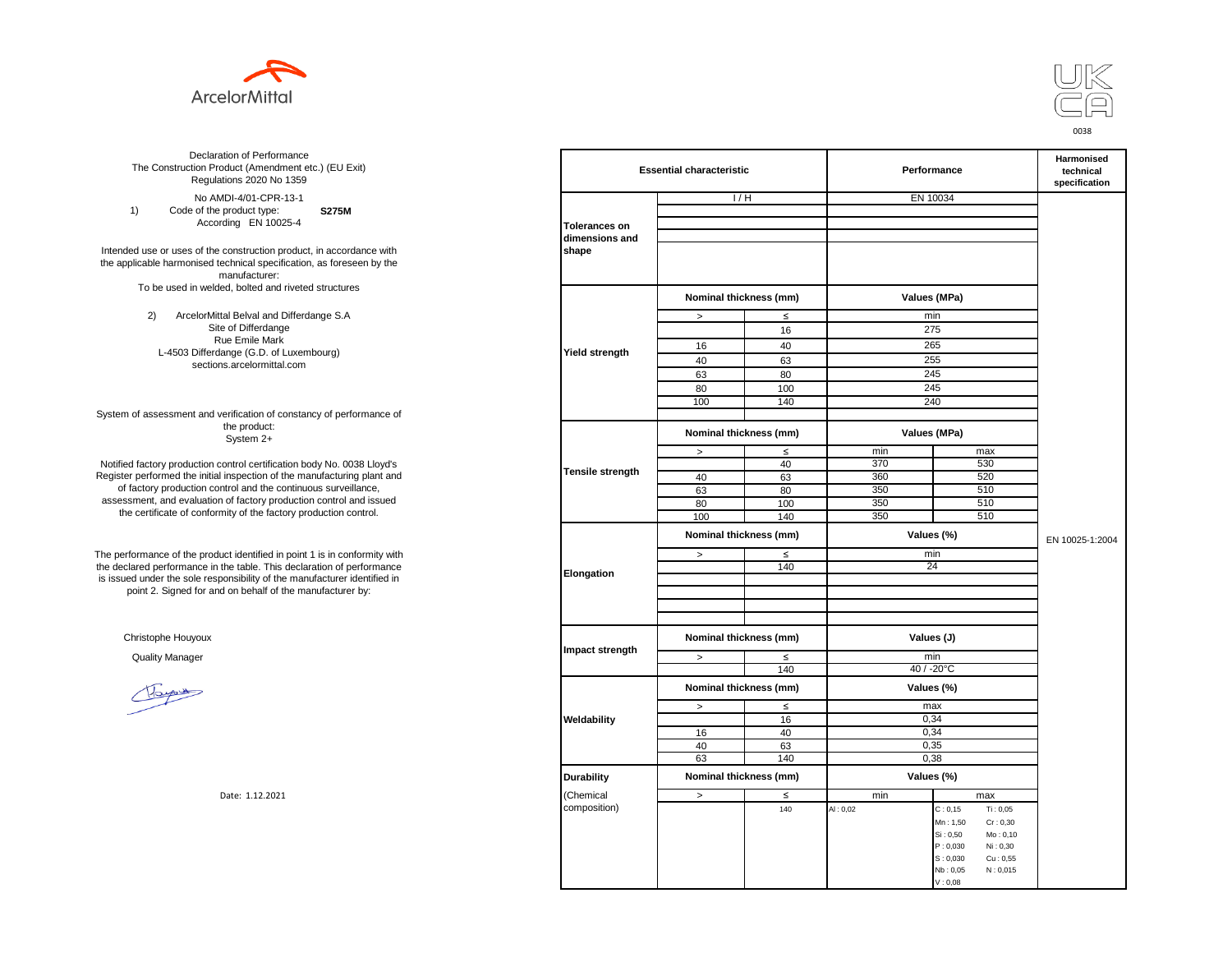



**S355M**  No AMDI-4/03-CPR-13-1 1) Code of the product type: According EN 10025-4

Intended use or uses of the construction product, in accordance with the applicable harmonised technical specification, as foreseen by the manufacturer: To be used in welded, bolted and riveted structures

> 2) ArcelorMittal Belval and Differdange S.A Site of Differdange Rue Emile Mark L-4503 Differdange (G.D. of Luxembourg) sections.arcelormittal.com

System of assessment and verification of constancy of performance of the product: System 2+

Notified factory production control certification body No. 0038 Lloyd's Register performed the initial inspection of the manufacturing plant and of factory production control and the continuous surveillance, assessment, and evaluation of factory production control and issued the certificate of conformity of the factory production control.

The performance of the product identified in point 1 is in conformity with the declared performance in the table. This declaration of performance is issued under the sole responsibility of the manufacturer identified in point 2. Signed for and on behalf of the manufacturer by:

Christophe Houyoux

| ation of Performance<br>oduct (Amendment etc.) (EU Exit)<br>ations 2020 No 1359                         | <b>Essential characteristic</b> |                        |        | Performance  | <b>Harmonised</b><br>technical<br>specification |                 |
|---------------------------------------------------------------------------------------------------------|---------------------------------|------------------------|--------|--------------|-------------------------------------------------|-----------------|
| /IDI-4/03-CPR-13-1                                                                                      |                                 | 1/H                    |        | EN 10034     |                                                 |                 |
| product type:<br>S355M                                                                                  |                                 |                        |        |              |                                                 |                 |
| rding EN 10025-4                                                                                        | <b>Tolerances on</b>            |                        |        |              |                                                 |                 |
| construction product, in accordance with<br>echnical specification, as foreseen by the<br>manufacturer: | dimensions and<br>shape         |                        |        |              |                                                 |                 |
| ed, bolted and riveted structures                                                                       |                                 | Nominal thickness (mm) |        | Values (MPa) |                                                 |                 |
| tal Belval and Differdange S.A                                                                          |                                 | $\, >$                 | $\leq$ | min          |                                                 |                 |
| e of Differdange                                                                                        |                                 |                        | 16     | 355          |                                                 |                 |
| ue Emile Mark                                                                                           |                                 | 16                     | 40     | 345          |                                                 |                 |
| ange (G.D. of Luxembourg)                                                                               | <b>Yield strength</b>           | 40                     | 63     | 335          |                                                 |                 |
| ns.arcelormittal.com                                                                                    |                                 | 63                     | 80     | 325          |                                                 |                 |
|                                                                                                         |                                 |                        |        |              |                                                 |                 |
|                                                                                                         |                                 | 80                     | 100    | 325          |                                                 |                 |
| verification of constancy of performance of                                                             |                                 | 100                    | 140    | 320          |                                                 |                 |
| the product:<br>System 2+                                                                               |                                 | Nominal thickness (mm) |        | Values (MPa) |                                                 |                 |
|                                                                                                         |                                 | $\,>$                  | $\leq$ | min          | max                                             |                 |
| control certification body No. 0038 Lloyd's                                                             |                                 |                        | 40     | 470          | 630                                             |                 |
| inspection of the manufacturing plant and                                                               | <b>Tensile strength</b>         | 40                     | 63     | 450          | 610                                             |                 |
| ntrol and the continuous surveillance,<br>of factory production control and issued                      |                                 | 63                     | 80     | 440          | 600                                             |                 |
|                                                                                                         |                                 | 80                     | 100    | 440          | 600                                             |                 |
| mity of the factory production control.                                                                 |                                 | 100                    | 140    | 430          | 590                                             |                 |
| uct identified in point 1 is in conformity with                                                         | Elongation                      | Nominal thickness (mm) |        | Values (%)   |                                                 | EN 10025-1:2004 |
|                                                                                                         |                                 | $\geq$                 | $\leq$ | min          |                                                 |                 |
| the table. This declaration of performance                                                              |                                 |                        | 140    | 22           |                                                 |                 |
| ponsibility of the manufacturer identified in                                                           |                                 |                        |        |              |                                                 |                 |
| d on behalf of the manufacturer by:                                                                     |                                 |                        |        |              |                                                 |                 |
|                                                                                                         |                                 |                        |        |              |                                                 |                 |
|                                                                                                         |                                 |                        |        |              |                                                 |                 |
|                                                                                                         | Impact strength                 | Nominal thickness (mm) |        | Values (J)   |                                                 |                 |
|                                                                                                         |                                 | $\rightarrow$          | $\leq$ | min          |                                                 |                 |
|                                                                                                         |                                 |                        | 140    | 40 / -20°C   |                                                 |                 |
|                                                                                                         |                                 | Nominal thickness (mm) |        | Values (%)   |                                                 |                 |
|                                                                                                         |                                 | $\, >$                 | $\leq$ | max          |                                                 |                 |
|                                                                                                         | Weldability                     |                        | 16     | 0,39         |                                                 |                 |
|                                                                                                         |                                 | 16                     | 40     | 0,39         |                                                 |                 |
|                                                                                                         |                                 | 40                     | 63     | 0,40         |                                                 |                 |
|                                                                                                         |                                 | 63                     | 140    | 0,45         |                                                 |                 |
|                                                                                                         | <b>Durability</b>               | Nominal thickness (mm) |        | Values (%)   |                                                 |                 |
| Date: 1.12.2021                                                                                         | (Chemical                       | $\geq$                 | $\leq$ | min          | max                                             |                 |
|                                                                                                         | composition)                    |                        | 140    | AI: 0,02     | Ti: 0,05<br>C: 0, 16                            |                 |
|                                                                                                         |                                 |                        |        |              | Mn: 1,60<br>Cr: 0,30                            |                 |
|                                                                                                         |                                 |                        |        |              | Si: 0,50<br>Mo: 0,10                            |                 |
|                                                                                                         |                                 |                        |        |              | P: 0,030<br>Ni: 0,50                            |                 |
|                                                                                                         |                                 |                        |        |              | S: 0,030<br>Cu: 0,55                            |                 |
|                                                                                                         |                                 |                        |        |              | Nb: 0,05<br>N: 0,015                            |                 |
|                                                                                                         |                                 |                        |        |              | V: 0, 10                                        |                 |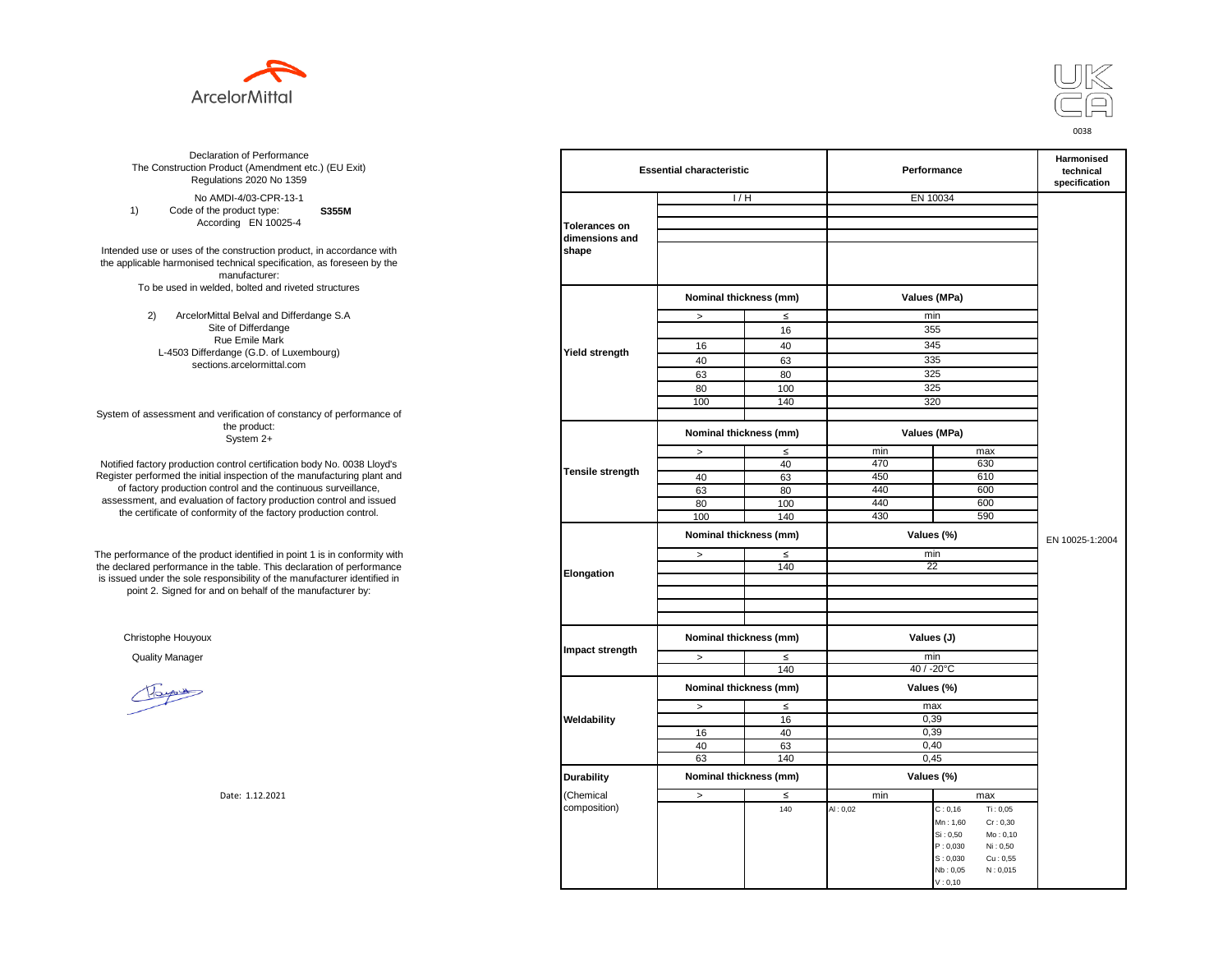



**S355ML**  No AMDI-4/04-CPR-13-1 1) Code of the product type: According EN 10025-4

Intended use or uses of the construction product, in accordance with the applicable harmonised technical specification, as foreseen by the manufacturer: To be used in welded, bolted and riveted structures

> 2) ArcelorMittal Belval and Differdange S.A Site of Differdange Rue Emile Mark L-4503 Differdange (G.D. of Luxembourg) sections.arcelormittal.com

System of assessment and verification of constancy of performance of the product: System 2+

Notified factory production control certification body No. 0038 Lloyd's Register performed the initial inspection of the manufacturing plant and of factory production control and the continuous surveillance, assessment, and evaluation of factory production control and issued the certificate of conformity of the factory production control.

The performance of the product identified in point 1 is in conformity with the declared performance in the table. This declaration of performance is issued under the sole responsibility of the manufacturer identified in point 2. Signed for and on behalf of the manufacturer by:

Christophe Houyoux

| ation of Performance<br>oduct (Amendment etc.) (EU Exit)<br>ations 2020 No 1359                         | <b>Essential characteristic</b> |                        |        | Performance  | Harmonised<br>technical<br>specification |                 |
|---------------------------------------------------------------------------------------------------------|---------------------------------|------------------------|--------|--------------|------------------------------------------|-----------------|
| /IDI-4/04-CPR-13-1                                                                                      |                                 | 1/H                    |        | EN 10034     |                                          |                 |
| product type:<br><b>S355ML</b>                                                                          |                                 |                        |        |              |                                          |                 |
| rding EN 10025-4                                                                                        | <b>Tolerances on</b>            |                        |        |              |                                          |                 |
|                                                                                                         | dimensions and                  |                        |        |              |                                          |                 |
| construction product, in accordance with<br>echnical specification, as foreseen by the<br>manufacturer: | shape                           |                        |        |              |                                          |                 |
| ed, bolted and riveted structures                                                                       |                                 | Nominal thickness (mm) |        |              | Values (MPa)                             |                 |
|                                                                                                         |                                 |                        |        |              |                                          |                 |
| tal Belval and Differdange S.A                                                                          |                                 | $\, >$                 | $\leq$ | min          |                                          |                 |
| e of Differdange<br>ue Emile Mark                                                                       |                                 |                        | 16     | 355          |                                          |                 |
| ange (G.D. of Luxembourg)                                                                               | Yield strength                  | 16                     | 40     | 345          |                                          |                 |
| ns.arcelormittal.com                                                                                    |                                 | 40                     | 63     | 335          |                                          |                 |
|                                                                                                         |                                 | 63                     | 80     | 325          |                                          |                 |
|                                                                                                         |                                 | 80                     | 100    | 325          |                                          |                 |
|                                                                                                         |                                 | 100                    | 125    | 320          |                                          |                 |
| verification of constancy of performance of                                                             |                                 |                        |        |              |                                          |                 |
| the product:<br>System 2+                                                                               |                                 | Nominal thickness (mm) |        | Values (MPa) |                                          |                 |
|                                                                                                         |                                 | $\, >$                 | $\leq$ | min          | max                                      |                 |
| control certification body No. 0038 Lloyd's                                                             |                                 |                        | 40     | 470          | 630                                      |                 |
| inspection of the manufacturing plant and                                                               | Tensile strength                | 40                     | 63     | 450          | 610                                      |                 |
| ntrol and the continuous surveillance,                                                                  |                                 | 63                     | 80     | 440          | 600                                      |                 |
| of factory production control and issued                                                                |                                 | 80                     | 100    | 440          | 600                                      |                 |
| mity of the factory production control.                                                                 |                                 | 100                    | 125    | 430          | 590                                      |                 |
|                                                                                                         |                                 | Nominal thickness (mm) |        | Values (%)   |                                          | EN 10025-1:2004 |
| uct identified in point 1 is in conformity with                                                         | Elongation                      | $\, >$                 | $\leq$ | min          |                                          |                 |
| the table. This declaration of performance                                                              |                                 |                        | 125    | 22           |                                          |                 |
| ponsibility of the manufacturer identified in                                                           |                                 |                        |        |              |                                          |                 |
| d on behalf of the manufacturer by:                                                                     |                                 |                        |        |              |                                          |                 |
|                                                                                                         |                                 |                        |        |              |                                          |                 |
|                                                                                                         |                                 |                        |        |              |                                          |                 |
|                                                                                                         | Impact strength                 | Nominal thickness (mm) |        | Values (J)   |                                          |                 |
|                                                                                                         |                                 | $\,$                   | $\leq$ | min          |                                          |                 |
|                                                                                                         |                                 |                        | 125    | 27 / -50°C   |                                          |                 |
|                                                                                                         |                                 | Nominal thickness (mm) |        | Values (%)   |                                          |                 |
|                                                                                                         |                                 | $\,$                   | $\leq$ | max          |                                          |                 |
|                                                                                                         | Weldability                     |                        | 16     | 0,39         |                                          |                 |
|                                                                                                         |                                 | 16                     | 40     | 0,39         |                                          |                 |
|                                                                                                         |                                 | 40                     | 63     | 0,40         |                                          |                 |
|                                                                                                         |                                 | 63                     | 125    | 0,45         |                                          |                 |
|                                                                                                         | <b>Durability</b>               | Nominal thickness (mm) |        | Values (%)   |                                          |                 |
| Date: 1.12.2021                                                                                         | (Chemical                       | $\,$                   | $\leq$ | min          | max                                      |                 |
|                                                                                                         | composition)                    |                        | 125    | AI: 0,02     | Ti: 0,05<br>C: 0, 16                     |                 |
|                                                                                                         |                                 |                        |        |              | Mn: 1,60<br>Cr: 0,30                     |                 |
|                                                                                                         |                                 |                        |        |              | Si: 0,50<br>Mo: 0,10                     |                 |
|                                                                                                         |                                 |                        |        |              | P: 0,030<br>Ni: 0,50                     |                 |
|                                                                                                         |                                 |                        |        |              | S: 0,025<br>$\mathrm{Cu}$ : 0,55         |                 |
|                                                                                                         |                                 |                        |        |              | N: 0,015<br>Nb: 0,05                     |                 |
|                                                                                                         |                                 |                        |        |              | V: 0, 10                                 |                 |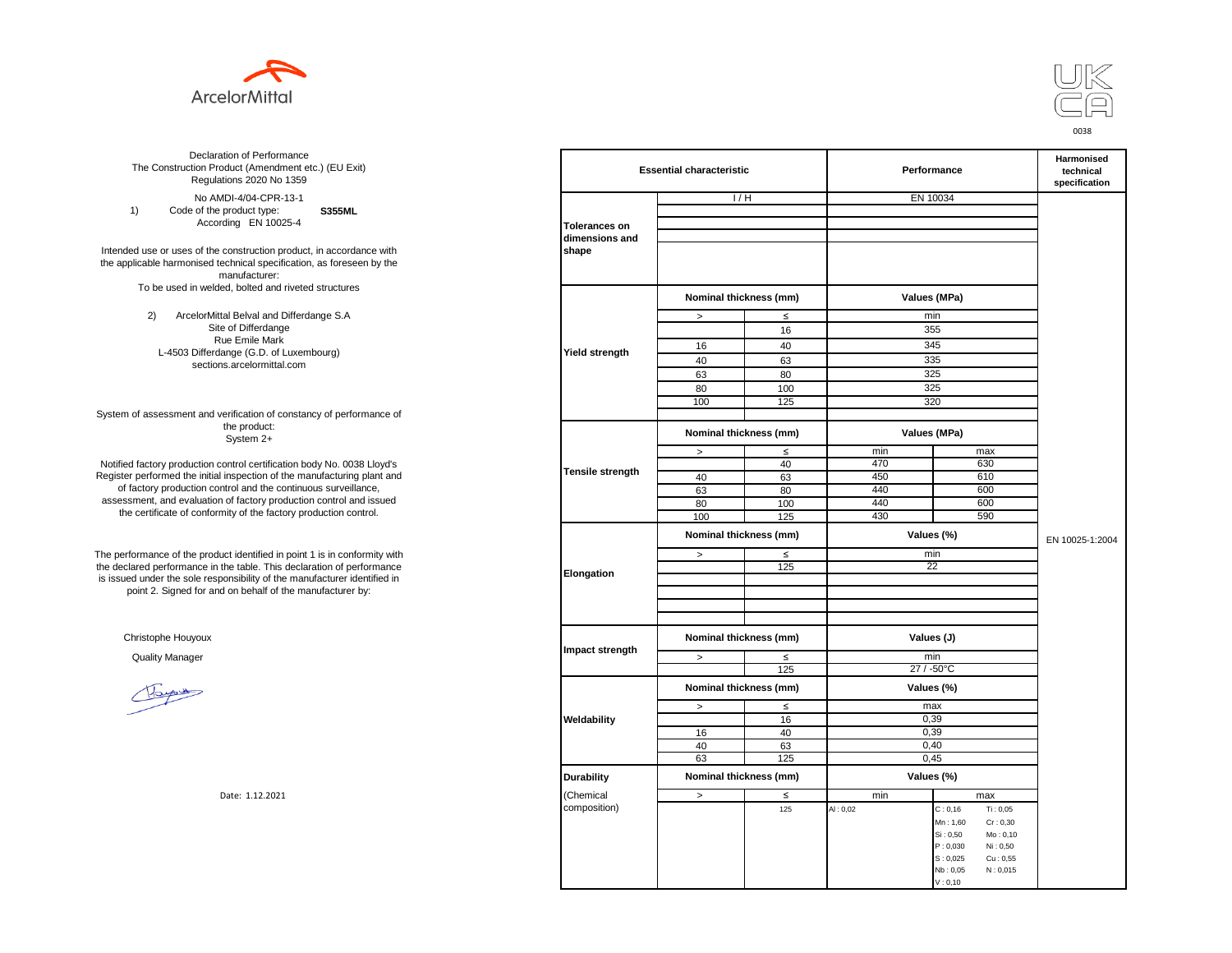



**S420M**  No AMDI-4/05-CPR-14-1 1) Code of the product type: According EN 10025-4

Intended use or uses of the construction product, in accordance with the applicable harmonised technical specification, as foreseen by the manufacturer: To be used in welded, bolted and riveted structures

> 2) ArcelorMittal Belval and Differdange S.A Site of Differdange Rue Emile Mark L-4503 Differdange (G.D. of Luxembourg) sections.arcelormittal.com

System of assessment and verification of constancy of performance of the product: System 2+

Notified factory production control certification body No. 0038 Lloyd's Register performed the initial inspection of the manufacturing plant and of factory production control and the continuous surveillance, assessment, and evaluation of factory production control and issued the certificate of conformity of the factory production control.

The performance of the product identified in point 1 is in conformity with the declared performance in the table. This declaration of performance is issued under the sole responsibility of the manufacturer identified in point 2. Signed for and on behalf of the manufacturer by:

Christophe Houyoux

| ation of Performance<br>oduct (Amendment etc.) (EU Exit)<br>ations 2020 No 1359 | <b>Essential characteristic</b> |                        |        | Performance  | <b>Harmonised</b><br>technical<br>specification |                 |
|---------------------------------------------------------------------------------|---------------------------------|------------------------|--------|--------------|-------------------------------------------------|-----------------|
| /IDI-4/05-CPR-14-1                                                              |                                 | 1/H                    |        |              | EN 10034                                        |                 |
| product type:<br><b>S420M</b>                                                   |                                 |                        |        |              |                                                 |                 |
| rding EN 10025-4                                                                | <b>Tolerances on</b>            |                        |        |              |                                                 |                 |
|                                                                                 | dimensions and                  |                        |        |              |                                                 |                 |
| construction product, in accordance with                                        | shape                           |                        |        |              |                                                 |                 |
| echnical specification, as foreseen by the                                      |                                 |                        |        |              |                                                 |                 |
| manufacturer:                                                                   |                                 |                        |        |              |                                                 |                 |
| ed, bolted and riveted structures                                               |                                 |                        |        |              |                                                 |                 |
|                                                                                 |                                 | Nominal thickness (mm) |        | Values (MPa) |                                                 |                 |
| tal Belval and Differdange S.A                                                  |                                 | $\, >$                 | $\leq$ | min          |                                                 |                 |
| e of Differdange                                                                |                                 |                        | 16     | 420          |                                                 |                 |
| ue Emile Mark                                                                   |                                 | 16                     | 40     | 400          |                                                 |                 |
| ange (G.D. of Luxembourg)                                                       | Yield strength                  |                        |        |              |                                                 |                 |
| ns.arcelormittal.com                                                            |                                 | 40                     | 63     | 390          |                                                 |                 |
|                                                                                 |                                 | 63                     | 80     | 380          |                                                 |                 |
|                                                                                 |                                 | 80                     | 100    | 370          |                                                 |                 |
|                                                                                 |                                 | 100                    | 140    | 365          |                                                 |                 |
| verification of constancy of performance of                                     |                                 |                        |        |              |                                                 |                 |
| the product:<br>System 2+                                                       |                                 | Nominal thickness (mm) |        | Values (MPa) |                                                 |                 |
|                                                                                 |                                 | $\, >$                 | $\leq$ | min          | max                                             |                 |
| control certification body No. 0038 Lloyd's                                     | Tensile strength                |                        | 40     | 520          | 680                                             |                 |
| inspection of the manufacturing plant and                                       |                                 | 40                     | 63     | 500          | 660                                             |                 |
| ntrol and the continuous surveillance,                                          |                                 | 63                     | 80     | 480          | 640                                             |                 |
| of factory production control and issued                                        |                                 | 80                     | 100    | 470          | 630                                             |                 |
| mity of the factory production control.                                         |                                 | 100                    | 140    | 460          | 620                                             |                 |
|                                                                                 |                                 | Nominal thickness (mm) |        |              | Values (%)                                      | EN 10025-1:2004 |
| uct identified in point 1 is in conformity with                                 | Elongation                      | $\, >$                 | $\leq$ | min          |                                                 |                 |
| the table. This declaration of performance                                      |                                 |                        | 140    | 19           |                                                 |                 |
| ponsibility of the manufacturer identified in                                   |                                 |                        |        |              |                                                 |                 |
| d on behalf of the manufacturer by:                                             |                                 |                        |        |              |                                                 |                 |
|                                                                                 |                                 |                        |        |              |                                                 |                 |
|                                                                                 |                                 |                        |        |              |                                                 |                 |
|                                                                                 |                                 | Nominal thickness (mm) |        | Values (J)   |                                                 |                 |
|                                                                                 | Impact strength                 |                        |        |              |                                                 |                 |
|                                                                                 |                                 | $\geq$                 | $\leq$ | min          |                                                 |                 |
|                                                                                 |                                 |                        | 140    |              | 40 / -20°C                                      |                 |
|                                                                                 |                                 | Nominal thickness (mm) |        |              | Values (%)                                      |                 |
|                                                                                 |                                 |                        |        |              |                                                 |                 |
|                                                                                 |                                 | $\geq$                 | $\leq$ | max          |                                                 |                 |
|                                                                                 | Weldability                     |                        | 16     |              | 0,43                                            |                 |
|                                                                                 |                                 | 16                     | 40     | 0,45         |                                                 |                 |
|                                                                                 |                                 | 40                     | 63     | 0,46         |                                                 |                 |
|                                                                                 |                                 | 63                     | 140    |              | 0,47                                            |                 |
|                                                                                 | <b>Durability</b>               | Nominal thickness (mm) |        |              | Values (%)                                      |                 |
| Date: 1.12.2021                                                                 | (Chemical                       | $\geq$                 | $\leq$ | min          | max                                             |                 |
|                                                                                 | composition)                    |                        | 140    | AI: 0,02     | Ti: 0,05<br>C: 0, 18                            |                 |
|                                                                                 |                                 |                        |        |              | Mn: 1,70<br>Cr: 0,30                            |                 |
|                                                                                 |                                 |                        |        |              | Si: 0,50<br>Mo: 0,20                            |                 |
|                                                                                 |                                 |                        |        |              | P: 0,035<br>Ni: 0,80                            |                 |
|                                                                                 |                                 |                        |        |              | S: 0,030<br>Cu: 0,55                            |                 |
|                                                                                 |                                 |                        |        |              | N: 0,025<br>Nb: 0,05                            |                 |
|                                                                                 |                                 |                        |        |              | V: 0, 12                                        |                 |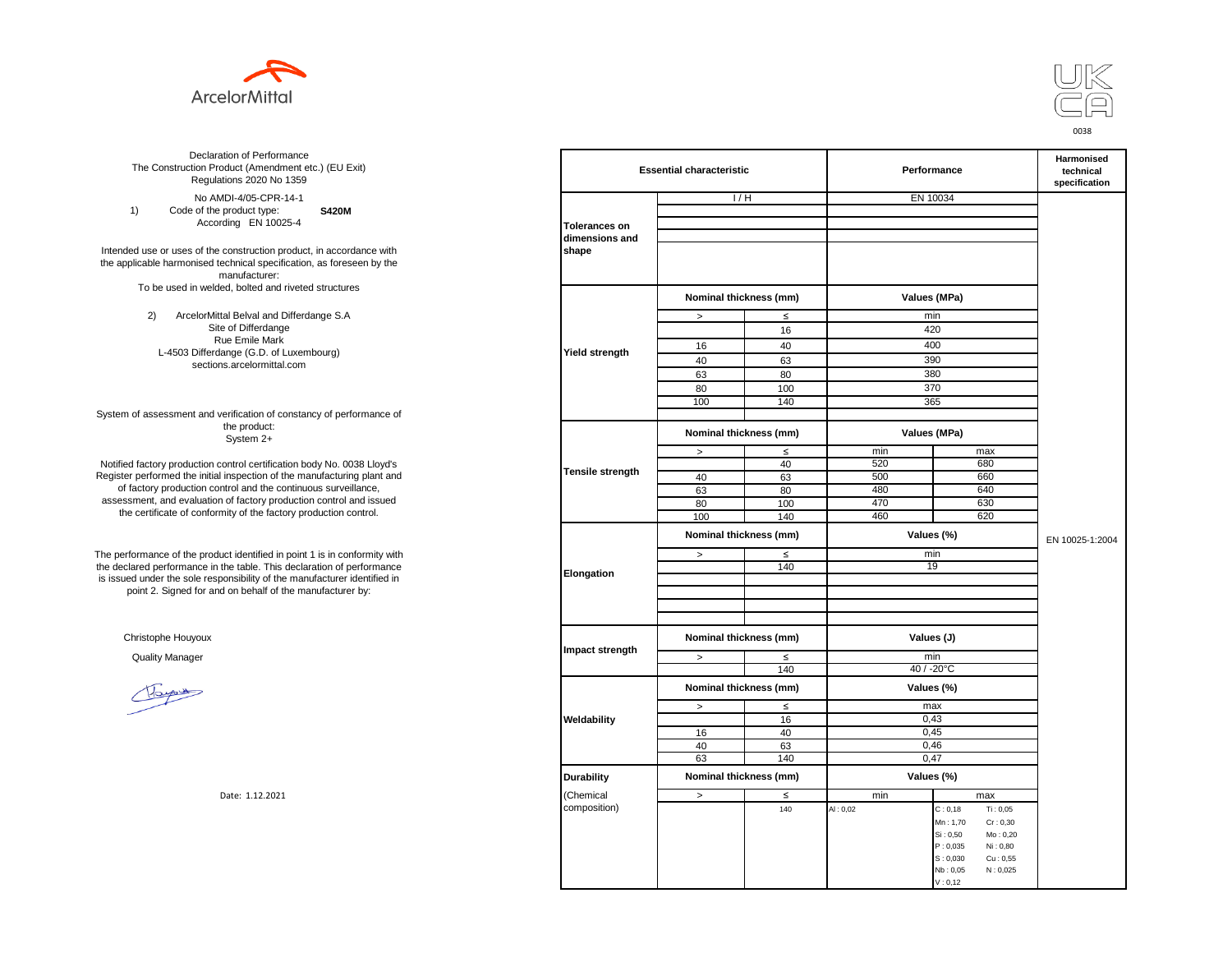



**S460M**  No AMDI-4/07-CPR-13-1 1) Code of the product type: According EN 10025-4

Intended use or uses of the construction product, in accordance with the applicable harmonised technical specification, as foreseen by the manufacturer: To be used in welded, bolted and riveted structures

> 2) ArcelorMittal Belval and Differdange S.A Site of Differdange Rue Emile Mark L-4503 Differdange (G.D. of Luxembourg) sections.arcelormittal.com

System of assessment and verification of constancy of performance of the product: System 2+

Notified factory production control certification body No. 0038 Lloyd's Register performed the initial inspection of the manufacturing plant and of factory production control and the continuous surveillance, assessment, and evaluation of factory production control and issued the certificate of conformity of the factory production control.

The performance of the product identified in point 1 is in conformity with the declared performance in the table. This declaration of performance is issued under the sole responsibility of the manufacturer identified in point 2. Signed for and on behalf of the manufacturer by:

Christophe Houyoux

| ation of Performance<br>oduct (Amendment etc.) (EU Exit)<br>ations 2020 No 1359                                                    | <b>Essential characteristic</b> |                        |        | Performance | <b>Harmonised</b><br>technical<br>specification |                 |
|------------------------------------------------------------------------------------------------------------------------------------|---------------------------------|------------------------|--------|-------------|-------------------------------------------------|-----------------|
| /IDI-4/07-CPR-13-1                                                                                                                 |                                 | 1/H                    |        |             | EN 10034                                        |                 |
| product type:<br><b>S460M</b>                                                                                                      |                                 |                        |        |             |                                                 |                 |
| rding EN 10025-4                                                                                                                   | <b>Tolerances on</b>            |                        |        |             |                                                 |                 |
| construction product, in accordance with<br>echnical specification, as foreseen by the<br>manufacturer:                            | dimensions and<br>shape         |                        |        |             |                                                 |                 |
| ed, bolted and riveted structures                                                                                                  |                                 | Nominal thickness (mm) |        |             | Values (MPa)                                    |                 |
| tal Belval and Differdange S.A                                                                                                     |                                 | $\, >$                 | $\leq$ |             | min                                             |                 |
| e of Differdange                                                                                                                   |                                 |                        | 16     |             | 460                                             |                 |
| ue Emile Mark                                                                                                                      |                                 | 16                     | 40     |             | 440                                             |                 |
| ange (G.D. of Luxembourg)                                                                                                          | Yield strength                  | 40                     | 63     |             | 430                                             |                 |
| ns.arcelormittal.com                                                                                                               |                                 | 63                     | 80     |             | 410                                             |                 |
|                                                                                                                                    |                                 |                        |        |             |                                                 |                 |
|                                                                                                                                    |                                 | 80                     | 100    |             | 400                                             |                 |
| verification of constancy of performance of                                                                                        |                                 | 100                    | 140    |             | 385                                             |                 |
| the product:<br>System 2+                                                                                                          |                                 | Nominal thickness (mm) |        |             | Values (MPa)                                    |                 |
|                                                                                                                                    |                                 | $\, >$                 | $\leq$ | min         | max                                             |                 |
| control certification body No. 0038 Lloyd's                                                                                        | Tensile strength                |                        | 40     | 540         | 720                                             |                 |
| inspection of the manufacturing plant and                                                                                          |                                 | 40                     | 63     | 530         | 710                                             |                 |
| ntrol and the continuous surveillance,<br>n of factory production control and issued<br>mity of the factory production control.    |                                 | 63                     | 80     | 510         | 690                                             |                 |
|                                                                                                                                    |                                 | 80                     | 100    | 500         | 680                                             |                 |
|                                                                                                                                    |                                 | 100                    | 140    | 490         | 660                                             |                 |
|                                                                                                                                    | Elongation                      | Nominal thickness (mm) |        |             | Values (%)                                      | EN 10025-1:2004 |
| uct identified in point 1 is in conformity with                                                                                    |                                 | $\,>$                  | $\leq$ | min<br>17   |                                                 |                 |
| the table. This declaration of performance<br>ponsibility of the manufacturer identified in<br>d on behalf of the manufacturer by: |                                 |                        | 140    |             |                                                 |                 |
|                                                                                                                                    |                                 |                        |        |             |                                                 |                 |
|                                                                                                                                    |                                 |                        |        |             |                                                 |                 |
|                                                                                                                                    | Impact strength                 | Nominal thickness (mm) |        | Values (J)  |                                                 |                 |
|                                                                                                                                    |                                 | $\, >$                 | $\leq$ |             | min                                             |                 |
|                                                                                                                                    |                                 |                        | 140    |             | 40 / -20°C                                      |                 |
|                                                                                                                                    |                                 | Nominal thickness (mm) |        |             | Values (%)                                      |                 |
|                                                                                                                                    |                                 | $\, >$                 | $\leq$ |             | max                                             |                 |
|                                                                                                                                    | Weldability                     |                        | 16     |             | 0,45                                            |                 |
|                                                                                                                                    |                                 | 16                     | 40     |             | 0,46                                            |                 |
|                                                                                                                                    |                                 | 40                     | 63     |             | 0,47                                            |                 |
|                                                                                                                                    |                                 | 63                     | 140    |             | 0,48                                            |                 |
|                                                                                                                                    | <b>Durability</b>               | Nominal thickness (mm) |        |             | Values (%)                                      |                 |
| Date: 1.12.2021                                                                                                                    | (Chemical                       | $\, >$                 | $\leq$ | min         | max                                             |                 |
|                                                                                                                                    | composition)                    |                        | 140    | AI: 0,02    | C: 0, 18<br>Ti: 0,05                            |                 |
|                                                                                                                                    |                                 |                        |        |             | Mn: 1,70<br>Cr: 0,30                            |                 |
|                                                                                                                                    |                                 |                        |        |             | Si: 0,60<br>Mo: 0,20                            |                 |
|                                                                                                                                    |                                 |                        |        |             | P: 0,035<br>Ni: 0,80                            |                 |
|                                                                                                                                    |                                 |                        |        |             | S: 0,030<br>Cu: 0,55                            |                 |
|                                                                                                                                    |                                 |                        |        |             | Nb: 0,05<br>N: 0,025                            |                 |
|                                                                                                                                    |                                 |                        |        |             | V: 0, 12                                        |                 |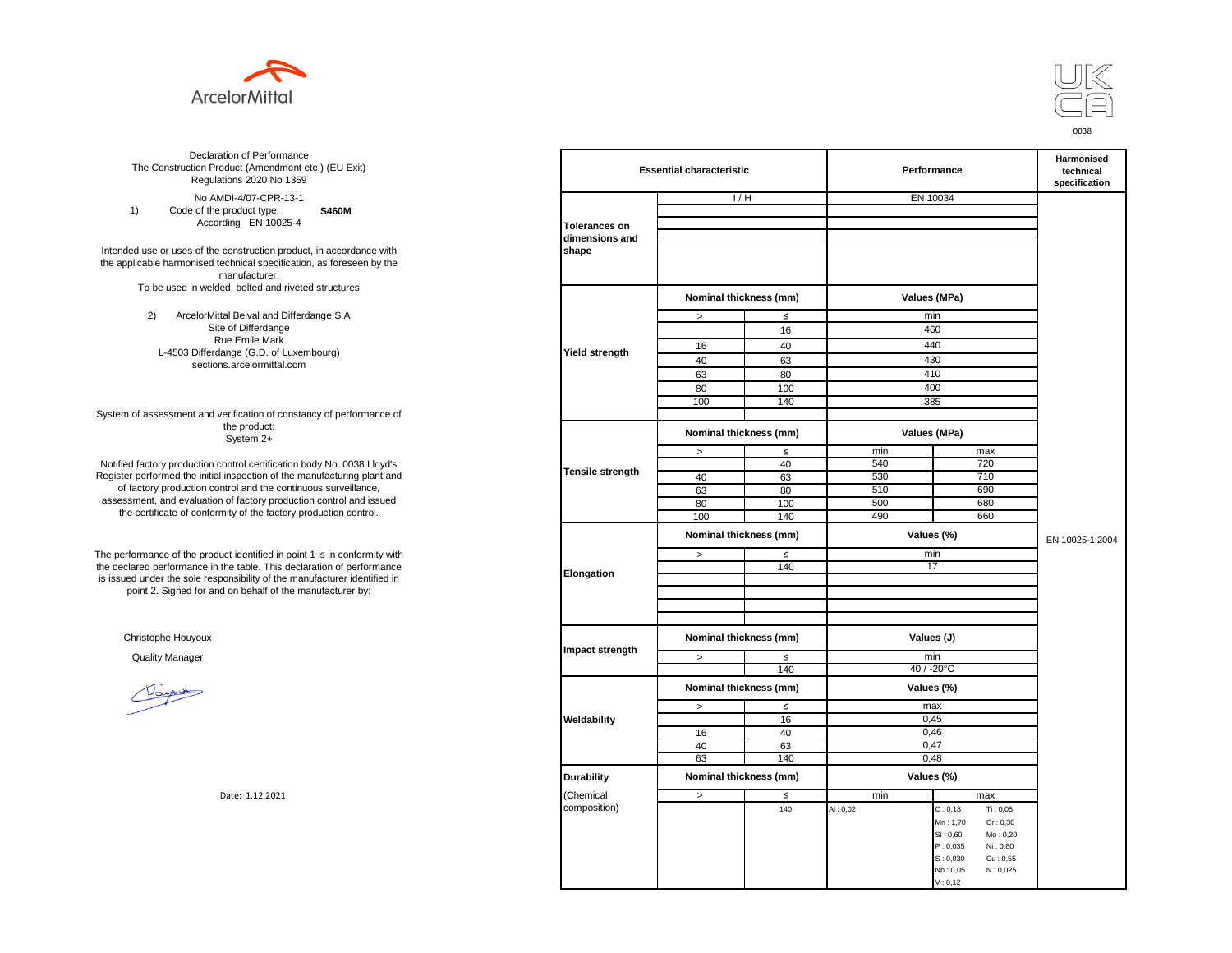



**S460ML**  No AMDI-4/08-CPR-13-1 1) Code of the product type: According EN 10025-4

Intended use or uses of the construction product, in accordance with the applicable harmonised technical specification, as foreseen by the manufacturer: To be used in welded, bolted and riveted structures

> 2) ArcelorMittal Belval and Differdange S.A Site of Differdange Rue Emile Mark L-4503 Differdange (G.D. of Luxembourg) sections.arcelormittal.com

System of assessment and verification of constancy of performance of the product: System 2+

Notified factory production control certification body No. 0038 Lloyd's Register performed the initial inspection of the manufacturing plant and of factory production control and the continuous surveillance, assessment, and evaluation of factory production control and issued the certificate of conformity of the factory production control.

The performance of the product identified in point 1 is in conformity with the declared performance in the table. This declaration of performance is issued under the sole responsibility of the manufacturer identified in point 2. Signed for and on behalf of the manufacturer by:

Christophe Houyoux

| ation of Performance<br>oduct (Amendment etc.) (EU Exit)<br>ations 2020 No 1359        | <b>Essential characteristic</b> |                        |        | Performance  | Harmonised<br>technical<br>specification     |                 |
|----------------------------------------------------------------------------------------|---------------------------------|------------------------|--------|--------------|----------------------------------------------|-----------------|
| /IDI-4/08-CPR-13-1                                                                     |                                 | 1/H                    |        | EN 10034     |                                              |                 |
| product type:<br><b>S460ML</b>                                                         |                                 |                        |        |              |                                              |                 |
| rding EN 10025-4                                                                       | <b>Tolerances on</b>            |                        |        |              |                                              |                 |
| construction product, in accordance with<br>echnical specification, as foreseen by the | dimensions and<br>shape         |                        |        |              |                                              |                 |
| manufacturer:                                                                          |                                 |                        |        |              |                                              |                 |
| ed, bolted and riveted structures                                                      |                                 | Nominal thickness (mm) |        | Values (MPa) |                                              |                 |
| tal Belval and Differdange S.A                                                         |                                 | $\, >$                 | $\leq$ | min          |                                              |                 |
| e of Differdange                                                                       |                                 |                        | 16     | 460          |                                              |                 |
| ue Emile Mark                                                                          |                                 | 16                     | 40     | 440          |                                              |                 |
| ange (G.D. of Luxembourg)                                                              | <b>Yield strength</b>           | 40                     | 63     | 430          |                                              |                 |
| ns.arcelormittal.com                                                                   |                                 | 63                     | 80     | 410          |                                              |                 |
|                                                                                        |                                 | 80                     | 100    | 400          |                                              |                 |
|                                                                                        |                                 | 100                    | 125    | 385          |                                              |                 |
| verification of constancy of performance of                                            |                                 |                        |        |              |                                              |                 |
| the product:<br>System 2+                                                              |                                 | Nominal thickness (mm) |        | Values (MPa) |                                              |                 |
|                                                                                        |                                 | $\,>$                  | ≤      | min          | max                                          |                 |
| control certification body No. 0038 Lloyd's                                            |                                 |                        | 40     | 540          | 720                                          |                 |
| inspection of the manufacturing plant and                                              | <b>Tensile strength</b>         | 40                     | 63     | 530          | 710                                          |                 |
| ntrol and the continuous surveillance,                                                 |                                 | 63                     | 80     | 510          | 690                                          |                 |
| of factory production control and issued<br>mity of the factory production control.    |                                 | 80                     | 100    | 500          | 680                                          |                 |
|                                                                                        |                                 | 100                    | 125    | 490          | 660                                          |                 |
|                                                                                        |                                 | Nominal thickness (mm) |        | Values (%)   |                                              | EN 10025-1:2004 |
| uct identified in point 1 is in conformity with                                        | Elongation                      | $\, >$                 | ≤      | min          |                                              |                 |
| the table. This declaration of performance                                             |                                 |                        | 125    | 17           |                                              |                 |
| ponsibility of the manufacturer identified in                                          |                                 |                        |        |              |                                              |                 |
| d on behalf of the manufacturer by:                                                    |                                 |                        |        |              |                                              |                 |
|                                                                                        |                                 |                        |        |              |                                              |                 |
|                                                                                        |                                 |                        |        |              |                                              |                 |
|                                                                                        | Impact strength                 | Nominal thickness (mm) |        | Values (J)   |                                              |                 |
|                                                                                        |                                 | $\, >$                 | $\leq$ | min          |                                              |                 |
|                                                                                        |                                 |                        | 125    | 27 / -50°C   |                                              |                 |
|                                                                                        |                                 | Nominal thickness (mm) |        | Values (%)   |                                              |                 |
|                                                                                        |                                 | $\, >$                 | $\leq$ | max          |                                              |                 |
|                                                                                        | Weldability                     |                        | 16     | 0,45         |                                              |                 |
|                                                                                        |                                 | 16                     | 40     | 0,46         |                                              |                 |
|                                                                                        |                                 | 40                     | 63     | 0,47         |                                              |                 |
|                                                                                        |                                 | 63                     | 125    | 0,48         |                                              |                 |
|                                                                                        | <b>Durability</b>               | Nominal thickness (mm) |        | Values (%)   |                                              |                 |
| Date: 1.12.2021                                                                        | (Chemical                       | $\, >$                 | ≤      | min          | max                                          |                 |
|                                                                                        | composition)                    |                        | 125    | AI: 0,02     | Ti: 0,05<br>C: 0, 18                         |                 |
|                                                                                        |                                 |                        |        |              | Mn: 1,70<br>Cr: 0,30                         |                 |
|                                                                                        |                                 |                        |        |              | Si: 0,60<br>Mo: 0,20                         |                 |
|                                                                                        |                                 |                        |        |              | P: 0,030<br>Ni: 0,80<br>S: 0,025             |                 |
|                                                                                        |                                 |                        |        |              | $\mathrm{Cu}$ : 0,55<br>Nb: 0,05<br>N: 0,025 |                 |
|                                                                                        |                                 |                        |        |              | V: 0, 12                                     |                 |
|                                                                                        |                                 |                        |        |              |                                              |                 |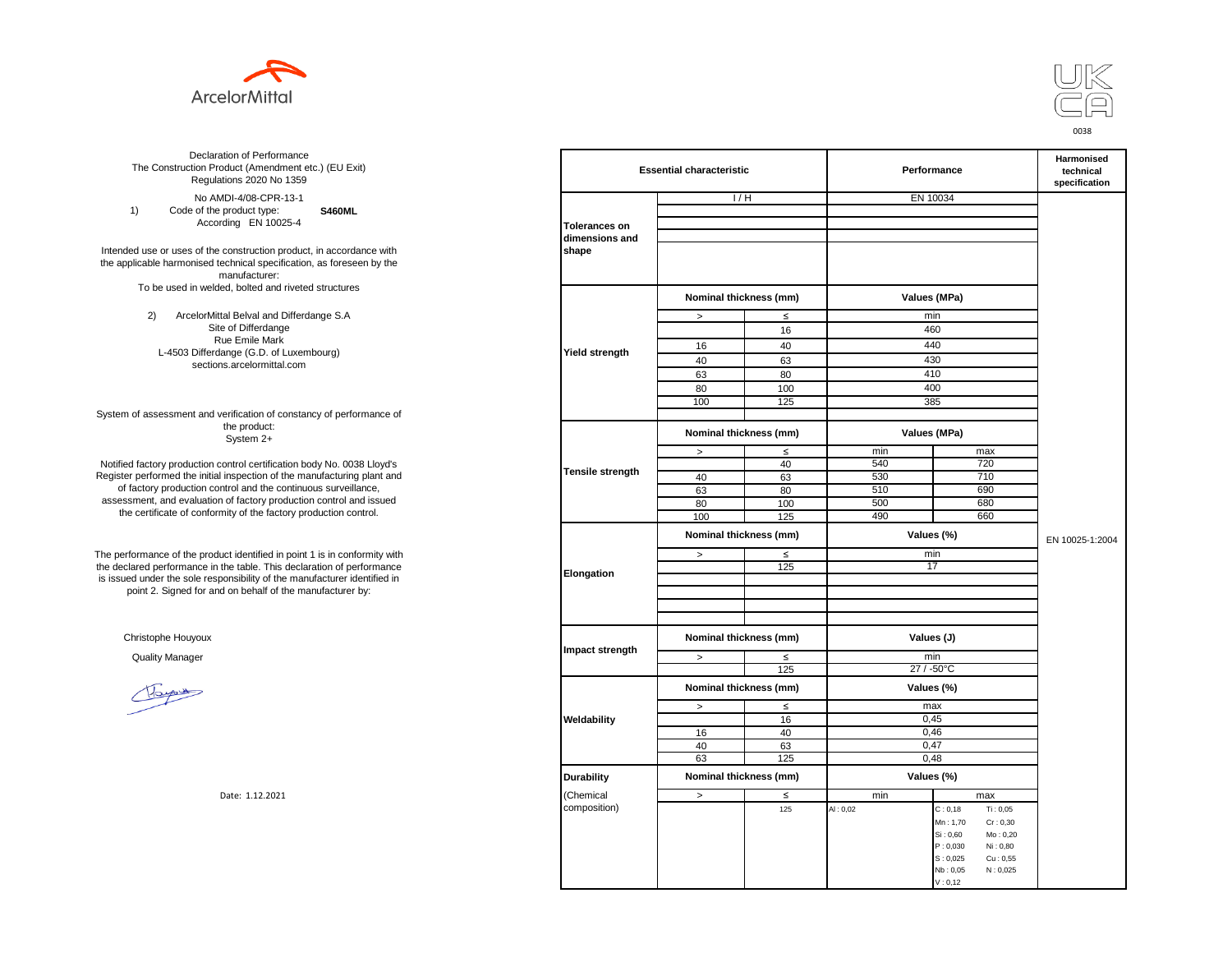



**S500M** No AMDI-4/13-CPR-20-1 1) Code of the product type: According EN 10025-4

Intended use or uses of the construction product, in accordance with the applicable harmonised technical specification, as foreseen by the manufacturer: To be used in welded, bolted and riveted structures

> 2) ArcelorMittal Belval and Differdange S.A Site of Differdange Rue Emile Mark L-4503 Differdange (G.D. of Luxembourg) sections.arcelormittal.com

System of assessment and verification of constancy of performance of the product: System 2+

Notified factory production control certification body No. 0038 Lloyd's Register performed the initial inspection of the manufacturing plant and of factory production control and the continuous surveillance, assessment, and evaluation of factory production control and issued the certificate of conformity of the factory production control.

The performance of the product identified in point 1 is in conformity with the declared performance in the table. This declaration of performance is issued under the sole responsibility of the manufacturer identified in point 2. Signed for and on behalf of the manufacturer by:

Christophe Houyoux

| ation of Performance<br>oduct (Amendment etc.) (EU Exit)<br>ations 2020 No 1359                         |                         | <b>Essential characteristic</b> |        |              | Performance          | <b>Harmonised</b><br>technical<br>specification |
|---------------------------------------------------------------------------------------------------------|-------------------------|---------------------------------|--------|--------------|----------------------|-------------------------------------------------|
| /IDI-4/13-CPR-20-1                                                                                      |                         | 1/H                             |        |              | EN 10034             |                                                 |
| product type:<br><b>S500M</b>                                                                           |                         |                                 |        |              |                      |                                                 |
| rding EN 10025-4                                                                                        | <b>Tolerances on</b>    |                                 |        |              |                      |                                                 |
| construction product, in accordance with<br>echnical specification, as foreseen by the<br>manufacturer: | dimensions and<br>shape |                                 |        |              |                      |                                                 |
| ed, bolted and riveted structures                                                                       |                         | Nominal thickness (mm)          |        | Values (MPa) |                      |                                                 |
| tal Belval and Differdange S.A                                                                          |                         | $\, >$                          | $\leq$ | min          |                      |                                                 |
| e of Differdange                                                                                        |                         |                                 | 16     |              | 500                  |                                                 |
| ue Emile Mark                                                                                           |                         | 16                              | 40     | 480          |                      |                                                 |
| ange (G.D. of Luxembourg)<br>ns.arcelormittal.com                                                       | <b>Yield strength</b>   | 40                              | 63     |              | 460                  |                                                 |
|                                                                                                         |                         | 63                              | 80     |              | 450                  |                                                 |
|                                                                                                         |                         | 80                              | 100    |              | 450                  |                                                 |
|                                                                                                         |                         | 100                             | 140    |              | 450                  |                                                 |
| verification of constancy of performance of                                                             |                         |                                 |        |              |                      |                                                 |
| the product:<br>System 2+                                                                               |                         | Nominal thickness (mm)          |        |              | Values (MPa)         |                                                 |
|                                                                                                         |                         | $\,>$                           | $\leq$ | min          | max                  |                                                 |
| control certification body No. 0038 Lloyd's                                                             | <b>Tensile strength</b> |                                 | 40     | 580          | 760                  |                                                 |
| inspection of the manufacturing plant and                                                               |                         | 40                              | 63     | 580          | 760                  |                                                 |
| ntrol and the continuous surveillance,<br>of factory production control and issued                      |                         | 63                              | 80     | 580          | 760                  |                                                 |
|                                                                                                         |                         | 80                              | 100    | 560          | 750                  |                                                 |
| mity of the factory production control.                                                                 |                         | 100                             | 140    | 560          | 750                  |                                                 |
|                                                                                                         | Elongation              | Nominal thickness (mm)          |        |              | Values (%)           | EN 10025-1:2004                                 |
| uct identified in point 1 is in conformity with                                                         |                         | $\geq$                          | $\leq$ | min<br>15    |                      |                                                 |
| the table. This declaration of performance                                                              |                         |                                 | 140    |              |                      |                                                 |
| ponsibility of the manufacturer identified in<br>d on behalf of the manufacturer by:                    |                         |                                 |        |              |                      |                                                 |
|                                                                                                         |                         |                                 |        |              |                      |                                                 |
|                                                                                                         |                         |                                 |        |              |                      |                                                 |
|                                                                                                         |                         |                                 |        |              |                      |                                                 |
|                                                                                                         |                         | Nominal thickness (mm)          |        |              | Values (J)           |                                                 |
|                                                                                                         | Impact strength         | $\rightarrow$                   | $\leq$ |              | min                  |                                                 |
|                                                                                                         |                         |                                 | 140    |              | 40 / -20°C           |                                                 |
|                                                                                                         |                         | Nominal thickness (mm)          |        |              | Values (%)           |                                                 |
|                                                                                                         |                         | $\, >$                          | $\leq$ |              | max                  |                                                 |
|                                                                                                         | Weldability             |                                 | 16     |              | 0,47                 |                                                 |
|                                                                                                         |                         | 16                              | 40     |              | 0,47                 |                                                 |
|                                                                                                         |                         | 40                              | 63     |              | 0,47                 |                                                 |
|                                                                                                         |                         | 63                              | 140    |              | 0,48                 |                                                 |
|                                                                                                         | <b>Durability</b>       | Nominal thickness (mm)          |        |              | Values (%)           |                                                 |
| Date: 1.12.2021                                                                                         | (Chemical               | $\geq$                          | $\leq$ | min          | max                  |                                                 |
|                                                                                                         | composition)            |                                 | 140    | AI: 0,02     | Ti: 0,05<br>C: 0, 16 |                                                 |
|                                                                                                         |                         |                                 |        |              | Mn: 1,70<br>Cr: 0,30 |                                                 |
|                                                                                                         |                         |                                 |        |              | Si: 0,60<br>Mo: 0,20 |                                                 |
|                                                                                                         |                         |                                 |        |              | P: 0,035<br>Ni: 0,80 |                                                 |
|                                                                                                         |                         |                                 |        |              | S: 0,030<br>Cu: 0,55 |                                                 |
|                                                                                                         |                         |                                 |        |              | Nb: 0,05<br>N: 0,025 |                                                 |
|                                                                                                         |                         |                                 |        |              | V: 0, 12             |                                                 |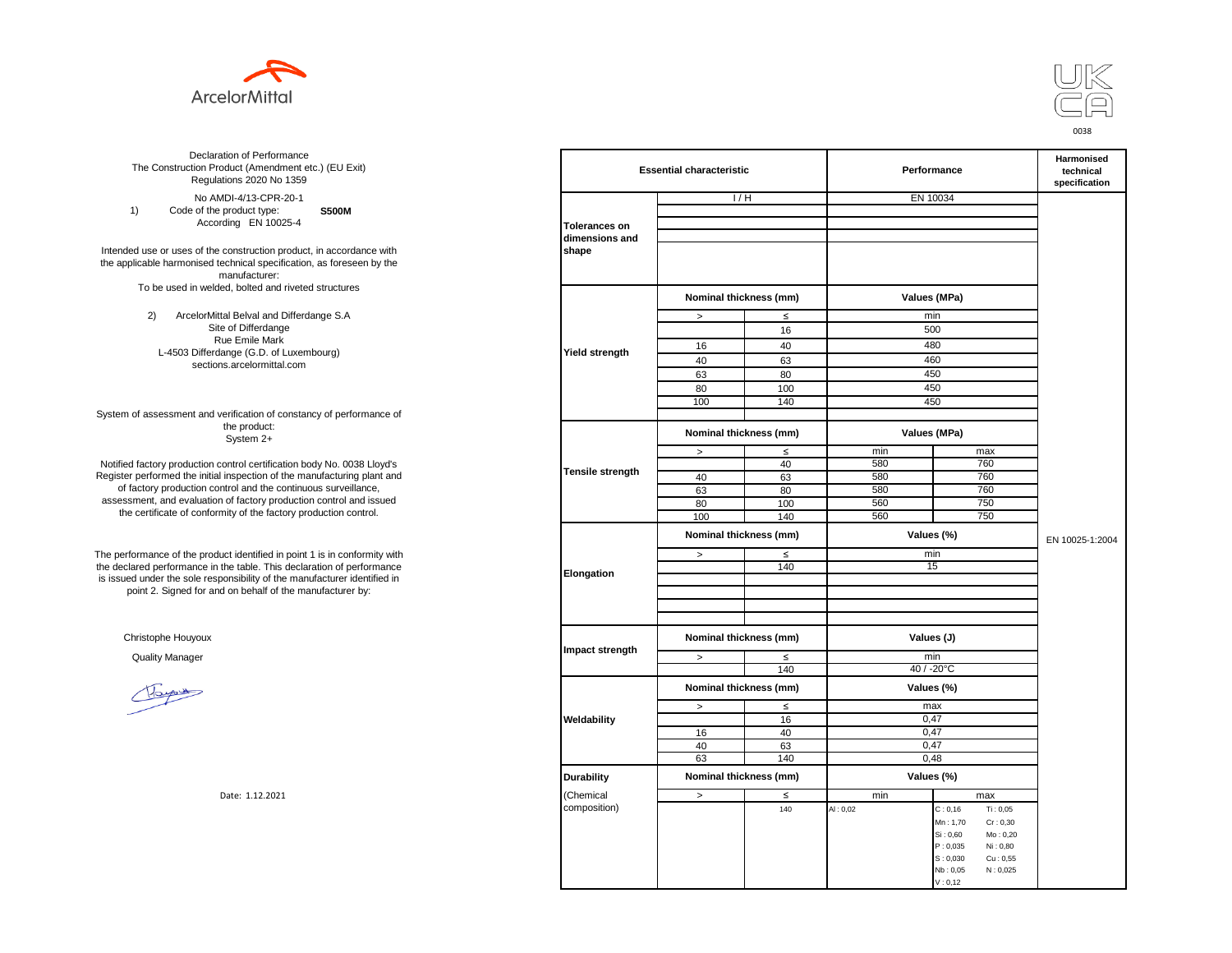



**S500ML**  No AMDI-4/14-CPR-20-1 1) Code of the product type: According EN 10025-4

Intended use or uses of the construction product, in accordance with the applicable harmonised technical specification, as foreseen by the manufacturer: To be used in welded, bolted and riveted structures

> 2) ArcelorMittal Belval and Differdange S.A Site of Differdange Rue Emile Mark L-4503 Differdange (G.D. of Luxembourg) sections.arcelormittal.com

System of assessment and verification of constancy of performance of the product: System 2+

Notified factory production control certification body No. 0038 Lloyd's Register performed the initial inspection of the manufacturing plant and of factory production control and the continuous surveillance, assessment, and evaluation of factory production control and issued the certificate of conformity of the factory production control.

The performance of the product identified in point 1 is in conformity with the declared performance in the table. This declaration of performance is issued under the sole responsibility of the manufacturer identified in point 2. Signed for and on behalf of the manufacturer by:

Christophe Houyoux

| ation of Performance<br>oduct (Amendment etc.) (EU Exit)<br>ations 2020 No 1359                         |                         | <b>Essential characteristic</b> |        |              | Performance                                              |                 |  |
|---------------------------------------------------------------------------------------------------------|-------------------------|---------------------------------|--------|--------------|----------------------------------------------------------|-----------------|--|
| /IDI-4/14-CPR-20-1                                                                                      |                         | 1/H                             |        | EN 10034     |                                                          |                 |  |
| product type:<br><b>S500ML</b>                                                                          |                         |                                 |        |              |                                                          |                 |  |
| rding EN 10025-4                                                                                        | <b>Tolerances on</b>    |                                 |        |              |                                                          |                 |  |
| construction product, in accordance with<br>echnical specification, as foreseen by the<br>manufacturer: | dimensions and<br>shape |                                 |        |              |                                                          |                 |  |
| ed, bolted and riveted structures                                                                       |                         | Nominal thickness (mm)          |        | Values (MPa) |                                                          |                 |  |
| tal Belval and Differdange S.A                                                                          |                         | $\, >$                          | $\leq$ | min          |                                                          |                 |  |
| e of Differdange                                                                                        |                         |                                 | 16     | 500          |                                                          |                 |  |
| ue Emile Mark                                                                                           |                         | 16                              | 40     | 480          |                                                          |                 |  |
| ange (G.D. of Luxembourg)                                                                               | Yield strength          | 40                              | 63     | 460          |                                                          |                 |  |
| ns.arcelormittal.com                                                                                    |                         | 63                              | 80     | 450          |                                                          |                 |  |
|                                                                                                         |                         | 80                              | 100    | 450          |                                                          |                 |  |
|                                                                                                         |                         | 100                             | 125    | 450          |                                                          |                 |  |
| verification of constancy of performance of                                                             |                         |                                 |        |              |                                                          |                 |  |
| the product:<br>System 2+                                                                               |                         | Nominal thickness (mm)          |        | Values (MPa) |                                                          |                 |  |
|                                                                                                         |                         | $\, >$                          | $\leq$ | min          | max                                                      |                 |  |
| control certification body No. 0038 Lloyd's                                                             |                         |                                 | 40     | 580          | 760                                                      |                 |  |
| inspection of the manufacturing plant and                                                               | Tensile strength        | 40                              | 63     | 580          | 760                                                      |                 |  |
| ntrol and the continuous surveillance,<br>of factory production control and issued                      |                         | 63                              | 80     | 580          | 760                                                      |                 |  |
|                                                                                                         |                         | 80                              | 100    | 560          | 750                                                      |                 |  |
| mity of the factory production control.                                                                 |                         | 100                             | 125    | 560          | 750                                                      |                 |  |
|                                                                                                         |                         | Nominal thickness (mm)          |        | Values (%)   |                                                          | EN 10025-1:2004 |  |
| uct identified in point 1 is in conformity with                                                         |                         | $\, >$                          | $\leq$ | min          |                                                          |                 |  |
| the table. This declaration of performance                                                              | Elongation              |                                 | 125    | 15           |                                                          |                 |  |
| ponsibility of the manufacturer identified in<br>d on behalf of the manufacturer by:                    |                         |                                 |        |              |                                                          |                 |  |
|                                                                                                         |                         |                                 |        |              |                                                          |                 |  |
|                                                                                                         |                         |                                 |        |              |                                                          |                 |  |
|                                                                                                         |                         |                                 |        |              |                                                          |                 |  |
|                                                                                                         |                         | Nominal thickness (mm)          |        | Values (J)   |                                                          |                 |  |
|                                                                                                         | Impact strength         | $\,$                            | $\leq$ | min          |                                                          |                 |  |
|                                                                                                         |                         |                                 | 125    | 27 / -50°C   |                                                          |                 |  |
|                                                                                                         |                         | Nominal thickness (mm)          |        | Values (%)   |                                                          |                 |  |
|                                                                                                         |                         | $\,$                            | $\leq$ | max          |                                                          |                 |  |
|                                                                                                         | Weldability             |                                 | 16     | 0,47         |                                                          |                 |  |
|                                                                                                         |                         | 16                              | 40     | 0.47         |                                                          |                 |  |
|                                                                                                         |                         | 40                              | 63     | 0,47         |                                                          |                 |  |
|                                                                                                         |                         | 63                              | 125    |              | 0,48                                                     |                 |  |
|                                                                                                         | <b>Durability</b>       | Nominal thickness (mm)          |        | Values (%)   |                                                          |                 |  |
| Date: 1.12.2021                                                                                         | (Chemical               | $\,$                            | $\leq$ | min          | max                                                      |                 |  |
|                                                                                                         | composition)            |                                 | 125    | AI: 0,02     | Ti: 0,05<br>C: 0, 16                                     |                 |  |
|                                                                                                         |                         |                                 |        |              | Mn: 1,70<br>Cr: 0,30                                     |                 |  |
|                                                                                                         |                         |                                 |        |              | Si: 0,60<br>Mo: 0,20                                     |                 |  |
|                                                                                                         |                         |                                 |        |              | P: 0,030<br>Ni: 0,80                                     |                 |  |
|                                                                                                         |                         |                                 |        |              | S: 0,025<br>$\mathrm{Cu}$ : 0,55<br>N: 0,025<br>Nb: 0,05 |                 |  |
|                                                                                                         |                         |                                 |        |              | V: 0, 12                                                 |                 |  |
|                                                                                                         |                         |                                 |        |              |                                                          |                 |  |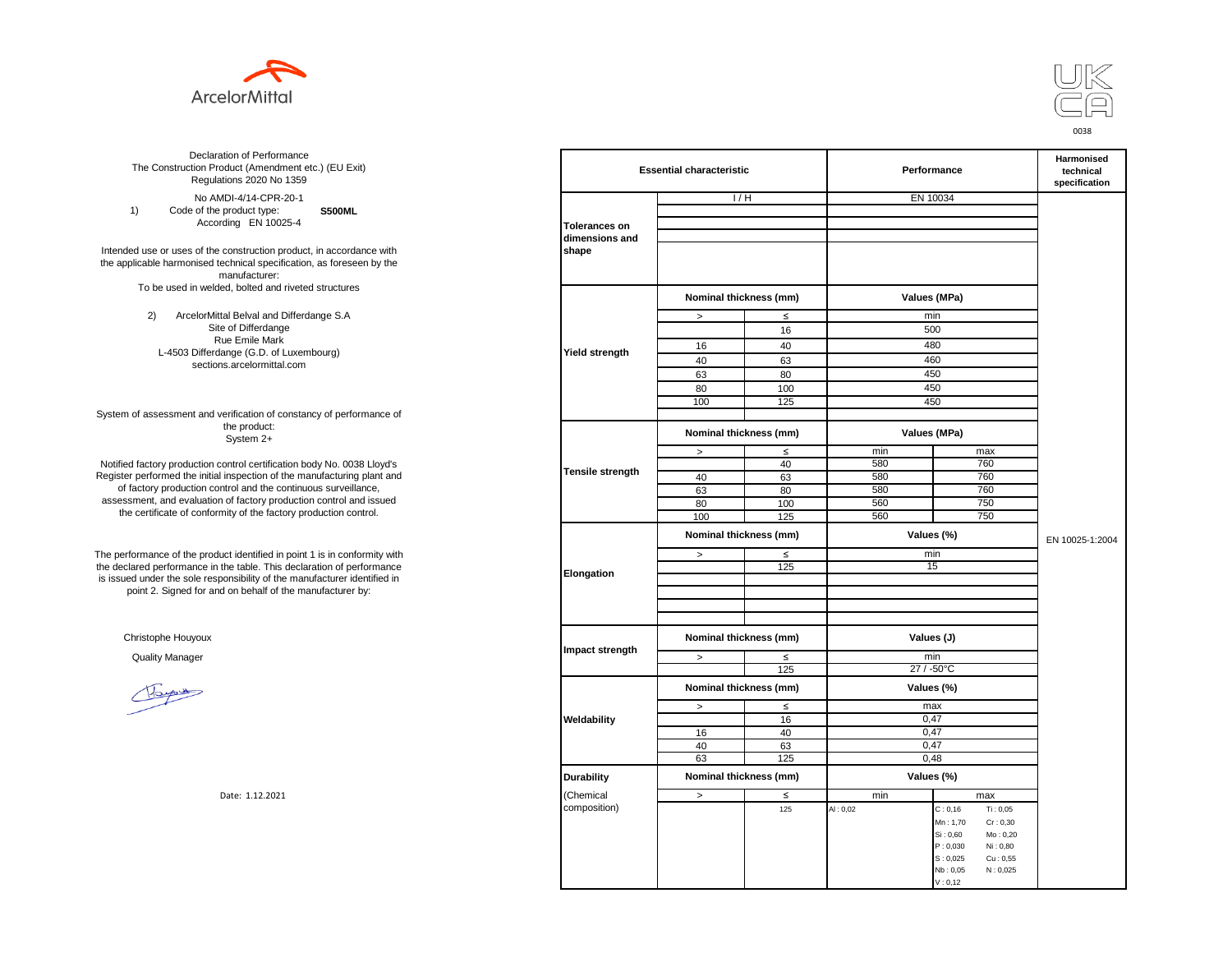



**S355J0W**  No AMDI-5/01-CPR-13-1 1) Code of the product type: According EN 10025-5

Intended use or uses of the construction product, in accordance with the applicable harmonised technical specification, as foreseen by the manufacturer: To be used in welded, bolted and riveted structures

> 2) ArcelorMittal Belval and Differdange S.A Site of Differdange Rue Emile Mark L-4503 Differdange (G.D. of Luxembourg) sections.arcelormittal.com

System of assessment and verification of constancy of performance of the product: System 2+

Notified factory production control certification body No. 0038 Lloyd's Register performed the initial inspection of the manufacturing plant and of factory production control and the continuous surveillance, assessment, and evaluation of factory production control and issued the certificate of conformity of the factory production control.

The performance of the product identified in point 1 is in conformity with the declared performance in the table. This declaration of performance is issued under the sole responsibility of the manufacturer identified in point 2. Signed for and on behalf of the manufacturer by:

Christophe Houyoux

| ation of Performance<br>oduct (Amendment etc.) (EU Exit)<br>ations 2020 No 1359                         | <b>Essential characteristic</b> |                        |              | Performance  | <b>Harmonised</b><br>technical<br>specification |                 |
|---------------------------------------------------------------------------------------------------------|---------------------------------|------------------------|--------------|--------------|-------------------------------------------------|-----------------|
| /IDI-5/01-CPR-13-1                                                                                      |                                 | 1/H                    |              | EN 10034     |                                                 |                 |
| product type:<br>S355J0W                                                                                |                                 |                        |              |              |                                                 |                 |
| rding EN 10025-5                                                                                        | <b>Tolerances on</b>            |                        |              |              |                                                 |                 |
| construction product, in accordance with<br>echnical specification, as foreseen by the<br>manufacturer: | dimensions and<br>shape         |                        |              |              |                                                 |                 |
| ed, bolted and riveted structures                                                                       |                                 | Nominal thickness (mm) |              | Values (MPa) |                                                 |                 |
| tal Belval and Differdange S.A                                                                          |                                 | $\, >$                 | $\leq$       | min          |                                                 |                 |
| e of Differdange                                                                                        |                                 |                        | 16           | 355          |                                                 |                 |
| ue Emile Mark                                                                                           |                                 | 16                     | 40           | 345          |                                                 |                 |
| ange (G.D. of Luxembourg)                                                                               | Yield strength                  | 40                     | 63           | 335          |                                                 |                 |
| ns.arcelormittal.com                                                                                    |                                 |                        |              |              |                                                 |                 |
| verification of constancy of performance of                                                             |                                 |                        |              |              |                                                 |                 |
| the product:<br>System 2+                                                                               |                                 | Nominal thickness (mm) |              | Values (MPa) |                                                 |                 |
|                                                                                                         |                                 | $\, >$                 | $\leq$       | min          | max                                             |                 |
| control certification body No. 0038 Lloyd's                                                             | Tensile strength                | $=3$                   | 40           | 470          | 630                                             |                 |
| inspection of the manufacturing plant and                                                               |                                 | 40                     | 63           | 470          | 630                                             |                 |
| ntrol and the continuous surveillance,<br>of factory production control and issued                      |                                 |                        |              |              |                                                 |                 |
| mity of the factory production control.                                                                 |                                 |                        |              |              |                                                 |                 |
|                                                                                                         |                                 |                        |              |              |                                                 |                 |
|                                                                                                         |                                 | Nominal thickness (mm) |              | Values (%)   |                                                 | EN 10025-1:2004 |
| uct identified in point 1 is in conformity with                                                         |                                 | $\, >$                 | $\leq$       | min          |                                                 |                 |
| the table. This declaration of performance<br>ponsibility of the manufacturer identified in             | Elongation                      | $=3$<br>40             | 40<br>63     | 22<br>21     |                                                 |                 |
| d on behalf of the manufacturer by:                                                                     |                                 |                        |              |              |                                                 |                 |
|                                                                                                         |                                 |                        |              |              |                                                 |                 |
|                                                                                                         |                                 |                        |              |              |                                                 |                 |
|                                                                                                         |                                 | Nominal thickness (mm) |              | Values (J)   |                                                 |                 |
|                                                                                                         | Impact strength                 |                        |              | min          |                                                 |                 |
|                                                                                                         |                                 | $\geq$                 | $\leq$<br>63 |              | 27/0°C                                          |                 |
|                                                                                                         |                                 |                        |              |              |                                                 |                 |
|                                                                                                         |                                 | Nominal thickness (mm) |              |              | Values (%)                                      |                 |
|                                                                                                         |                                 | $\geq$                 | $\leq$       | max          | 0,52                                            |                 |
|                                                                                                         | Weldability                     |                        | 16           |              | 0,52                                            |                 |
|                                                                                                         |                                 | 16                     | 63           |              |                                                 |                 |
|                                                                                                         |                                 |                        |              |              |                                                 |                 |
|                                                                                                         |                                 |                        |              |              |                                                 |                 |
|                                                                                                         | <b>Durability</b>               | Nominal thickness (mm) |              |              | Values (%)                                      |                 |
| Date: 1.12.2021                                                                                         | (Chemical                       | $\,$                   | $\leq$       | min          | max                                             |                 |
|                                                                                                         | composition)                    |                        | 63           | Mn: 0,50     | C: 0, 16<br>Cr: 0,80                            |                 |
|                                                                                                         |                                 |                        |              | Cu: 0,25     | Si: 0,50                                        |                 |
|                                                                                                         |                                 |                        |              | Cr: 0,40     | P: 0,040<br>S: 0,040                            |                 |
|                                                                                                         |                                 |                        |              |              | N: 0,012                                        |                 |
|                                                                                                         |                                 |                        |              |              | Mn: 1,50                                        |                 |
|                                                                                                         |                                 |                        |              |              | Cu: 0,55                                        |                 |
|                                                                                                         |                                 |                        |              |              |                                                 |                 |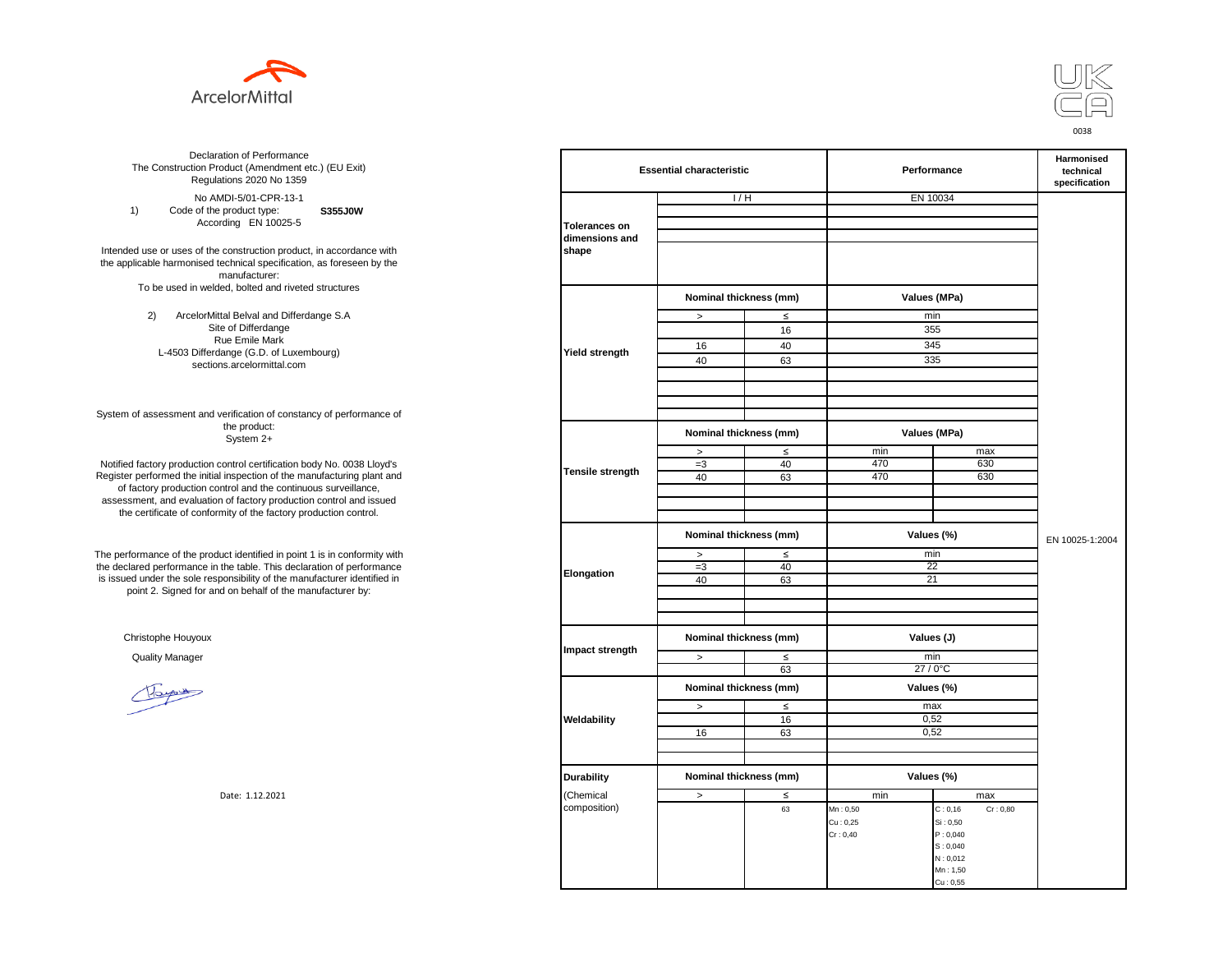



**S355J2W**  No AMDI-5/02-CPR-13-1 1) Code of the product type: According EN 10025-5

Intended use or uses of the construction product, in accordance with the applicable harmonised technical specification, as foreseen by the manufacturer: To be used in welded, bolted and riveted structures

> 2) ArcelorMittal Belval and Differdange S.A Site of Differdange Rue Emile Mark L-4503 Differdange (G.D. of Luxembourg) sections.arcelormittal.com

System of assessment and verification of constancy of performance of the product: System 2+

Notified factory production control certification body No. 0038 Lloyd's Register performed the initial inspection of the manufacturing plant and of factory production control and the continuous surveillance, assessment, and evaluation of factory production control and issued the certificate of conformity of the factory production control.

The performance of the product identified in point 1 is in conformity with the declared performance in the table. This declaration of performance is issued under the sole responsibility of the manufacturer identified in point 2. Signed for and on behalf of the manufacturer by:

Christophe Houyoux

| ation of Performance<br>oduct (Amendment etc.) (EU Exit)<br>ations 2020 No 1359                         | <b>Essential characteristic</b> |                                      |              | Performance  |                      | Harmonised<br>technical<br>specification |
|---------------------------------------------------------------------------------------------------------|---------------------------------|--------------------------------------|--------------|--------------|----------------------|------------------------------------------|
| /IDI-5/02-CPR-13-1                                                                                      |                                 | 1/H                                  |              | EN 10034     |                      |                                          |
| product type:<br>S355J2W                                                                                |                                 |                                      |              |              |                      |                                          |
| rding EN 10025-5                                                                                        | <b>Tolerances on</b>            |                                      |              |              |                      |                                          |
| construction product, in accordance with<br>echnical specification, as foreseen by the<br>manufacturer: | dimensions and<br>shape         |                                      |              |              |                      |                                          |
| ed, bolted and riveted structures                                                                       |                                 | Nominal thickness (mm)               |              | Values (MPa) |                      |                                          |
| tal Belval and Differdange S.A                                                                          |                                 | $\,$                                 | $\leq$       | min          |                      |                                          |
| e of Differdange                                                                                        |                                 |                                      | 16           | 355          |                      |                                          |
| ue Emile Mark                                                                                           |                                 | 16                                   | 40           | 345          |                      |                                          |
| ange (G.D. of Luxembourg)                                                                               | Yield strength                  | 40                                   | 63           | 335          |                      |                                          |
| ns.arcelormittal.com                                                                                    |                                 |                                      |              |              |                      |                                          |
|                                                                                                         |                                 |                                      |              |              |                      |                                          |
| verification of constancy of performance of                                                             |                                 |                                      |              |              |                      |                                          |
| the product:<br>System 2+                                                                               |                                 | Nominal thickness (mm)               |              | Values (MPa) |                      |                                          |
|                                                                                                         |                                 | $\,$                                 | $\leq$       | min          | max                  |                                          |
| control certification body No. 0038 Lloyd's                                                             | Tensile strength                | $=3$                                 | 40           | 470          | 630                  |                                          |
| inspection of the manufacturing plant and                                                               |                                 | 40                                   | 63           | 470          | 630                  |                                          |
| ntrol and the continuous surveillance,<br>of factory production control and issued                      |                                 |                                      |              |              |                      |                                          |
| mity of the factory production control.                                                                 |                                 |                                      |              |              |                      |                                          |
|                                                                                                         |                                 | Nominal thickness (mm)               |              | Values (%)   |                      | EN 10025-1:2004                          |
|                                                                                                         |                                 |                                      |              | min          |                      |                                          |
| uct identified in point 1 is in conformity with<br>the table. This declaration of performance           |                                 | $\, >$<br>$=3$                       | $\leq$<br>40 | 22           |                      |                                          |
| ponsibility of the manufacturer identified in                                                           | Elongation                      | 40                                   | 63           | 21           |                      |                                          |
| d on behalf of the manufacturer by:                                                                     |                                 |                                      |              |              |                      |                                          |
|                                                                                                         |                                 |                                      |              |              |                      |                                          |
|                                                                                                         |                                 |                                      |              |              |                      |                                          |
|                                                                                                         |                                 | Nominal thickness (mm)               |              | Values (J)   |                      |                                          |
|                                                                                                         | Impact strength                 | $\geq$                               | $\leq$       | min          |                      |                                          |
|                                                                                                         |                                 |                                      | 63           | 27 / -20°C   |                      |                                          |
|                                                                                                         | Weldability                     | Nominal thickness (mm)<br>Values (%) |              |              |                      |                                          |
|                                                                                                         |                                 | $\, >$                               | $\leq$       | max          |                      |                                          |
|                                                                                                         |                                 |                                      | 16           | 0,52         |                      |                                          |
|                                                                                                         |                                 | 16                                   | 63           | 0,52         |                      |                                          |
|                                                                                                         |                                 |                                      |              |              |                      |                                          |
|                                                                                                         |                                 |                                      |              |              |                      |                                          |
|                                                                                                         | <b>Durability</b>               | Nominal thickness (mm)               |              | Values (%)   |                      |                                          |
| Date: 1.12.2021                                                                                         | (Chemical                       | $\,>\,$                              | $\leq$       | min          | max                  |                                          |
|                                                                                                         | composition)                    |                                      | 63           | Mn: 0,50     | C: 0, 16             |                                          |
|                                                                                                         |                                 |                                      |              | Cu: 0,25     | Si: 0,50             |                                          |
|                                                                                                         |                                 |                                      |              | Cr: 0,40     | P: 0,035             |                                          |
|                                                                                                         |                                 |                                      |              |              | S: 0,035             |                                          |
|                                                                                                         |                                 |                                      |              |              | Mn: 1,50<br>Cu: 0,55 |                                          |
|                                                                                                         |                                 |                                      |              |              | Cr: 0,80             |                                          |
|                                                                                                         |                                 |                                      |              |              |                      |                                          |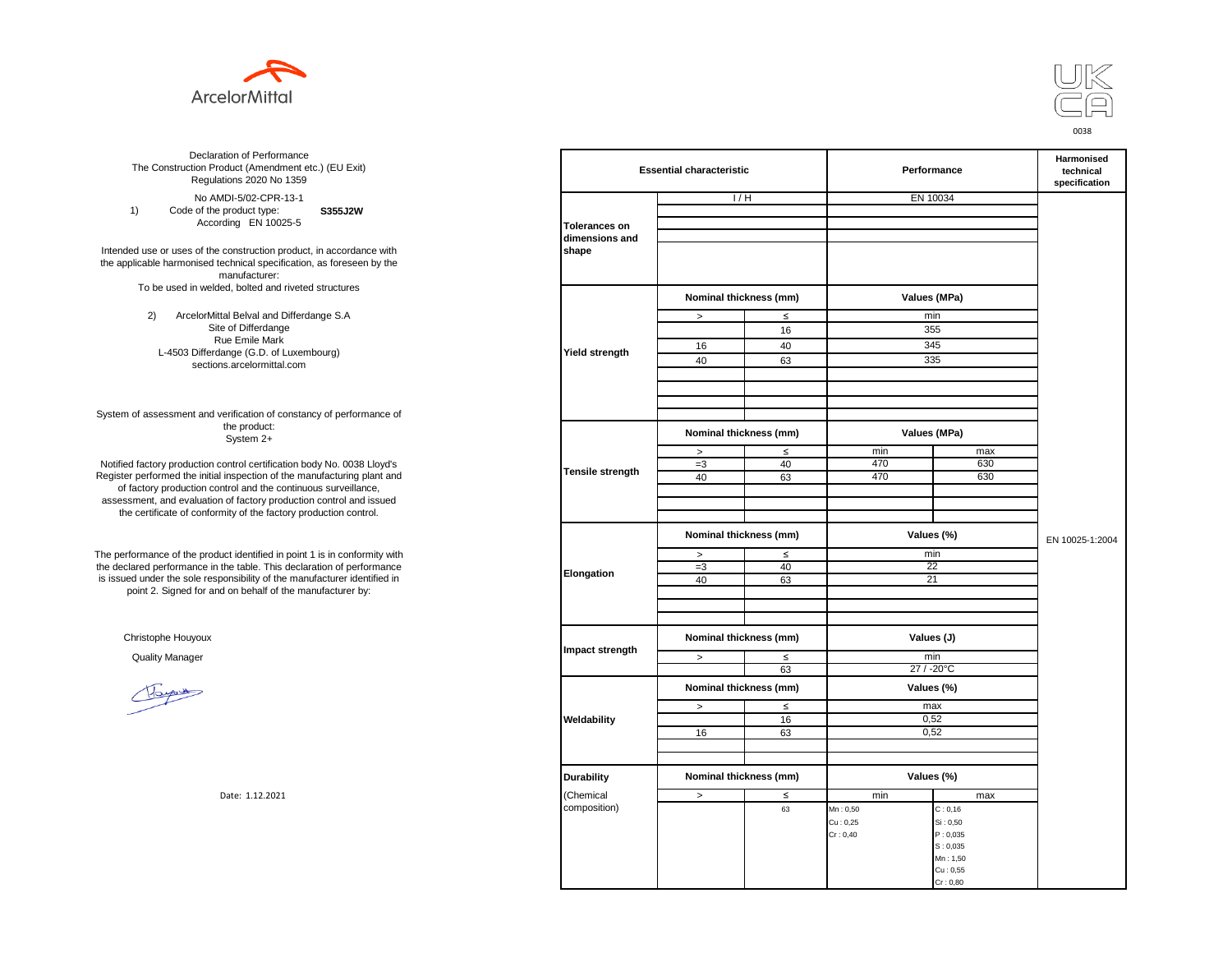



**S355K2W**  No AMDI-5/03-CPR-13-1 1) Code of the product type: According EN 10025-5

Intended use or uses of the construction product, in accordance with the applicable harmonised technical specification, as foreseen by the manufacturer: To be used in welded, bolted and riveted structures

> 2) ArcelorMittal Belval and Differdange S.A Site of Differdange Rue Emile Mark L-4503 Differdange (G.D. of Luxembourg) sections.arcelormittal.com

System of assessment and verification of constancy of performance of the product: System 2+

Notified factory production control certification body No. 0038 Lloyd's Register performed the initial inspection of the manufacturing plant and of factory production control and the continuous surveillance, assessment, and evaluation of factory production control and issued the certificate of conformity of the factory production control.

The performance of the product identified in point 1 is in conformity with the declared performance in the table. This declaration of performance is issued under the sole responsibility of the manufacturer identified in point 2. Signed for and on behalf of the manufacturer by:

Christophe Houyoux

| ation of Performance<br>oduct (Amendment etc.) (EU Exit)<br>ations 2020 No 1359                         | <b>Essential characteristic</b> |                                      |                                      | Performance  |                 | <b>Harmonised</b><br>technical<br>specification |
|---------------------------------------------------------------------------------------------------------|---------------------------------|--------------------------------------|--------------------------------------|--------------|-----------------|-------------------------------------------------|
| /IDI-5/03-CPR-13-1                                                                                      |                                 | 1/H                                  |                                      | EN 10034     |                 |                                                 |
| product type:<br>S355K2W                                                                                |                                 |                                      |                                      |              |                 |                                                 |
| rding EN 10025-5                                                                                        | <b>Tolerances on</b>            |                                      |                                      |              |                 |                                                 |
| construction product, in accordance with<br>echnical specification, as foreseen by the<br>manufacturer: | dimensions and<br>shape         |                                      |                                      |              |                 |                                                 |
| ed, bolted and riveted structures                                                                       |                                 | Nominal thickness (mm)               |                                      | Values (MPa) |                 |                                                 |
| tal Belval and Differdange S.A                                                                          |                                 | $\, >$                               | $\leq$                               | min          |                 |                                                 |
| e of Differdange                                                                                        |                                 |                                      | 16                                   | 355          |                 |                                                 |
| ue Emile Mark                                                                                           |                                 | 16                                   | 40                                   | 345          |                 |                                                 |
| ange (G.D. of Luxembourg)                                                                               | Yield strength                  | 40                                   | 63                                   | 335          |                 |                                                 |
| ns.arcelormittal.com                                                                                    |                                 |                                      |                                      |              |                 |                                                 |
| verification of constancy of performance of                                                             |                                 |                                      |                                      |              |                 |                                                 |
| the product:<br>System 2+                                                                               |                                 | Nominal thickness (mm)               |                                      | Values (MPa) |                 |                                                 |
|                                                                                                         |                                 | $\, >$                               | $\leq$                               | min          | max             |                                                 |
| control certification body No. 0038 Lloyd's                                                             | Tensile strength                | $=3$                                 | 40                                   | 470          | 630             |                                                 |
| inspection of the manufacturing plant and                                                               |                                 | 40                                   | 63                                   | 470          | 630             |                                                 |
| ntrol and the continuous surveillance,                                                                  |                                 |                                      |                                      |              |                 |                                                 |
| of factory production control and issued                                                                |                                 |                                      |                                      |              |                 |                                                 |
| mity of the factory production control.                                                                 |                                 |                                      |                                      |              |                 |                                                 |
|                                                                                                         |                                 | Nominal thickness (mm)<br>Values (%) |                                      |              | EN 10025-1:2004 |                                                 |
| uct identified in point 1 is in conformity with                                                         |                                 | $\, >$                               | $\leq$                               | min<br>22    |                 |                                                 |
| the table. This declaration of performance<br>ponsibility of the manufacturer identified in             | Elongation                      | $=3$<br>40                           | 40<br>63                             | 21           |                 |                                                 |
| d on behalf of the manufacturer by:                                                                     |                                 |                                      |                                      |              |                 |                                                 |
|                                                                                                         |                                 |                                      |                                      |              |                 |                                                 |
|                                                                                                         |                                 |                                      |                                      |              |                 |                                                 |
|                                                                                                         |                                 |                                      |                                      |              |                 |                                                 |
|                                                                                                         | Impact strength                 | Nominal thickness (mm)               |                                      | Values (J)   |                 |                                                 |
|                                                                                                         |                                 | $\geq$                               | $\leq$                               | min          |                 |                                                 |
|                                                                                                         |                                 |                                      | 63                                   | 40 / -20°C   |                 |                                                 |
|                                                                                                         |                                 |                                      | Nominal thickness (mm)<br>Values (%) |              |                 |                                                 |
|                                                                                                         |                                 | $\geq$                               | $\leq$                               | max          |                 |                                                 |
|                                                                                                         | Weldability                     |                                      | 16                                   | 0,52         |                 |                                                 |
|                                                                                                         |                                 | 16                                   | 63                                   | 0,52         |                 |                                                 |
|                                                                                                         |                                 |                                      |                                      |              |                 |                                                 |
|                                                                                                         |                                 |                                      |                                      |              |                 |                                                 |
|                                                                                                         | <b>Durability</b>               | Nominal thickness (mm)               |                                      | Values (%)   |                 |                                                 |
| Date: 1.12.2021                                                                                         | (Chemical                       | $\,$                                 | $\leq$                               | min          | max             |                                                 |
|                                                                                                         | composition)                    |                                      | 63                                   | Mn: 0,50     | C: 0, 16        |                                                 |
|                                                                                                         |                                 |                                      |                                      | Cu: 0,25     | Si: 0,50        |                                                 |
|                                                                                                         |                                 |                                      |                                      | Cr: 0,40     | P: 0,035        |                                                 |
|                                                                                                         |                                 |                                      |                                      |              | S: 0,035        |                                                 |
|                                                                                                         |                                 |                                      |                                      |              | Mn: 1,50        |                                                 |
|                                                                                                         |                                 |                                      |                                      |              | Cu: 0,55        |                                                 |
|                                                                                                         |                                 |                                      |                                      |              | Cr: 0,80        |                                                 |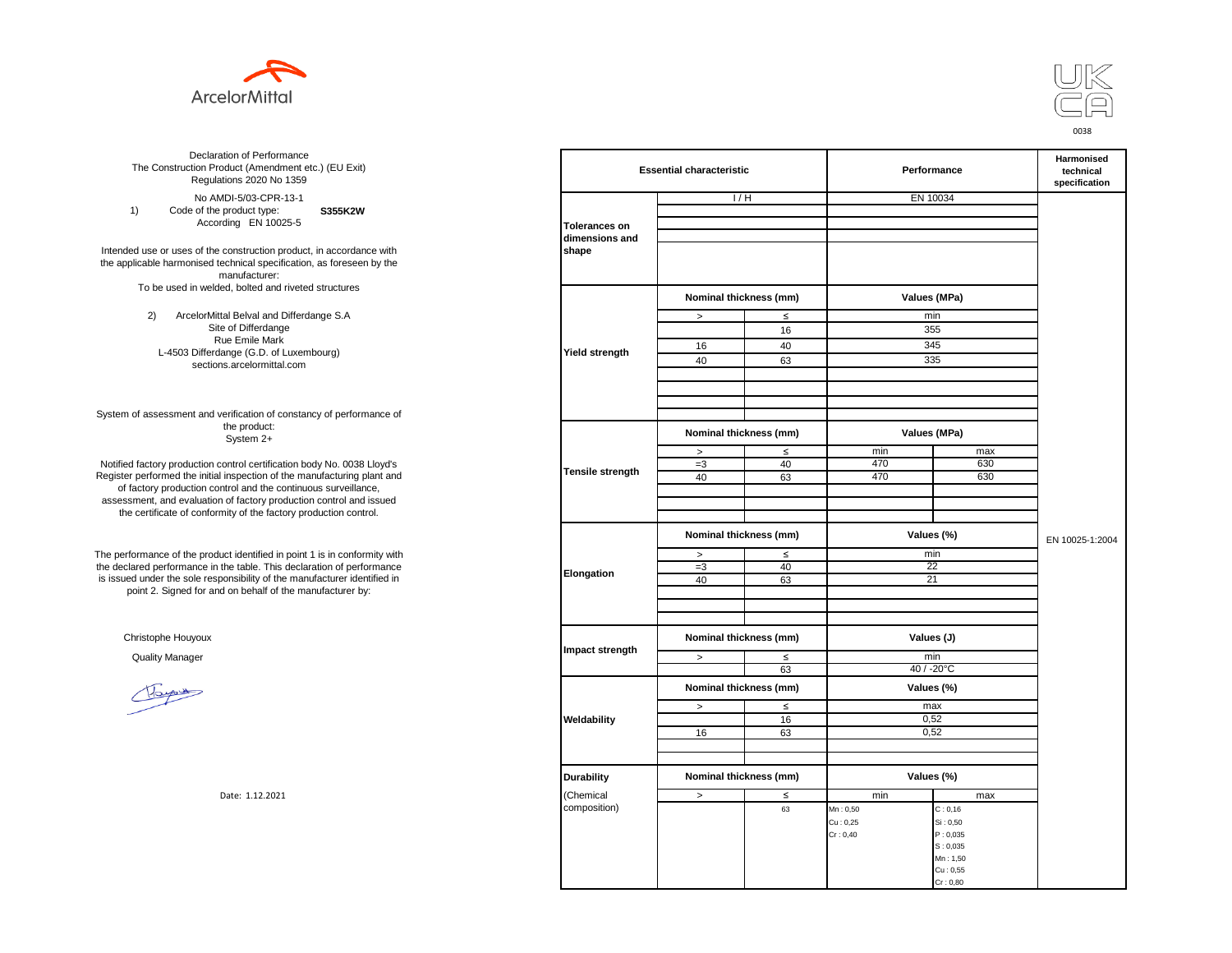



**S460J0W**  No AMDI-5/06-CPR-20-1 1) Code of the product type: According EN 10025-5

Intended use or uses of the construction product, in accordance with the applicable harmonised technical specification, as foreseen by the manufacturer: To be used in welded, bolted and riveted structures

> 2) ArcelorMittal Belval and Differdange S.A Site of Differdange Rue Emile Mark L-4503 Differdange (G.D. of Luxembourg) sections.arcelormittal.com

System of assessment and verification of constancy of performance of the product: System 2+

Notified factory production control certification body No. 0038 Lloyd's Register performed the initial inspection of the manufacturing plant and of factory production control and the continuous surveillance, assessment, and evaluation of factory production control and issued the certificate of conformity of the factory production control.

The performance of the product identified in point 1 is in conformity with the declared performance in the table. This declaration of performance is issued under the sole responsibility of the manufacturer identified in point 2. Signed for and on behalf of the manufacturer by:

Christophe Houyoux

| ation of Performance<br>oduct (Amendment etc.) (EU Exit)<br>ations 2020 No 1359                         | <b>Essential characteristic</b><br>Performance |                                      |        |              | Harmonised<br>technical<br>specification |  |
|---------------------------------------------------------------------------------------------------------|------------------------------------------------|--------------------------------------|--------|--------------|------------------------------------------|--|
| /IDI-5/06-CPR-20-1                                                                                      |                                                | 1/H                                  |        | EN 10034     |                                          |  |
| product type:<br>S460J0W                                                                                |                                                |                                      |        |              |                                          |  |
| rding EN 10025-5                                                                                        | <b>Tolerances on</b>                           |                                      |        |              |                                          |  |
|                                                                                                         | dimensions and                                 |                                      |        |              |                                          |  |
| construction product, in accordance with<br>echnical specification, as foreseen by the<br>manufacturer: | shape                                          |                                      |        |              |                                          |  |
| ed, bolted and riveted structures                                                                       |                                                | Nominal thickness (mm)               |        | Values (MPa) |                                          |  |
| tal Belval and Differdange S.A                                                                          |                                                | $\leq$<br>$\, >$                     |        | min          |                                          |  |
| e of Differdange                                                                                        |                                                |                                      | 16     | 460          |                                          |  |
| ue Emile Mark                                                                                           |                                                | 16                                   | 40     | 440          |                                          |  |
| ange (G.D. of Luxembourg)                                                                               | Yield strength                                 | 40                                   | 63     |              | 430                                      |  |
| ns.arcelormittal.com                                                                                    |                                                |                                      |        |              |                                          |  |
|                                                                                                         |                                                |                                      |        |              |                                          |  |
| verification of constancy of performance of<br>the product:                                             |                                                |                                      |        |              |                                          |  |
| System 2+                                                                                               |                                                | Nominal thickness (mm)               |        | Values (MPa) |                                          |  |
| control certification body No. 0038 Lloyd's                                                             |                                                | $\,$                                 | $\leq$ | min<br>530   | max<br>710                               |  |
| inspection of the manufacturing plant and                                                               | <b>Tensile strength</b>                        | $=3$<br>40                           | 40     | 530          | 710                                      |  |
| ntrol and the continuous surveillance,                                                                  |                                                |                                      | 63     |              |                                          |  |
| of factory production control and issued                                                                |                                                |                                      |        |              |                                          |  |
| mity of the factory production control.                                                                 |                                                |                                      |        |              |                                          |  |
|                                                                                                         |                                                | Nominal thickness (mm)<br>Values (%) |        |              | EN 10025-1:2004                          |  |
| uct identified in point 1 is in conformity with                                                         |                                                | $\geq$                               | $\leq$ | min          |                                          |  |
| the table. This declaration of performance                                                              |                                                | $=3$                                 | 40     | 17           |                                          |  |
| ponsibility of the manufacturer identified in                                                           | Elongation                                     | 40                                   | 63     |              | 16                                       |  |
| d on behalf of the manufacturer by:                                                                     |                                                |                                      |        |              |                                          |  |
|                                                                                                         |                                                |                                      |        |              |                                          |  |
|                                                                                                         |                                                |                                      |        |              |                                          |  |
|                                                                                                         |                                                | Nominal thickness (mm)               |        | Values (J)   |                                          |  |
|                                                                                                         | Impact strength                                | $\, >$                               | ≤      | min          |                                          |  |
|                                                                                                         |                                                |                                      | 63     | 27 / 0°C     |                                          |  |
|                                                                                                         |                                                | Nominal thickness (mm)               |        | Values (%)   |                                          |  |
|                                                                                                         |                                                | $\, >$                               | $\leq$ | max          |                                          |  |
|                                                                                                         | Weldability                                    |                                      | 16     | 0,52         |                                          |  |
|                                                                                                         |                                                | 16                                   | 63     | 0,52         |                                          |  |
|                                                                                                         |                                                |                                      |        |              |                                          |  |
|                                                                                                         |                                                |                                      |        |              |                                          |  |
|                                                                                                         | <b>Durability</b>                              | Nominal thickness (mm)               |        | Values (%)   |                                          |  |
| Date: 1.12.2021                                                                                         | Chemical                                       | $\, >$                               | $\leq$ | min          | max                                      |  |
|                                                                                                         | composition)                                   |                                      | 63     | Cr: 0,40     | C: 0,20<br>Cr: 0,80                      |  |
|                                                                                                         |                                                |                                      |        | Cu: 0,25     | Si: 0,65                                 |  |
|                                                                                                         |                                                |                                      |        |              | P: 0,040                                 |  |
|                                                                                                         |                                                |                                      |        |              | S: 0,040                                 |  |
|                                                                                                         |                                                |                                      |        |              | N: 0,025<br>Mn: 1,40                     |  |
|                                                                                                         |                                                |                                      |        |              | Cu: 0,55                                 |  |
|                                                                                                         |                                                |                                      |        |              |                                          |  |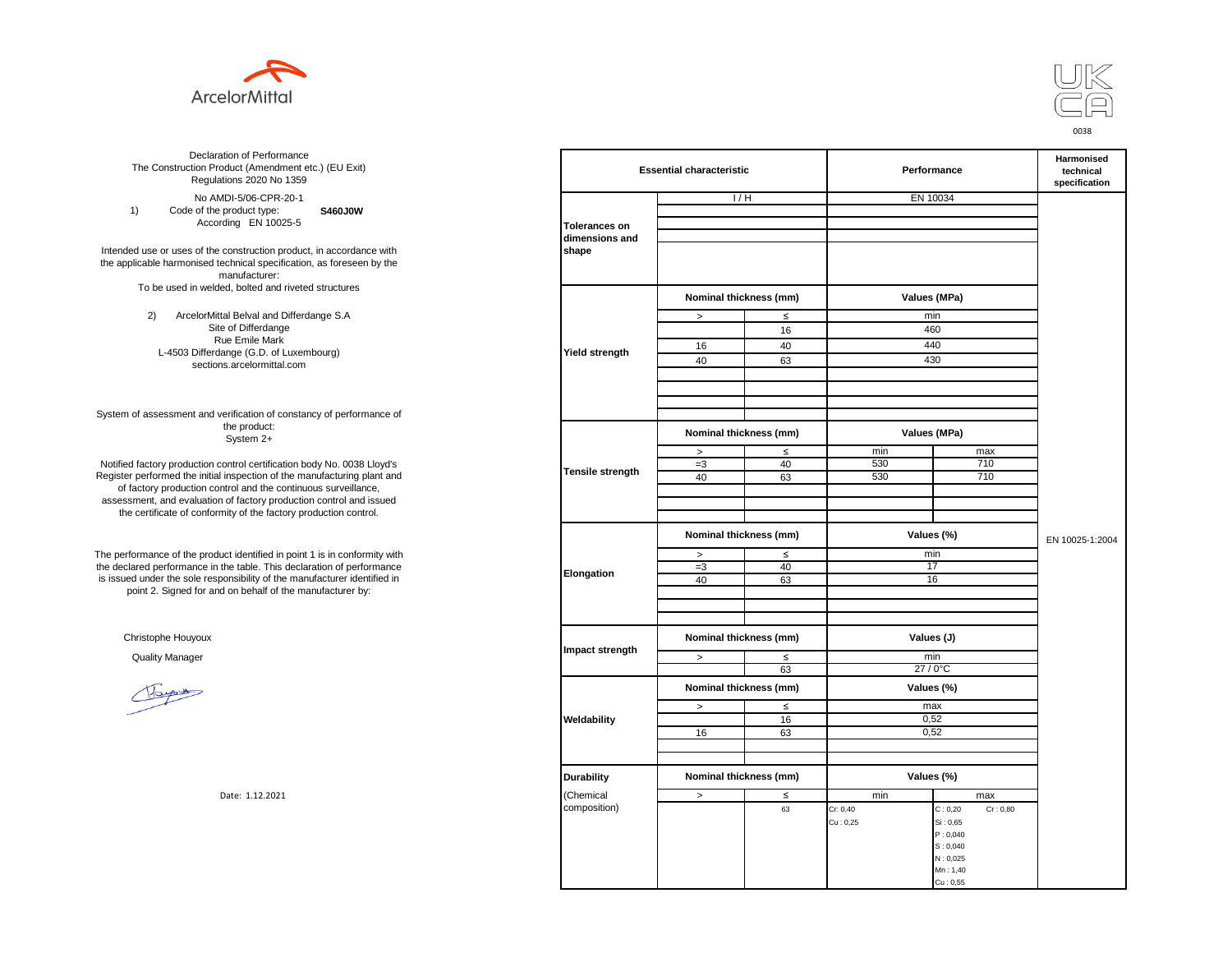



**S460J2W**  No AMDI-5/07-CPR-20-1 1) Code of the product type: According EN 10025-5

Intended use or uses of the construction product, in accordance with the applicable harmonised technical specification, as foreseen by the manufacturer: To be used in welded, bolted and riveted structures

> 2) ArcelorMittal Belval and Differdange S.A Site of Differdange Rue Emile Mark L-4503 Differdange (G.D. of Luxembourg) sections.arcelormittal.com

System of assessment and verification of constancy of performance of the product: System 2+

Notified factory production control certification body No. 0038 Lloyd's Register performed the initial inspection of the manufacturing plant and of factory production control and the continuous surveillance, assessment, and evaluation of factory production control and issued the certificate of conformity of the factory production control.

The performance of the product identified in point 1 is in conformity with the declared performance in the table. This declaration of performance is issued under the sole responsibility of the manufacturer identified in point 2. Signed for and on behalf of the manufacturer by:

Christophe Houyoux

| ation of Performance<br>oduct (Amendment etc.) (EU Exit)<br>ations 2020 No 1359                                               |                         | <b>Essential characteristic</b>      |        |              | Performance          |  |
|-------------------------------------------------------------------------------------------------------------------------------|-------------------------|--------------------------------------|--------|--------------|----------------------|--|
| /IDI-5/07-CPR-20-1                                                                                                            |                         | 1/H                                  |        | EN 10034     |                      |  |
| product type:<br>S460J2W                                                                                                      |                         |                                      |        |              |                      |  |
| rding EN 10025-5                                                                                                              | <b>Tolerances on</b>    |                                      |        |              |                      |  |
| construction product, in accordance with<br>echnical specification, as foreseen by the<br>manufacturer:                       | dimensions and<br>shape |                                      |        |              |                      |  |
| ed, bolted and riveted structures                                                                                             |                         | Nominal thickness (mm)               |        | Values (MPa) |                      |  |
| tal Belval and Differdange S.A                                                                                                |                         | $\, >$                               | $\leq$ | min          |                      |  |
| e of Differdange                                                                                                              |                         |                                      | 16     | 460          |                      |  |
| ue Emile Mark                                                                                                                 |                         | 16                                   | 40     | 440          |                      |  |
| ange (G.D. of Luxembourg)                                                                                                     | Yield strength          | 40                                   | 63     | 430          |                      |  |
| ns.arcelormittal.com                                                                                                          |                         |                                      |        |              |                      |  |
| verification of constancy of performance of                                                                                   |                         |                                      |        |              |                      |  |
| the product:<br>System 2+                                                                                                     |                         | Nominal thickness (mm)               |        | Values (MPa) |                      |  |
|                                                                                                                               |                         | $\, >$                               | $\leq$ | min          | max                  |  |
| control certification body No. 0038 Lloyd's                                                                                   | Tensile strength        | $=3$                                 | 40     | 530          | 710                  |  |
| inspection of the manufacturing plant and                                                                                     |                         | 40                                   | 63     | 530          | 710                  |  |
| ntrol and the continuous surveillance,<br>of factory production control and issued<br>mity of the factory production control. |                         |                                      |        |              |                      |  |
|                                                                                                                               |                         | Nominal thickness (mm)<br>Values (%) |        |              | EN 10025-1:2004      |  |
| uct identified in point 1 is in conformity with                                                                               | min<br>$\leq$<br>$\, >$ |                                      |        |              |                      |  |
| the table. This declaration of performance                                                                                    | Elongation              | $=3$                                 | 40     | 17           |                      |  |
| ponsibility of the manufacturer identified in                                                                                 |                         | 40                                   | 63     |              | 16                   |  |
| d on behalf of the manufacturer by:                                                                                           |                         |                                      |        |              |                      |  |
|                                                                                                                               |                         |                                      |        |              |                      |  |
|                                                                                                                               |                         |                                      |        |              |                      |  |
|                                                                                                                               | Impact strength         | Nominal thickness (mm)               |        | Values (J)   |                      |  |
|                                                                                                                               |                         | $\geq$                               | $\leq$ | min          |                      |  |
|                                                                                                                               |                         |                                      | 63     | 27 / -20°C   |                      |  |
|                                                                                                                               |                         | Nominal thickness (mm)               |        | Values (%)   |                      |  |
|                                                                                                                               |                         | $\geq$                               | $\leq$ | max          |                      |  |
|                                                                                                                               | Weldability             |                                      | 16     | 0,52         |                      |  |
|                                                                                                                               |                         | 16                                   | 63     | 0,52         |                      |  |
|                                                                                                                               |                         |                                      |        |              |                      |  |
|                                                                                                                               |                         |                                      |        |              |                      |  |
|                                                                                                                               | <b>Durability</b>       | Nominal thickness (mm)               |        | Values (%)   |                      |  |
| Date: 1.12.2021                                                                                                               | (Chemical               | $\,$                                 | $\leq$ | min          | max                  |  |
|                                                                                                                               | composition)            |                                      | 63     | Cr: 0,40     | C: 0,20<br>Cr: 0,80  |  |
|                                                                                                                               |                         |                                      |        | Cu: 0,25     | Si: 0,65             |  |
|                                                                                                                               |                         |                                      |        |              | P: 0,035<br>S: 0,035 |  |
|                                                                                                                               |                         |                                      |        |              | N: 0,025             |  |
|                                                                                                                               |                         |                                      |        |              | Mn: 1,40             |  |
|                                                                                                                               |                         |                                      |        |              | Cu: 0,55             |  |
|                                                                                                                               |                         |                                      |        |              |                      |  |